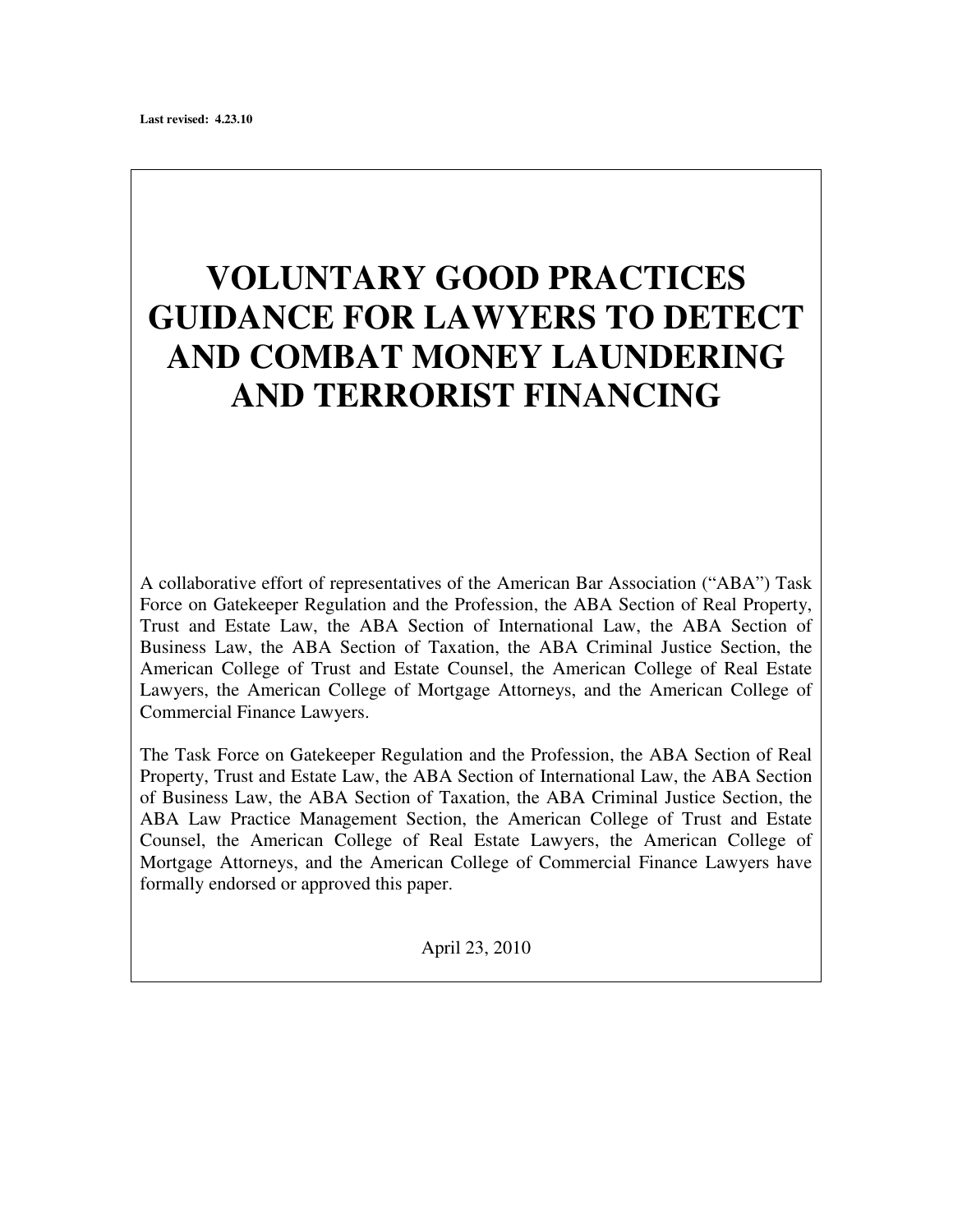# **VOLUNTARY GOOD PRACTICES GUIDANCE FOR LAWYERS TO DETECT AND COMBAT MONEY LAUNDERING AND TERRORIST FINANCING**

# **TABLE OF CONTENTS**

| Overview                                                      |                                                              |                                                                | $\overline{4}$ |  |  |
|---------------------------------------------------------------|--------------------------------------------------------------|----------------------------------------------------------------|----------------|--|--|
| What is Money Laundering?                                     |                                                              |                                                                |                |  |  |
| <b>What is Terrorist Financing?</b>                           |                                                              |                                                                |                |  |  |
| What is the Risk-Based Approach?                              |                                                              |                                                                |                |  |  |
| What is Client Due Diligence?                                 |                                                              |                                                                |                |  |  |
| Who is Covered by the Lawyer Guidance?                        |                                                              |                                                                |                |  |  |
| What specified activities are covered by the Lawyer Guidance? |                                                              |                                                                |                |  |  |
| 1.                                                            |                                                              | 12<br>Buying and Selling of Real Estate                        |                |  |  |
| 2.                                                            |                                                              | 12<br>Managing of client money, securities or other assets     |                |  |  |
| 3.                                                            |                                                              | 13<br>Management of bank, savings or securities accounts<br>13 |                |  |  |
| 4.                                                            | Organization of contributions for the creation, operation or |                                                                |                |  |  |
|                                                               | management of companies                                      |                                                                |                |  |  |
| 5.                                                            | Creation, operation, or management of legal persons or       |                                                                |                |  |  |
|                                                               | arrangements, and buying and selling of business entities    |                                                                |                |  |  |
| What are the risk categories?                                 |                                                              |                                                                | 14             |  |  |
| 1.                                                            |                                                              | Country/Geographic Risk                                        | 14             |  |  |
| 2.                                                            | <b>Client Risk</b>                                           |                                                                | 16             |  |  |
|                                                               | 2.1                                                          | <b>Politically Exposed Persons</b>                             | 16             |  |  |
|                                                               | $2.2\,$                                                      | <b>Unusual Activity</b>                                        | 17             |  |  |
|                                                               | 2.3                                                          | Masking of Beneficial Ownership                                | 17             |  |  |
|                                                               | 2.4                                                          | <b>Cash Intensive Businesses</b>                               | 18             |  |  |
|                                                               | 2.5                                                          | Cash Intensive Businesses—Mitigation of Risk                   | 18             |  |  |
|                                                               | 2.6                                                          | <b>Charities and NPOs</b>                                      | 18             |  |  |
|                                                               | 2.7                                                          | Financial Intermediaries Not Subject to Adequate               | 19             |  |  |
|                                                               |                                                              | <b>AML/CFT Laws</b>                                            |                |  |  |
|                                                               | 2.8                                                          | <b>Clients with Certain Criminal Convictions</b>               | 19             |  |  |
|                                                               | 2.9                                                          | Clients with No Address/Multiple Addresses                     | 19             |  |  |
|                                                               | 2.10                                                         | Unexplained Change in Instructions                             | 19             |  |  |
|                                                               | 2.11                                                         | <b>Structures With No Legal Purpose</b>                        | 20<br>20       |  |  |
| 3.                                                            |                                                              | Service Risk                                                   |                |  |  |
|                                                               | 3.1                                                          | "Touching the Money" Test                                      | 20             |  |  |
|                                                               | 3.2                                                          | <b>Concealment of Beneficial Ownership</b>                     | 21             |  |  |
|                                                               | 3.3                                                          | Performing Services Outside Area of Expertise                  | 22             |  |  |
|                                                               | 3.4                                                          | <b>Accelerated Real Estate Transfers</b>                       | 22             |  |  |
|                                                               | 3.5                                                          | Cash Payments; Payments From Other Sources                     | 23             |  |  |
|                                                               | 3.6                                                          | <b>Inadequate Consideration</b>                                | 23             |  |  |
|                                                               | 3.7                                                          | Estate Administration—Convictions for Proceeds                 | 24             |  |  |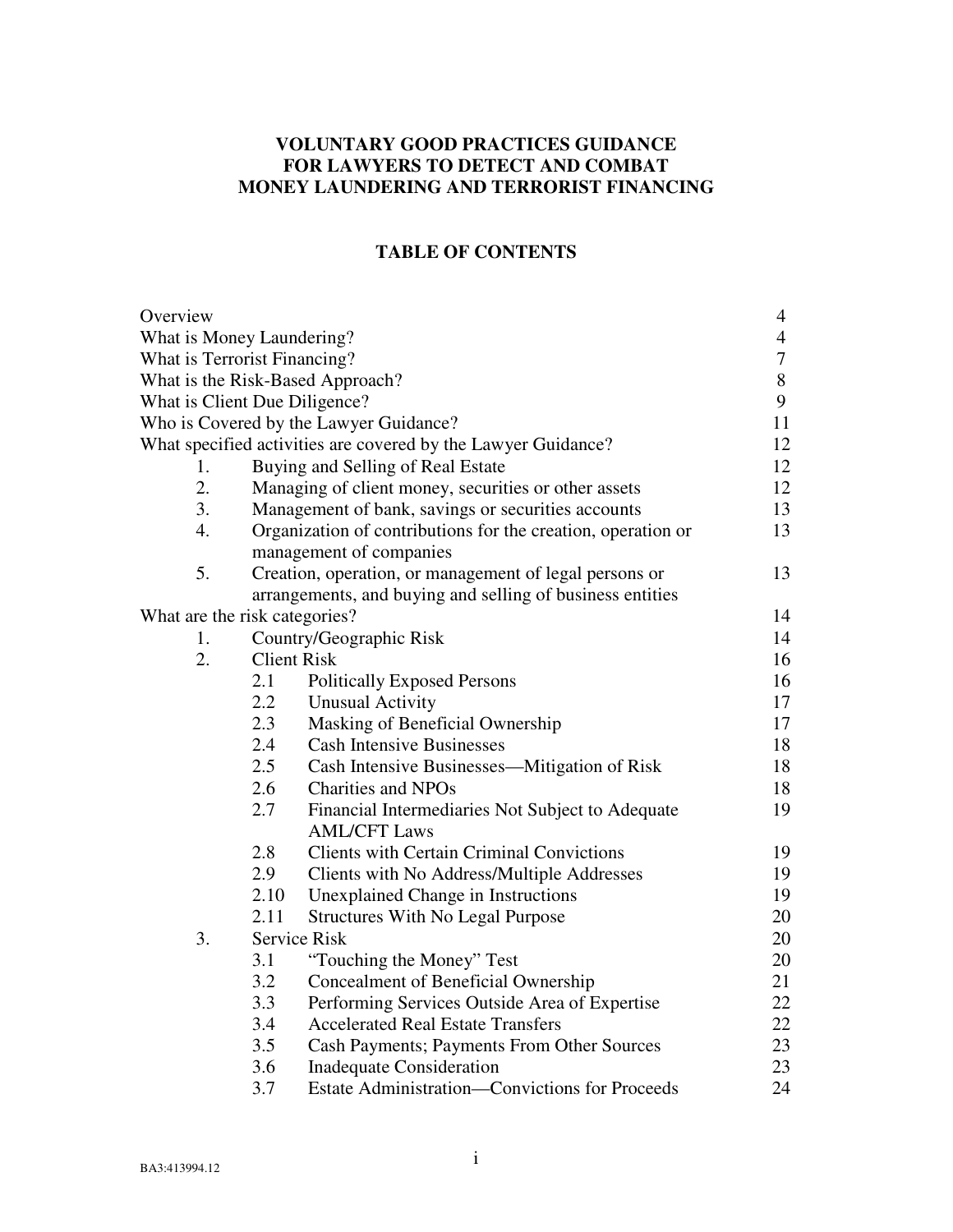|                                                         |                                                 | <b>Generating Crimes</b>                             |    |  |
|---------------------------------------------------------|-------------------------------------------------|------------------------------------------------------|----|--|
|                                                         | 3.8                                             | <b>Extraordinary Legal Fees</b>                      | 24 |  |
|                                                         | 3.9                                             | Source of Funds/Wealth                               | 24 |  |
|                                                         | 3.10                                            | Out of Character Transactions                        | 25 |  |
|                                                         | 3.11                                            | <b>Shell Companies</b>                               | 25 |  |
|                                                         | 3.12                                            | Hard to Identify Trust Beneficiaries                 | 25 |  |
|                                                         | 3.13                                            | Anonymity                                            | 26 |  |
|                                                         | 3.14                                            | <b>Trust Services</b>                                | 26 |  |
| 4.                                                      | Risk Variables that May Affect Risk             |                                                      |    |  |
|                                                         | 4.1                                             | Nature of Client Relationship                        | 27 |  |
|                                                         | 4.2                                             | <b>Existing Regulation</b>                           | 28 |  |
|                                                         | 4.3                                             | Reputation and Publicly Available Information        | 28 |  |
|                                                         | 4.4                                             | Regularity/Duration of Relationship                  | 29 |  |
|                                                         | 4.5                                             | Familiarity with Country/Laws                        | 29 |  |
|                                                         | 4.6                                             | Duration/Magnitude of Lawyer-Client Relationship     | 29 |  |
|                                                         | 4.7                                             | <b>Local Counsel</b>                                 | 29 |  |
|                                                         | 4.8                                             | Geographic Disparity                                 | 30 |  |
|                                                         | 4.9                                             | "One Shot" Transaction                               | 30 |  |
|                                                         | 4.10                                            | <b>Technological Developments Favoring Anonymity</b> | 30 |  |
|                                                         | 4.11                                            | <b>Client Origination/Referral Source</b>            | 31 |  |
|                                                         | 4.12                                            | <b>Structure of Client/Transaction</b>               | 31 |  |
|                                                         | 4.13                                            | <b>Pension Funds</b>                                 | 31 |  |
| 5.                                                      | <b>Controls for Higher Risk Clients</b>         |                                                      |    |  |
|                                                         | 5.1                                             | <b>General Training</b>                              | 32 |  |
|                                                         | 5.2                                             | <b>Specific Training</b>                             | 32 |  |
|                                                         | 5.3                                             | <b>Enhanced Due Diligence</b>                        | 32 |  |
|                                                         | 5.4                                             | Peer/Managerial Oversight                            | 32 |  |
|                                                         | 5.5                                             | Evolving Evaluation of Services                      | 32 |  |
|                                                         | 5.6                                             | On-Going/Evolving Evaluation of Clients              | 33 |  |
|                                                         | 5.7                                             | Overlap                                              | 33 |  |
| 6.                                                      | Basic Protocol for Client Intake and Assessment |                                                      |    |  |
|                                                         | 6.1                                             | Standard Level of CDD                                | 34 |  |
|                                                         | 6.2                                             | <b>Reduced CDD</b>                                   | 35 |  |
|                                                         | 6.3                                             | <b>Enhanced CDD</b>                                  | 35 |  |
|                                                         | 6.4                                             | Timing                                               | 35 |  |
| What if Client Presents an Unacceptable Risk?           |                                                 |                                                      |    |  |
| <b>Education and Continuing Legal Education Efforts</b> |                                                 |                                                      |    |  |
| Appendix A                                              |                                                 |                                                      |    |  |
| Appendix B                                              |                                                 |                                                      |    |  |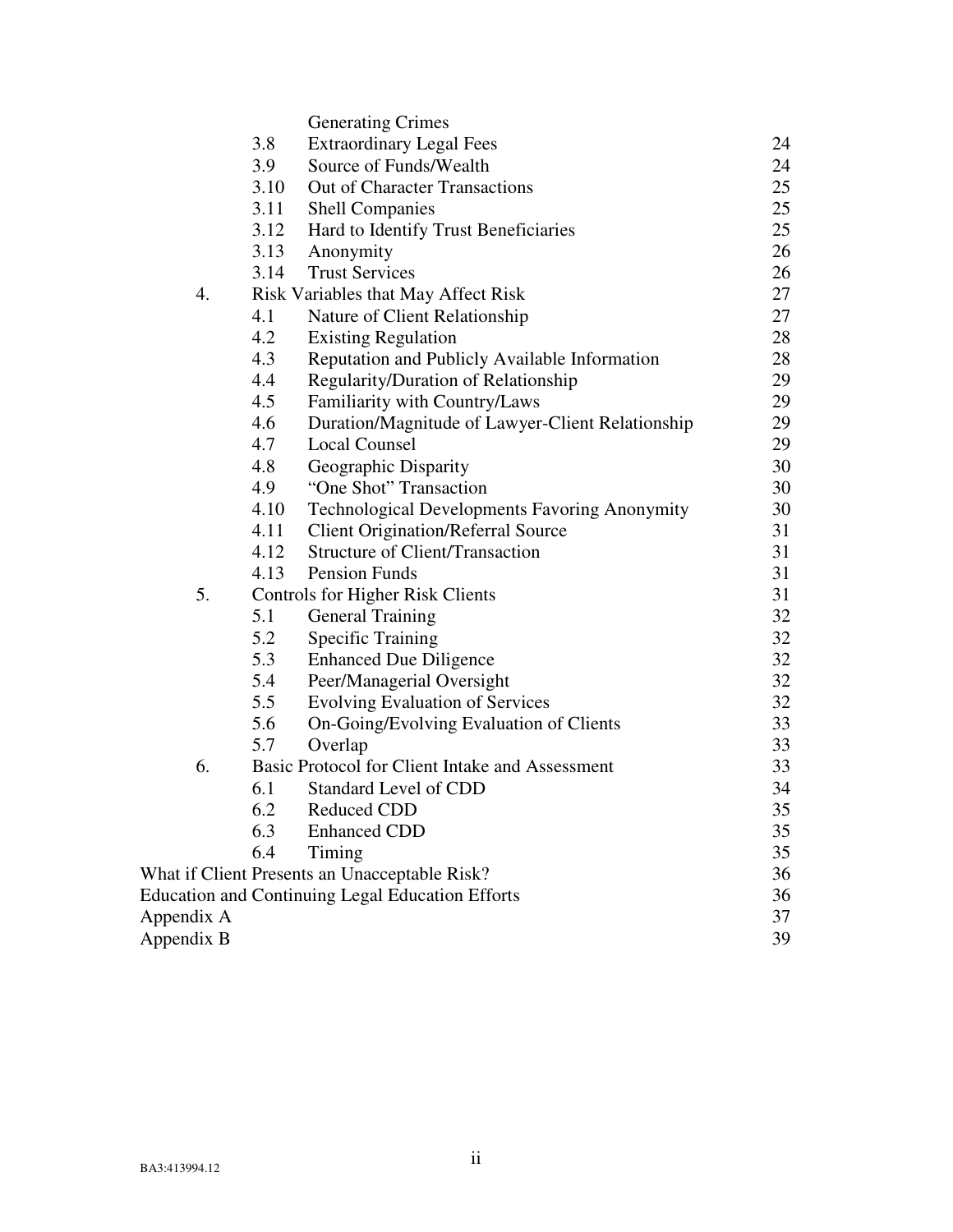## **STATEMENT FROM UNITED STATES DEPARTMENT OF TREASURY**

The Treasury Department welcomes this Good Practices paper as a useful step in protecting the legal profession as well as the broader financial system from the risks of money laundering and terrorist financing. Treasury looks forward to continuing engagement with the ABA to facilitate implementation of effective policies and procedures to protect against money laundering and terrorist financing.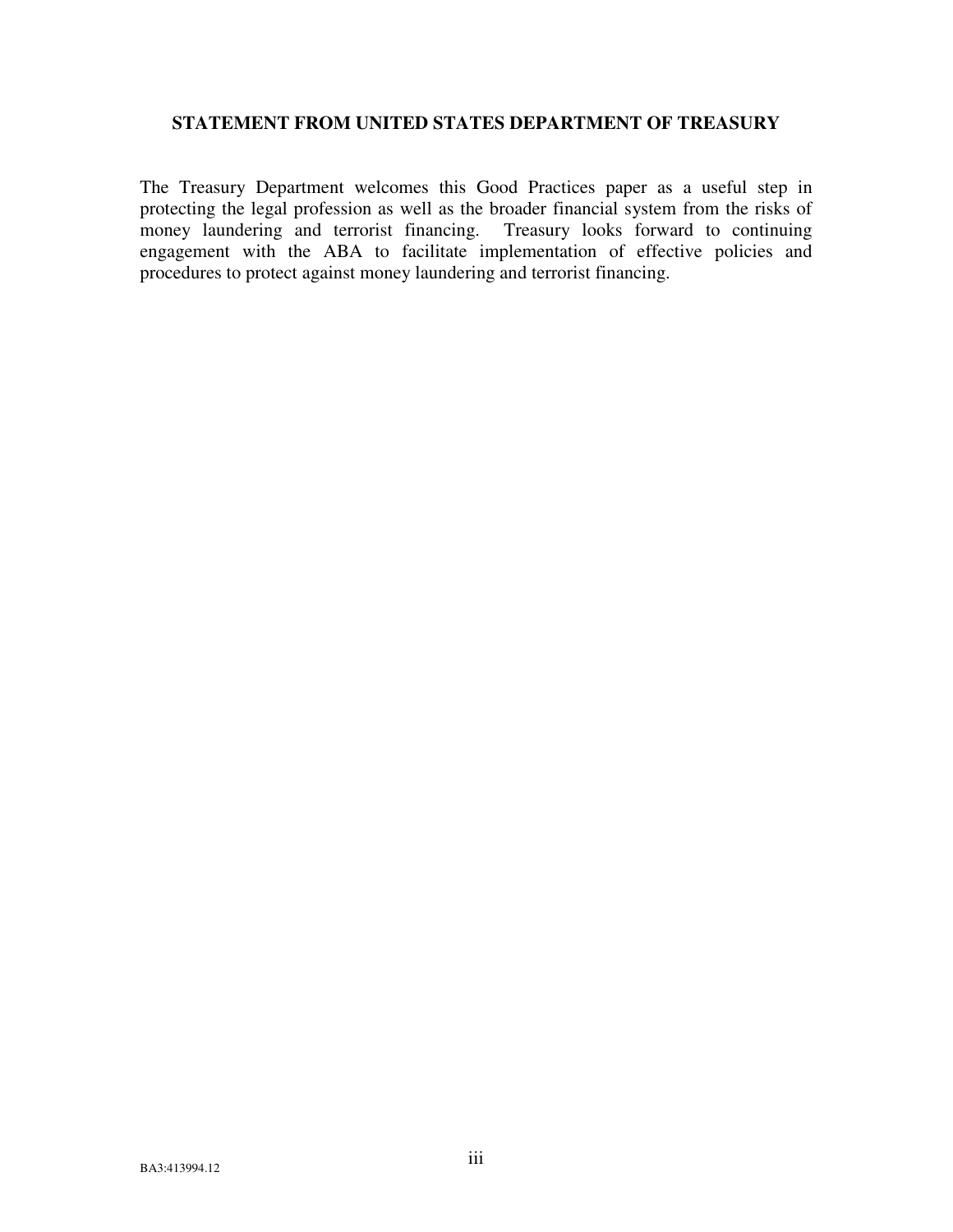## **VOLUNTARY GOOD PRACTICES GUIDANCE FOR LAWYERS TO DETECT AND COMBAT MONEY LAUNDERING AND TERRORIST FINANCING**

 In 1989, the major industrialized nations formed an intergovernmental body known as the Financial Action Task Force on Money Laundering ("FATF") to coordinate efforts to prevent money laundering in both the international financial system and the domestic financial systems of the member entities. FATF first issued a comprehensive plan, known as the Forty Recommendations, for combating money laundering that was intended to present the basic framework for anti-money laundering ("AML") efforts and be of universal application.<sup>[1](#page-4-0)</sup> The Forty Recommendations are a set of international standards and are not a binding international convention, but many countries (including the United States) have committed to implementing them.

 A decade after the creation of FATF, FATF sought to enlist the support of socalled "gatekeepers" to combat money laundering and terrorist financing. "Gatekeepers" include certain designated non-financial businesses and professions ("DNFBPs") such as lawyers, notaries, trust and company service providers ("TCSPs"), real estate agents, accountants, and auditors who assist with transactions involving the movement of money in the domestic and international financial systems. This effort is known as the "Gatekeeper Initiative."

 A month after the September 11, 2001 terrorist attacks in the United States, FATF expanded its mandate to address terrorist financing and issued the Special Recommendations on Terrorist Financing. The Special Recommendations, originally comprised of eight recommendations, are intended to supplement the Forty Recommendations and are designed to combat the funding of terrorist acts and terrorist organizations. A ninth special recommendation was added in October 2004 to address concerns with cash couriers, thereby transforming the Special Recommendations into what have become known as the Nine Special Recommendations. The Forty Recommendations and the Nine Special Recommendations are sometimes referred to as the "40+9 Recommendations." In sum, the 40+9 Recommendations, together with their interpretative notes, constitute the international standards for combating money laundering and terrorist financing.

 The 40+9 Recommendations encourage countries to develop a risk-based approach to prevent money laundering and to combat the financing of terrorism ("CFT"). The theoretical and practical underpinning of the risk-based approach is to ensure that the limited resources (both governmental and private sector) available to fight money laundering and terrorist financing are employed and allocated in the most efficient

<span id="page-4-0"></span> $\frac{1}{1}$  The acronyms used in this paper are based on linguistic naming conventions used by FATF. Annex 2 (Glossary of Terminology) attached to the Lawyer Guidance (as defined below) contains a glossary of many of the terms used in the Lawyer Guidance. Appendix B attached to this Guidance contains a glossary of many of the acronyms used in this Guidance.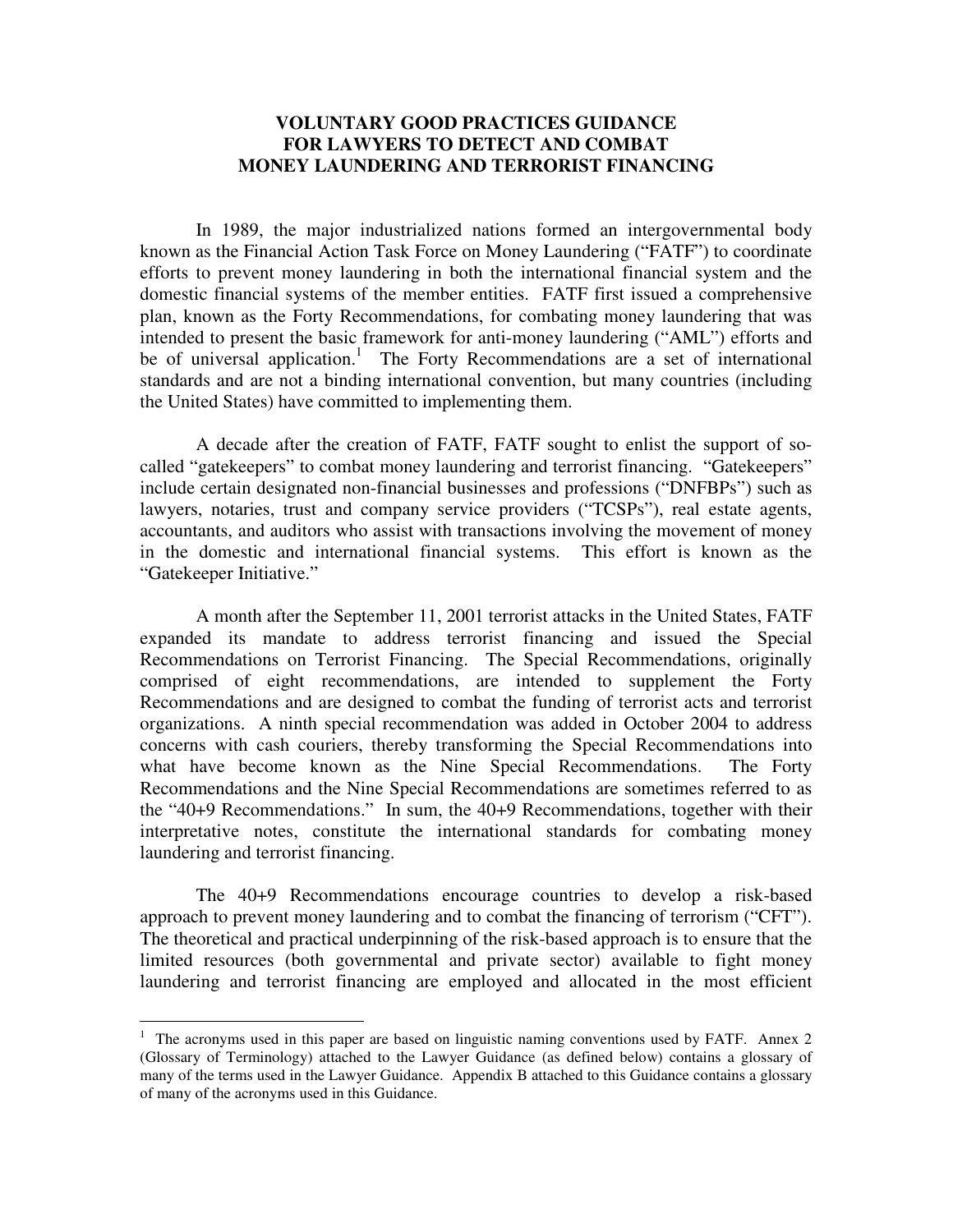manner possible so that the activities posing the greatest risks receive the most attention and are targeted with the greatest funding. In this manner, the risk-based approach differs fundamentally from a rules-based approach. Under a rules-based approach, a person would be required to comply with particular laws, rules, or regulations irrespective of the underlying quantum or degree of risk.

 In June 2007, FATF collaborated with representatives of the international banking and securities industries to formulate risk-based guidance for financial institutions. Known as the "Guidance on the Risk-Based Approach to Combating Money Laundering and Terrorist Financing—High Level Principles and Procedures" ("Financial Institution Guidance"), this document was the first risk-based guidance paper issued by FATF for a specific industry sector.

 Shortly after the issuance of the Financial Institution Guidance, FATF met with representatives of the DNFBP sectors, including lawyers, to determine if they would be willing to engage in a similar collaborative effort to develop risk-based guidance for their businesses and professions. The DNFBPs agreed to do so, and following such efforts FATF ultimately issued separate risk-based guidance papers in 2008 for every DNFBP sector, including lawyers.

 During the negotiations with FATF over the guidance for lawyers, representatives of the legal profession emphasized to FATF the importance of ensuring that any riskbased approach developed did not undermine the attorney-client privilege or the duty of client confidentiality or otherwise impede the delivery of legal services generally. After over a year of intense debate and discussion, in October 2008 FATF issued risk-based guidance for the legal profession entitled "RBA Guidance for Legal Professionals" ("Lawyer Guidance").<sup>[2](#page-5-0)</sup>

The Lawyer Guidance contains 126 separately numbered paragraphs and organizationally tracks the Financial Institutions Guidance that served as a template for the DNFBP guidance papers. The Lawyer Guidance is a complex document that addresses different audiences (e.g., private sector and public authorities), undertakes to identify the AML and CFT issues specific to the legal profession, and outlines the risk factors that lawyers need to consider in developing a risk-based system.

 The Lawyer Guidance is "high level" guidance intended to provide a broad framework for implementing a risk-based approach for the legal profession. It does not offer detailed direction on the application of this approach to specific factual situations, nor does it take into account the practical realities of the practice of law in an increasingly complex environment or attempt to address jurisdictional variations among the FATF member countries. For those reasons, the Lawyer Guidance urges the legal profession

<span id="page-5-0"></span> 2 RBA GUIDANCE FOR LEGAL PROFESSIONALS ("LAWYER GUIDANCE"), adopted October 23, 2008, available at http://www.fatf-gafi.org/dataoecd/5/58/41584211.pdf. FATF Recommendations 12 (customer due diligence), 16 (suspicious transaction reports), and 24 (monitoring) and the related Interpretative Notes specifically deal with lawyers.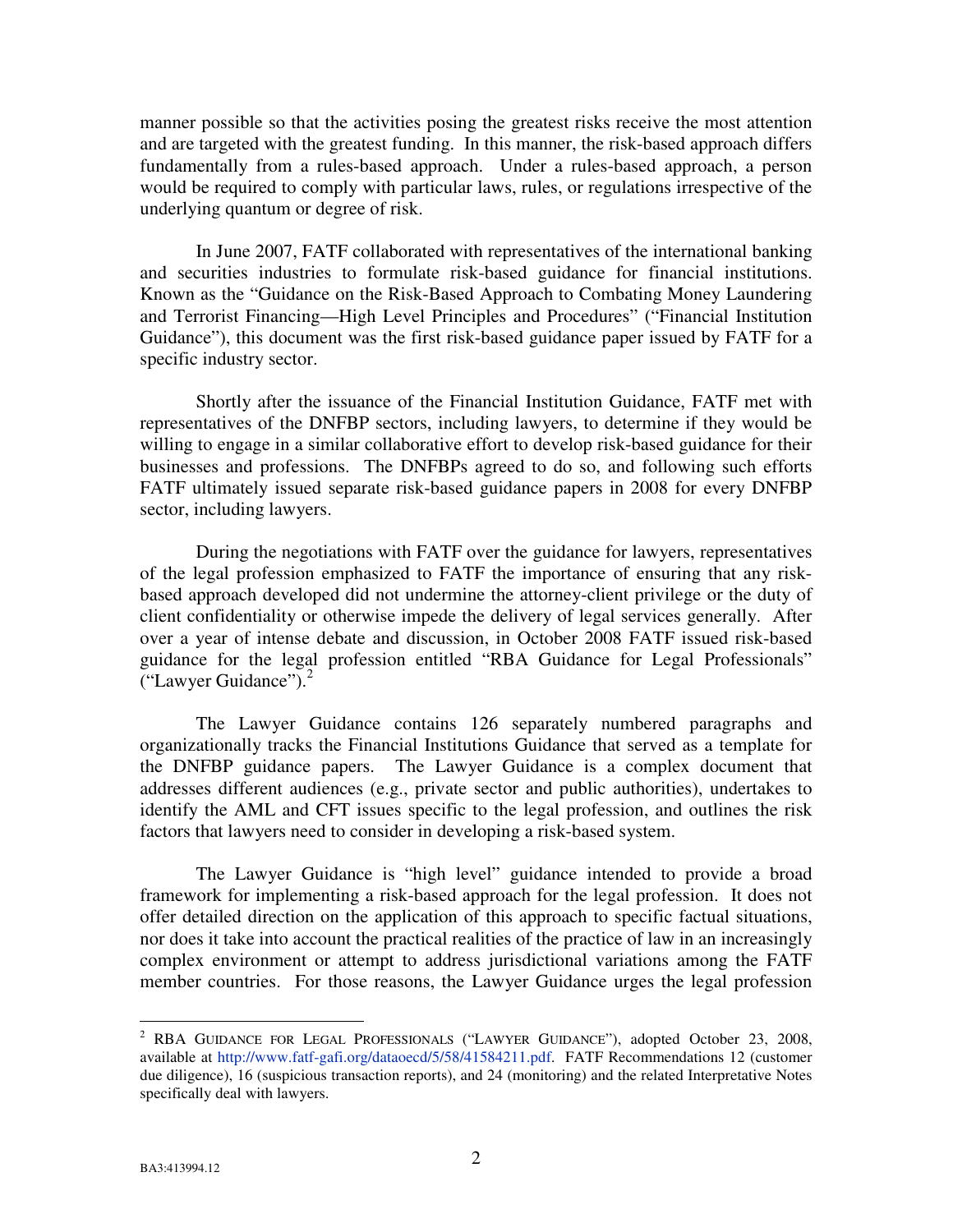generally, or in different countries, to develop "good practice in the design and implementation of an effective risk-based approach."<sup>[3](#page-6-0)</sup>

Accordingly, the purpose of this paper is to assist members of the legal profession in the United States in designing and implementing effective risk-based approaches consistent with the broad contours of the Lawyer Guidance. It is not intended to be, nor should it be construed as, a statement of the standard of care governing the activities of lawyers in implementing a risk-based approach to combat money laundering and terrorist financing. Rather, given the vast differences in practices, firms, and lawyers throughout the United States, this paper seeks only to serve as a resource that lawyers can use in developing their own voluntary risk-based approaches. At the same time, this paper is not intended to be an academic exercise. The federal government is under pressure from FATF and others (including development agencies, the Organisation for Economic Co-Operation and Development, the International Monetary Fund, The World Bank, and the United Nations) to adopt legislation implementing some or all of the provisions of the Recommendations relating to the legal profession. An overarching purpose of this paper is to encourage lawyers to develop and implement voluntary, but effective, risk-based approaches consistent with the Lawyer Guidance, thereby negating the need for federal regulation of the legal profession.

 To assist practitioners in understanding the practical implications of a particular provision in the Lawyer Guidance, this paper provides various "Practice Pointers." These Practice Pointers are intended to offer insight into the Lawyer Guidance provision in question, especially from the perspective of a practitioner.

 This paper represents a collaborative effort by representatives of the following organizations, all of which have formally endorsed or approved this paper:

- American Bar Association ("ABA") Task Force on Gatekeeper Regulation and the Profession;
- ABA Section of Real Property, Trust and Estate Law;
- ABA Section of International Law;
- ABA Section of Business Law:
- ABA Section of Taxation:
- ABA Criminal Justice Section:
- ABA Law Practice Management Section;
- American College of Trust and Estate Counsel;
- American College of Real Estate Lawyers;
- American College of Mortgage Attorneys; and
- American College of Commercial Finance Lawyers.

 This paper will be revised and updated on an as-needed basis in response to evolving developments.

<span id="page-6-0"></span> $\overline{a}$  $3$  LAWYER GUIDANCE  $\frac{1}{3}$  6.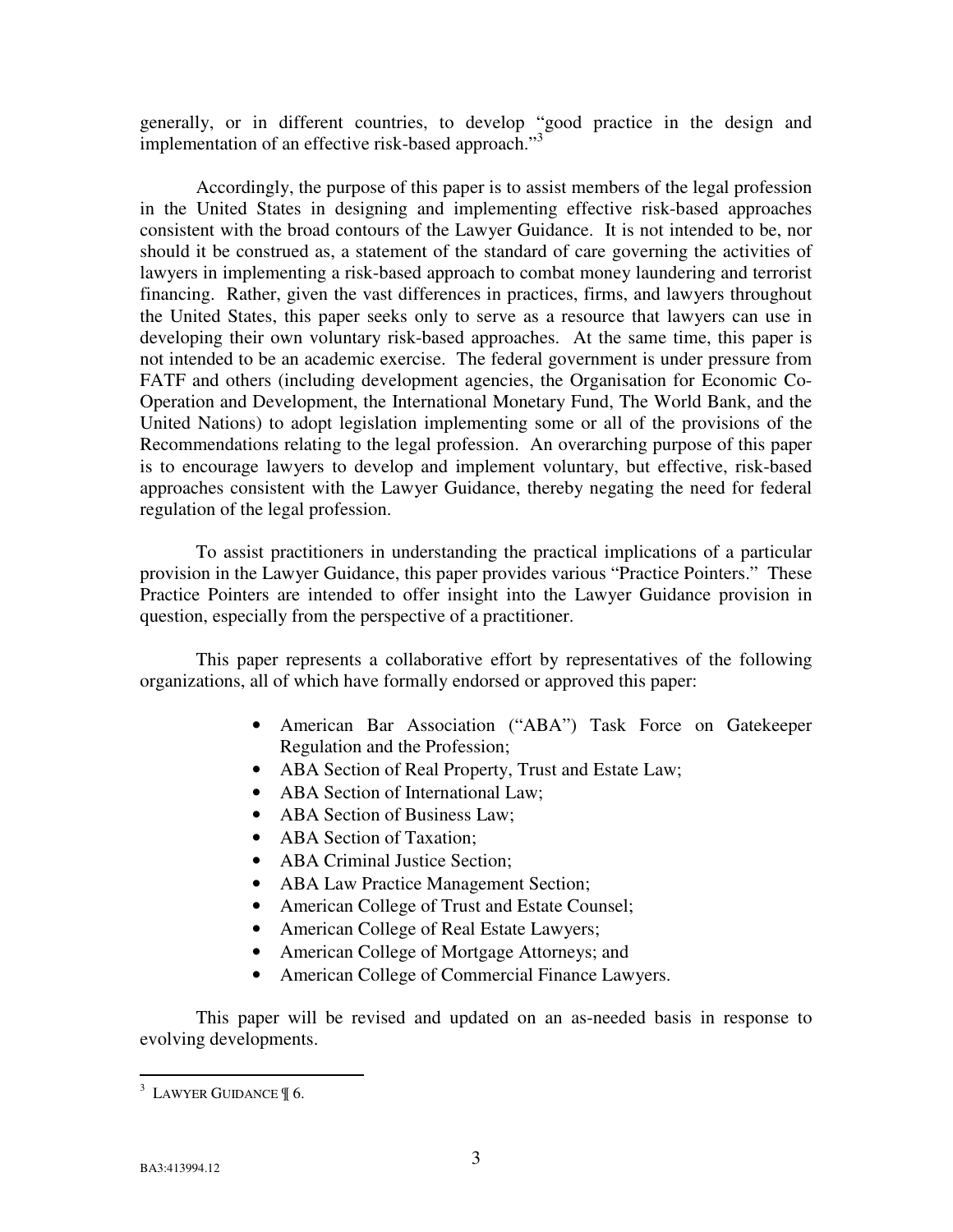#### **OVERVIEW**

 The first section of this paper will provide an overview of the mechanics of money laundering and terrorist financing so that practitioners can better understand and achieve the goals of the United States' and FATF's AML/CFT efforts. The sections that follow will then describe the risk-based approach and recommended client due diligence, identify those lawyers who are subject to the Lawyer Guidance, specify the activities that are addressed by the Lawyer Guidance, list and analyze the risk categories and risk variables, and conclude with a suggested protocol for client intake and assessment and a discussion of the importance of on-going education and continuing legal education efforts in this area.

 The "practice pointers" appearing throughout the text, which take the form of hypothetical fact patterns to highlight specific issues or points, are designed to provide practical guidance and insights to practitioners. They may also elaborate on a statement or concept contained in the Lawyer Guidance.

#### **What is Money Laundering?**

Money laundering "is the criminal practice of filtering ill-gotten gains, or 'dirty' money, through a series of transactions; in this way the funds are 'cleaned' so that they appear to be proceeds from legal activities."<sup>[4](#page-7-0)</sup> Money laundering was made a federal crime in the U.S. under the Money Laundering Control Act of 1986 and is addressed under 18 U.S.C. § 1956 (laundering of monetary instruments) and § 1957 (engaging in monetary transactions in property derived from specified unlawful activity). Money laundering involves three distinct stages: the placement stage, the layering stage, and the integration stage.<sup>[5](#page-7-1)</sup> The placement stage is the stage at which funds from illegal activity, or funds intended to support illegal activity, are first introduced into the financial system. The layering stage involves further disguising and distancing the illicit funds from their illegal source through the use of a series of frequently complex financial transactions. This stage may include the creation of tiered entities and complicated entity structures designed to conceal the source of the illicit funds. The integration phase of money laundering results in the illicit funds, now laundered, returning to "a status of expendability in the hands of the organized crime group that generated them."<sup>[6](#page-7-2)</sup>

 $\overline{a}$ 

<span id="page-7-0"></span><sup>4</sup> BANK SECRECY ACT ANTI-MONEY LAUNDERING EXAMINATION MANUAL, Federal Financial Institutions Examination Council at 7 (2007), available at http://www.occ.treas.gov/handbook/bsa-amlintrooverview.pdf.

<span id="page-7-1"></span><sup>5</sup>  *See* http://www.fatf-gafi.org/document/29/0,3343,en\_32250379\_32235720\_33659613\_1\_1\_1\_1,00. html# (explaining three stages of money laundering).

<span id="page-7-2"></span><sup>&</sup>lt;sup>6</sup> See http://www.fincen.gov/news\_room/aml\_history.html. (explaining three stages of money laundering).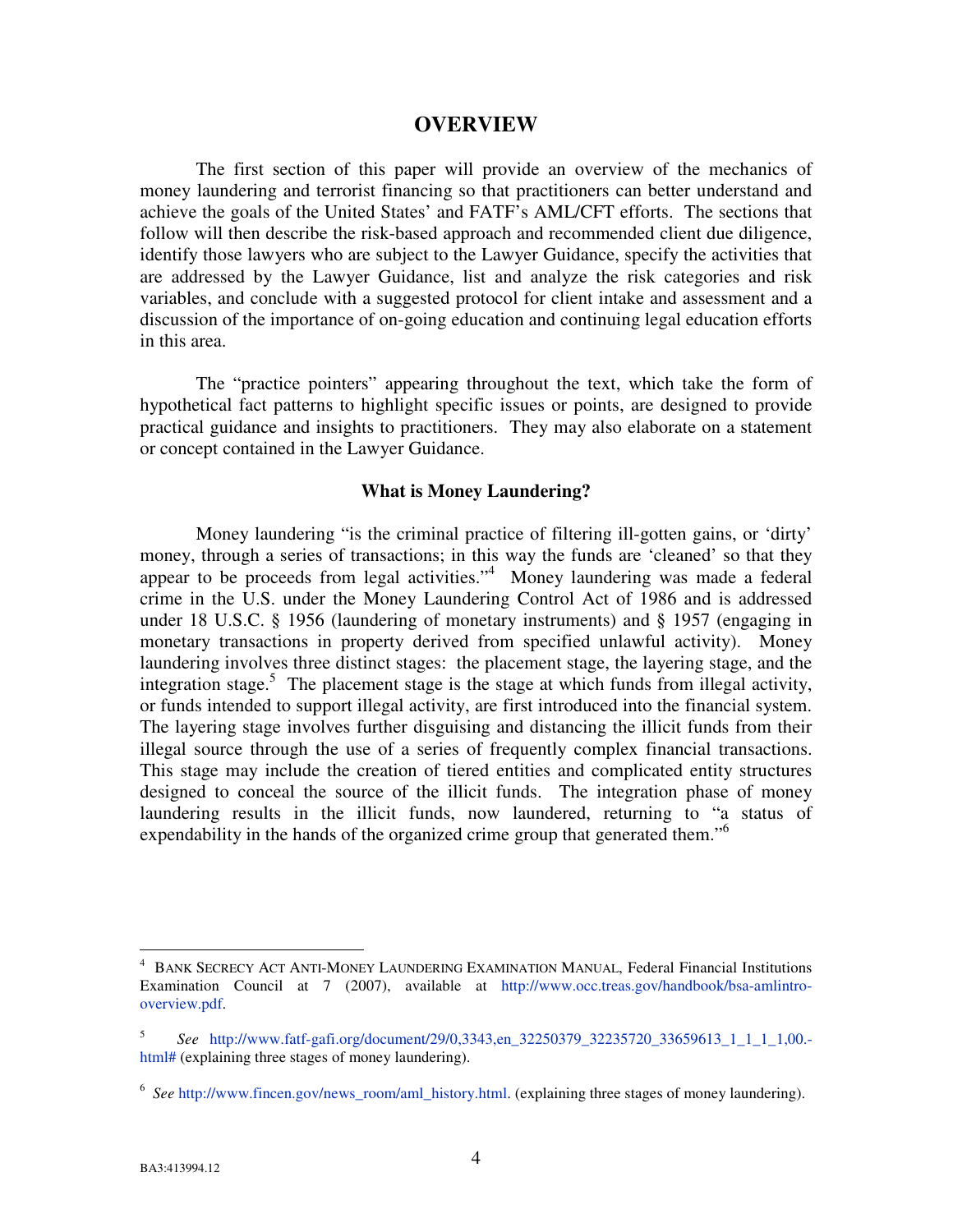*Practice pointer*: The following diagram provides an overview of the three phases of money laundering. *See* MONEY LAUNDERING AWARENESS HANDBOOK FOR TAX EXAMINERS AND TAX AUDITORS, ORGANISATION FOR ECONOMIC CO-OPERATION AND DEVELOPMENT, available at www.oecd.org/dataoecd/61/17/43841099.pdf:



\* \* \* \* \* \* \* \*

A 2008 federal district court case also illustrates a money laundering scheme whereby the defendant was convicted of, among other things, conspiring to commit money laundering. Factually, the defendant led a scheme that involved manipulating documents associated with real estate sales and closings to obtain excess mortgage loan proceeds generated from the property sales. The defendant recruited unsuspecting investors to purchase low income, dilapidated, and depressed properties at prices artificially inflated above legitimate fair-market values (placement phase). The mortgages were financed with fraudulent loans facilitated, brokered, and closed by the defendant and his conspirators (layering phase). The conspirators provided the down payments on the properties, paid kick backs to the loan applicants, and opened bank accounts to disguise the true nature, location, source, ownership, and control of the

<sup>&</sup>lt;u>.</u> 7 For a more complete description of this case, see the press release issued by the U.S. Department of Justice at www.usdoj.gov/usao/ohs/Press/03-26-08-Day.pdf.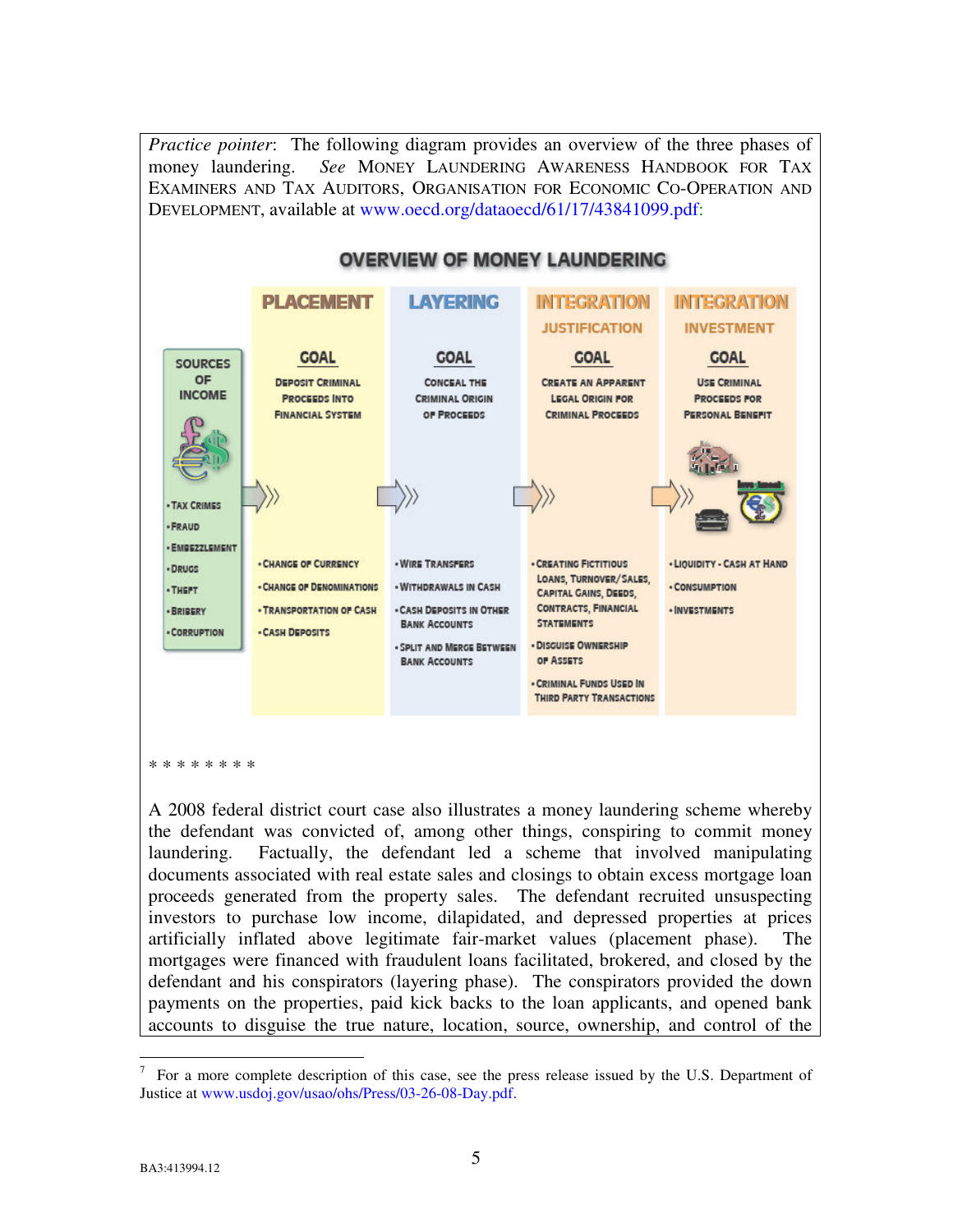proceeds and profits from the transactions (integration phase).<sup>[7](#page-9-0)</sup>

### **What is Terrorist Financing?**

Terrorist financing includes the financing of terrorists, terrorist acts, and terrorist organizations. FATF defines a "terrorist" basically as anyone who commits, participates in, organizes, or contributes to the commission of terrorist acts. FATF defines "terrorist acts" as including any act intended to cause death or serious bodily injury to a civilian, or to any other person not taking an active part in the hostilities in a situation of armed conflict, when the purpose of such act, by its nature or context, is to intimidate a population, or to compel a government or an international organization to do or to abstain from doing any act. The definition also includes acts that constitute an offense within the scope of, and as defined in, certain specified treaties. $8$  Finally, a "terrorist organization" refers to any group of terrorists that: (a) commits, or attempts to commit, a terrorist act by any means, directly or indirectly, unlawfully and willfully, (b) participates as an accomplice in terrorist acts, (c) organizes or directs others to commit terrorist acts, or (d) contributes to the commission of terrorist acts by a group of persons acting with a common purpose when the contribution is made intentionally and with the aim of furthering the terrorist act or with the knowledge of the intention of the group to commit a terrorist act.<sup>[9](#page-9-2)</sup>

The Lawyer Guidance acknowledges that it is significantly more challenging to detect and identify terrorist financing than potential money laundering and other suspicious activity. Transactions facilitating terrorist financing often do not exhibit the same characteristics as conventional money laundering. For example, terrorist financing

 8 *See* http://www.fatf-

<span id="page-9-1"></span>gafi.org/document/53/0,3343,en\_32250379\_32236947\_34261877\_1\_1\_1\_1,00.html#INSRII.

<span id="page-9-2"></span><span id="page-9-0"></span><sup>&</sup>lt;sup>9</sup> See http://www.fatf-gafi.org/dataoecd/16/54/40339628.pdf (contains definitions used in this paragraph). For purposes of the definition of "terrorist organization," it does not matter whether the terrorist act actually occurs. Prohibitions on terrorism and terrorist financing also are mandated by the United Nations and federal law. United Nations Security Council Resolution ("UNSCR") 1267 (and its progeny) calls on Member States to ban travel for, freeze the funds and financial resources of, and impose an arms embargo on members of the Taliban and Al Qaeda. *See* http://www.un.org/sc/committees/1267/. The United States implements UNSCR 1267 pursuant to the United Nations Participation Act ("UNPA"), 22 U.S.C. § 287c, and the International Emergency Economic Powers Act ("IEEPA"), 50 U.S.C. § 1701 *et seq.* The U.S. Department of the Treasury's Office of Foreign Assets Control ("OFAC") administers the regulations promulgated pursuant to IEEPA and the UNPA. In particular, pursuant to OFAC's regulations, U.S. persons (including lawyers) are prohibited from engaging in transactions (including the exchange of services) with certain terrorists, those they own or control and those who are acting on their behalf. These persons (individuals and entities) are identified on the SDN List (as defined in text accompanying footnote 9 below). OFAC's terrorism regulations are implemented pursuant to the IEEPA, the UNPA, and the Antiterrorism and Effective Death Penalty Act of 1996, 18 U.S.C. § 2332d, among others. OFAC administers the following sanctions programs specifically targeting terrorists, those they own or control, and those who provide material support to terrorists: The Global Terrorism Sanctions Regulations, 31 C.F.R. 594; Terrorism Sanctions Regulations, 31 C.F.R. 595; the Terrorism List Government Sanctions Regulations, 31 C.F.R. 596; and the Foreign Terrorist Organizations Sanctions Regulations, 31 C.F.R. 597.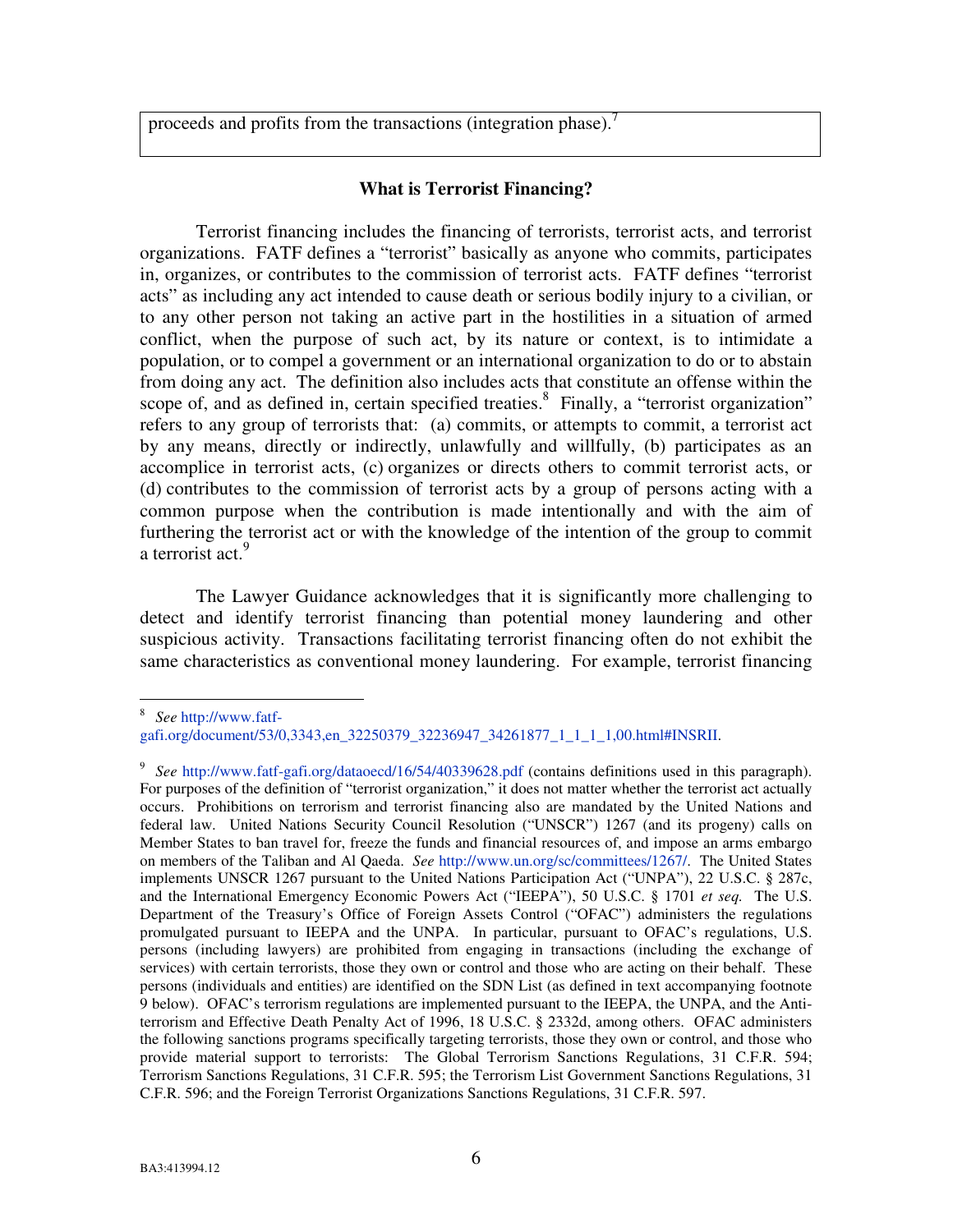may involve low dollar value transactions and the appearance of innocence (such as purportedly charitable activities), and can involve a variety of sources (such as business, criminal activity, self-funded, and state sponsors of terrorism). The Lawyer Guidance thus does not comprehensively address the application of the risk-based approach to terrorist financing. $10$ 

> *Practice pointer*: A common method of terrorist financing identified to date has been the movement of funds donated to cross-border (i.e., between the United States and another jurisdiction, not between two states) non-profit organizations. For example, a not for profit organization ("NPO") in the United States may appear, from all outwardly signs, to be operating legitimately, but through multiple transfers and manipulations of funds, may in fact be funneling funds offshore to an organization with hidden terrorist ties. Alternatively, the terrorist group may actually run the NPO. An examination of available public source information, including the charity's tax return, Form 990 PF, the charity's website, corporate formation documents, and other due diligence methods may disclose how funds are ultimately used. However, the terrorist link may not be evident from a review of the charity's tax return. The practitioner should thus inquire of the charity what due diligence procedures it has in place and to identify the recipient of the funds. If funds are paid to foreign charities or to private charities, then the charity is supposed to monitor and keep records of how the funds are used. As part of the client due diligence (as defined below), the practitioner should ask for these records and in appropriate circumstances check the list of Specially Designated Nationals and Blocked Persons ("SDN List") maintained by  $OFAC$ <sup>[11](#page-10-1)</sup>

## **What is the Risk-Based Approach?**

 The risk-based approach is grounded in the premise that the limited resources (both governmental and private sector) available to combat money laundering and terrorist financing should be employed and allocated in the most efficient manner possible so that the sources of the greatest risks receive the most attention. A risk-based approach is intended to ensure that measures to prevent or mitigate money laundering and terrorist financing are commensurate with the risks identified, thereby facilitating an efficient allocation of this limited pool of resources.

 The proportionate nature of the risk-based approach means that higher risk areas should be subject to enhanced procedures, such as enhanced client due diligence ("CDD") and enhanced transaction monitoring. By contrast, simplified, modified, or

-

<span id="page-10-0"></span><sup>10</sup> LAWYER GUIDANCE ¶¶ 40-44. For a detailed discussion of terrorist financing, *see* MONEY LAUNDERING & TERRORIST FINANCING RISK ASSESSMENT STRATEGIES, Financial Action Task Force (issued June 18, 2008), http://www.fatf-gafi.org/dataoecd/46/24/40978997.pdf.

<span id="page-10-1"></span><sup>&</sup>lt;sup>11</sup> See Section 2.6 and accompanying footnote for further discussion of charities and NPOs.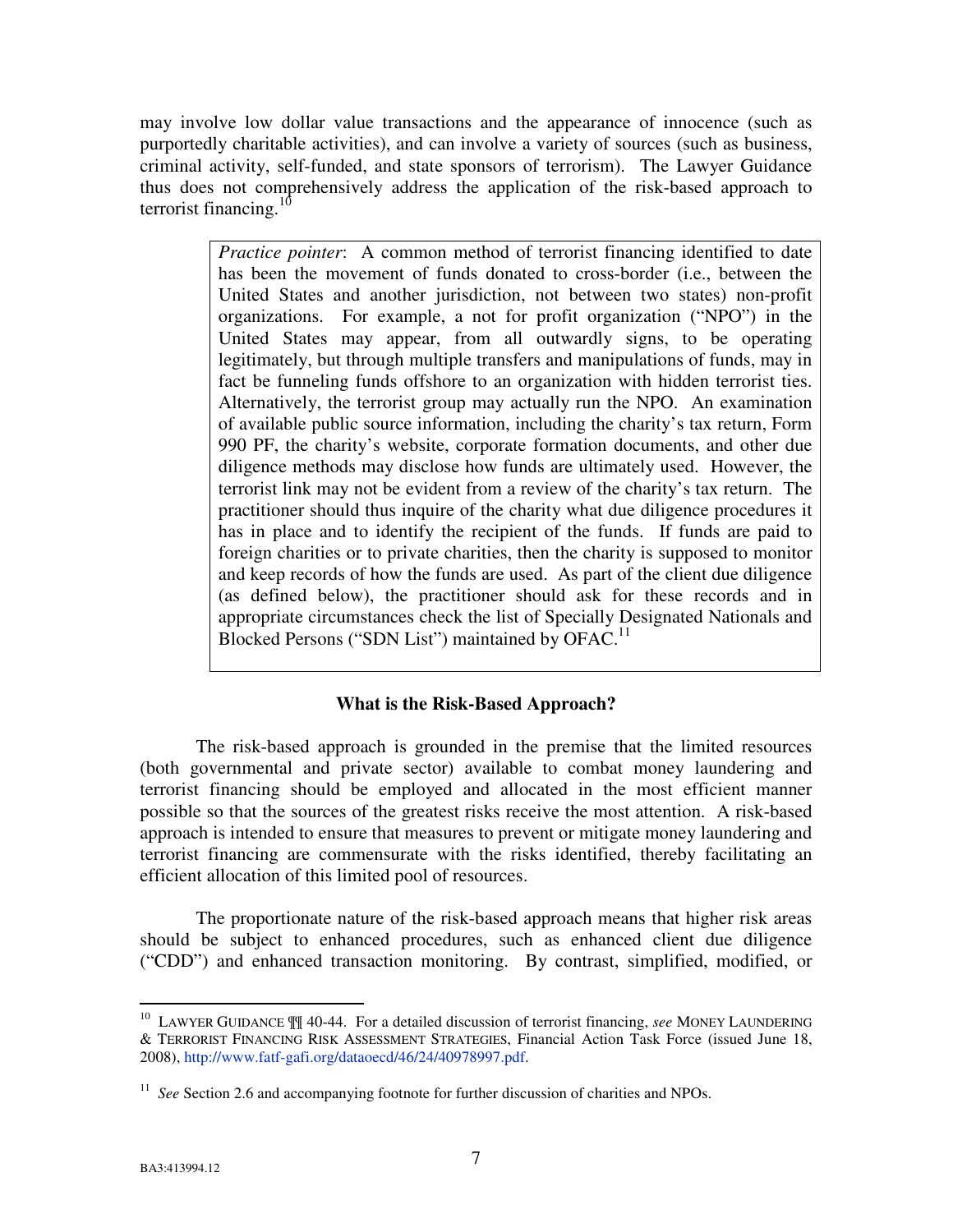reduced controls may apply in lower risk areas (for purposes of this Guidance, "reduced" shall hereafter include "simplified" and "modified"). In no case does FATF suggest that the risk may ever be so low as to eliminate any form or level of CDD.

 An effective risk-based approach involves identifying and categorizing money laundering and terrorist financing risks and establishing reasonable controls based on the risks identified. This paper will identify the risk categories and offer voluntary good practices designed to assist lawyers in detecting money laundering while satisfying their professional obligations.

> *Practice pointer*: For example, a general practitioner in rural Montana would have no reason to engage in extensive due diligence or know your client measures (as discussed below) if a long term client called the lawyer and asked her to form a limited liability company for the purpose of buying a ranch. However, if that same lawyer received a call from a new and unknown client saying that the client had just won several million dollars at poker in Nevada and needed the lawyer to form a limited liability company to buy a ranch, then a risk based approach would suggest that in this latter case, more extensive due diligence and know your client measures would be appropriate.

#### **What is Client Due Diligence?**

The 40+9 Recommendations require that lawyers perform CDD when they perform or carry out specified activities.<sup>[12](#page-11-0)</sup> CDD is intended to assist lawyers in forming a reasonable belief that they have appropriate awareness of the true identity of each client<sup>[13](#page-11-1)</sup> and the true nature of the matter they have been engaged to undertake. CDD is not intended to place the lawyer in an adversarial relationship with the client; rather, the purpose is to make sure the lawyer knows the true identity and business goals of the client.

CDD should be performed at client intake, but it also should be periodically performed during the course of the engagement. The level of required CDD varies depending on the risk profile of the client. For some clients, "basic" CDD may be appropriate. For clients posing a higher risk, "enhanced" CDD may be necessary. At the other end of the spectrum, reduced CDD may be sufficient. The relative levels of CDD are described in greater detail below.

The three (3) steps required to be taken in "basic" CDD are as follows:

 $\overline{a}$ 

<span id="page-11-0"></span> $12$  See Recommendation 12.

<span id="page-11-1"></span><sup>&</sup>lt;sup>13</sup> LAWYER GUIDANCE | 114.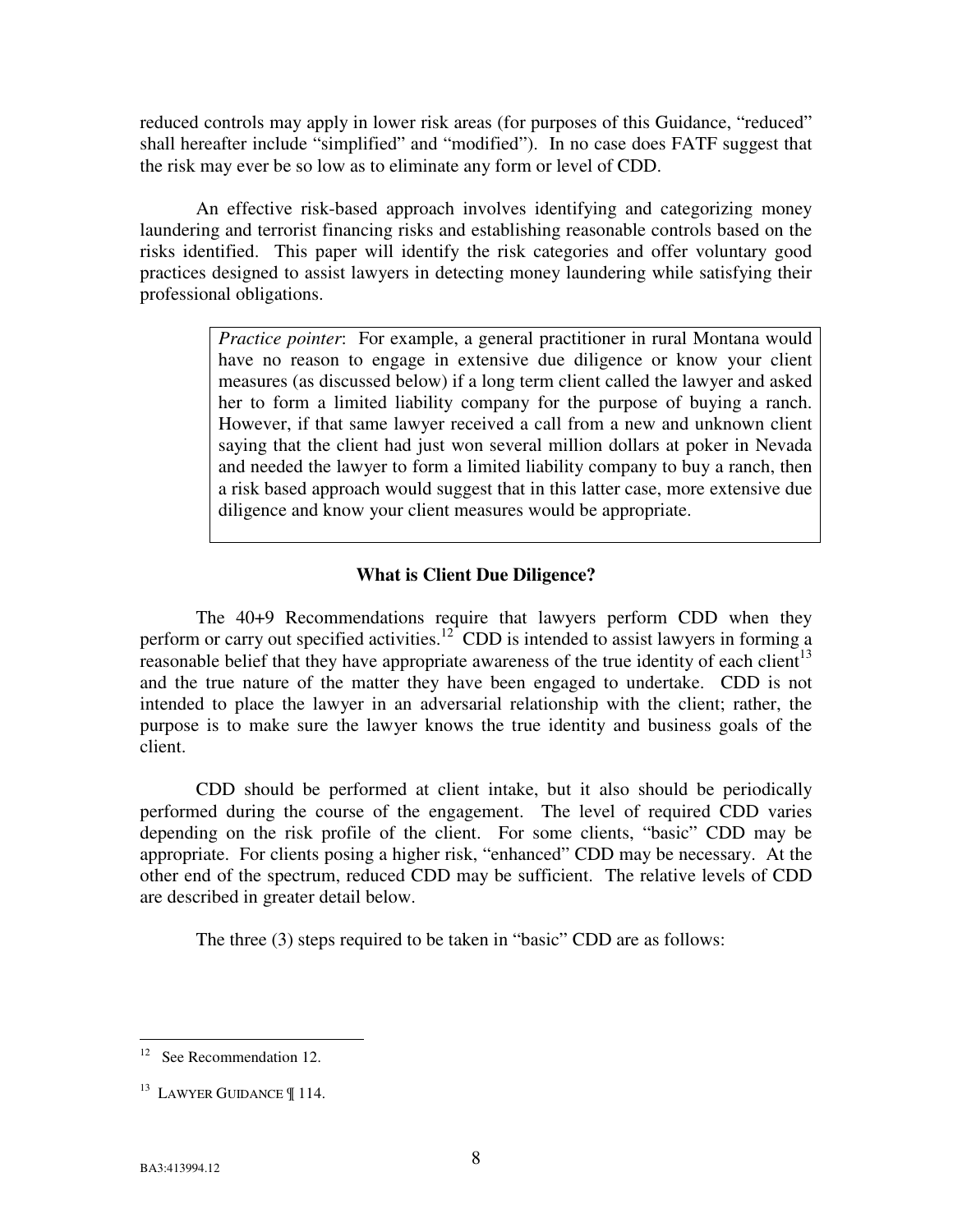- Identify and appropriately verify the identity of each client on a timely basis. $14$
- Identify the beneficial owner,  $15$  and take reasonable measures to verify the identity of the beneficial owner of the client such that the lawyer is reasonably satisfied that the lawyer knows who the beneficial owner is. Clients generally should be subject to the full range of CDD measures, including the requirement to identify the beneficial owner in accordance with Lawyer Guidance  $\P$  114. The purpose of identifying beneficial ownership is to ascertain those natural persons who exercise effective control over a client, whether by means of ownership, voting shares, contract rights, or otherwise. Lawyers may use a risk-based approach when determining the extent to which they are required to identify the beneficial owner, depending on the type of client, suspicious behavior that might suggest someone is seeking to conceal the true party in interest, the difficulty of ascertaining the identity, the business relationship and transaction, and other appropriate factors, including the geographic location of the client.

The issue of whether a lawyer must, in all cases, identify the beneficial owners of a client was a highly controversial issue in the drafting of the Lawyer Guidance. Although FATF initially sought to adopt a rules-based approach that would require lawyers to always identify the beneficial owners of a client, after strong opposition from representatives of the legal profession, FATF ultimately agreed that this analysis would be subject to a risk-based approach. Consequently, depending on the risks presented by the client, it may be appropriate to identify the beneficial owners of a client. Lawyers should do so only when, from a risk-based standpoint, such an analysis is warranted. It is impractical in some instances for a lawyer to identify the beneficial owners of a client. The cost, time, and effort to undertake such an analysis is typically disproportionate to advancing the goals of detecting and preventing money laundering and terrorist financing unless other factors are present.

*Practice pointer*: For example, if a lawyer is dealing with a syndication of investors or financiers or an entity that has a large number of owners but is not publicly traded, ascertaining the client's beneficial owners would be extremely time consuming. Unless other facts put the lawyer on notice that something unusual or suspicious were transpiring, the

<span id="page-12-0"></span><sup>&</sup>lt;sup>14</sup> *See* Section 6 for a more detailed discussion of this step.

<span id="page-12-1"></span><sup>15</sup> The Lawyer Guidance defines "beneficial owner" as follows: "*Beneficial owner* refers to the natural person(s) who ultimately owns or controls a client and/or the person on whose behalf a transaction is being conducted. It also incorporates those persons who exercise ultimate effective control over a legal person or arrangement." *See* LAWYER GUIDANCE Annex 2.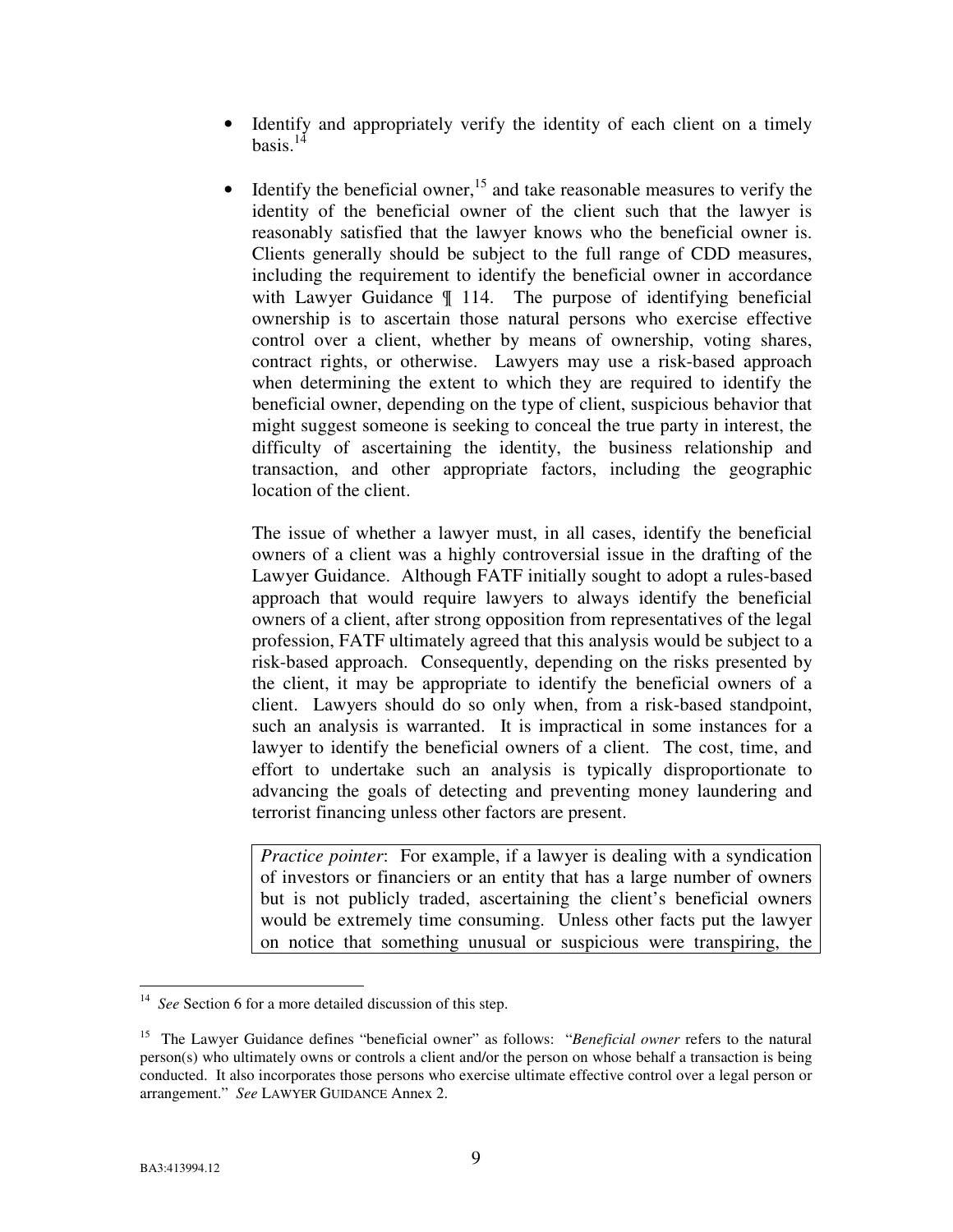process of determining all the beneficial owners of the client would be disproportionate to the level of risk.

• Obtain information to understand the client's circumstances and business depending on the nature, scope, and timing of the services to be provided. This information may be obtained from clients in the normal course of the lawyers' acceptance of the retention and receipt of instructions from the client.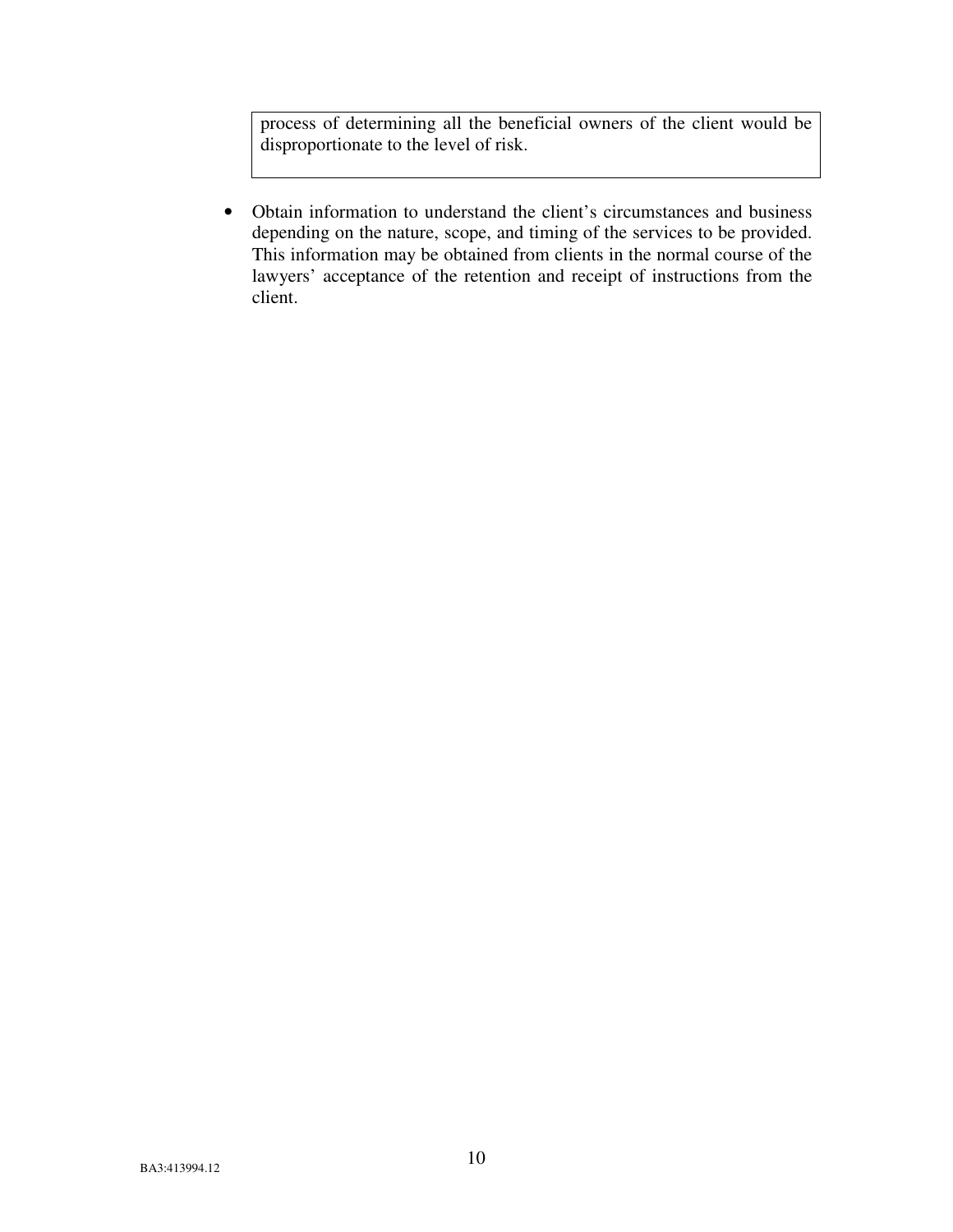#### **Who is covered by the Lawyer Guidance?**

 The Lawyer Guidance covers "legal professionals," which includes lawyers and notaries.<sup>[16](#page-14-0)</sup> The Lawyer Guidance is principally focused on transactional lawyers, especially those creating entities and those handling funds, but not all lawyers are subject to the Lawyer Guidance. For instance, in-house lawyers are not covered by the Lawyer Guidance.<sup>[17](#page-14-1)</sup> Several other exclusions are described below.

Importantly, the Lawyer Guidance is limited to those lawyers who "prepare for and carry out specified activities." The Lawyer Guidance does not define "prepare for and carry out," but it does define "specified activities" as described below. Thus, even if the lawyer is subject to the Lawyer Guidance, CDD may not be required because of the particular nature of the proposed engagement.

 Local and special counsel engagements present unique and challenging issues. Local counsel may be engaged by the primary transaction counsel to assist on a discrete local law issue peripheral to an overall transaction and may have little or no direct involvement with the client. At the other extreme, local counsel may be intimately involved with the transaction, including drafting and negotiating the applicable transactional documents. The Lawyer Guidance recognizes that lawyers providing advice or services (such as a local law enforceability opinion) peripheral to the overall transaction who are not preparing for or carrying out the transaction may not be required to observe the applicable CDD and record-keeping obligations.<sup>[18](#page-14-2)</sup> In short, those lawyers would not be covered by the Lawyer Guidance. Section 4.7 below explores the issue of local and special counsel in greater detail.

 A special situation arises for a lawyer who is serving as a trustee. FATF has issued not only Lawyer Guidance, but also risk-based guidance for trust and company service providers, another category of DNFBPs ("TCSP Guidance").<sup>[19](#page-14-3)</sup> This would appear to create uncertainty as to which guidance a lawyer acting as a trustee is to follow. Generally speaking, a lawyer acting as a trustee need only follow the Lawyer Guidance; the primary exception is if the lawyer is offering the trustee services through a separate entity, such as a trust company. In this latter case, the lawyer should refer to the TCSP Guidance rather than the Lawyer Guidance. The TCSP Guidance imposes obligations on

 $\overline{a}$ 

<span id="page-14-0"></span><sup>&</sup>lt;sup>16</sup> Legal professionals include notaries, but the Lawyer Guidance does not cover those common law notaries who perform merely administrative acts such as witnessing or authenticating documents (such as deeds and mortgages).

<span id="page-14-1"></span><sup>&</sup>lt;sup>17</sup> LAWYER GUIDANCE | 8 fn. 2.

<span id="page-14-2"></span><sup>&</sup>lt;sup>18</sup> LAWYER GUIDANCE  $\P$  13. The record-keeping obligations are designed to ensure that documents, data, or information collected under the CDD process is kept up-to-date and relevant by undertaking reviews of existing records, particularly for higher risk categories of clients.

<span id="page-14-3"></span><sup>&</sup>lt;sup>19</sup> RBA GUIDANCE FOR TRUST AND COMPANY SERVICE PROVIDERS (TCSPS), Financial Action Task Force (issued June 17, 2008). http://www.fatfgafi.org/newsEvents/0,3382,en\_32250379\_32235720\_1\_1\_1\_3\_1,00.html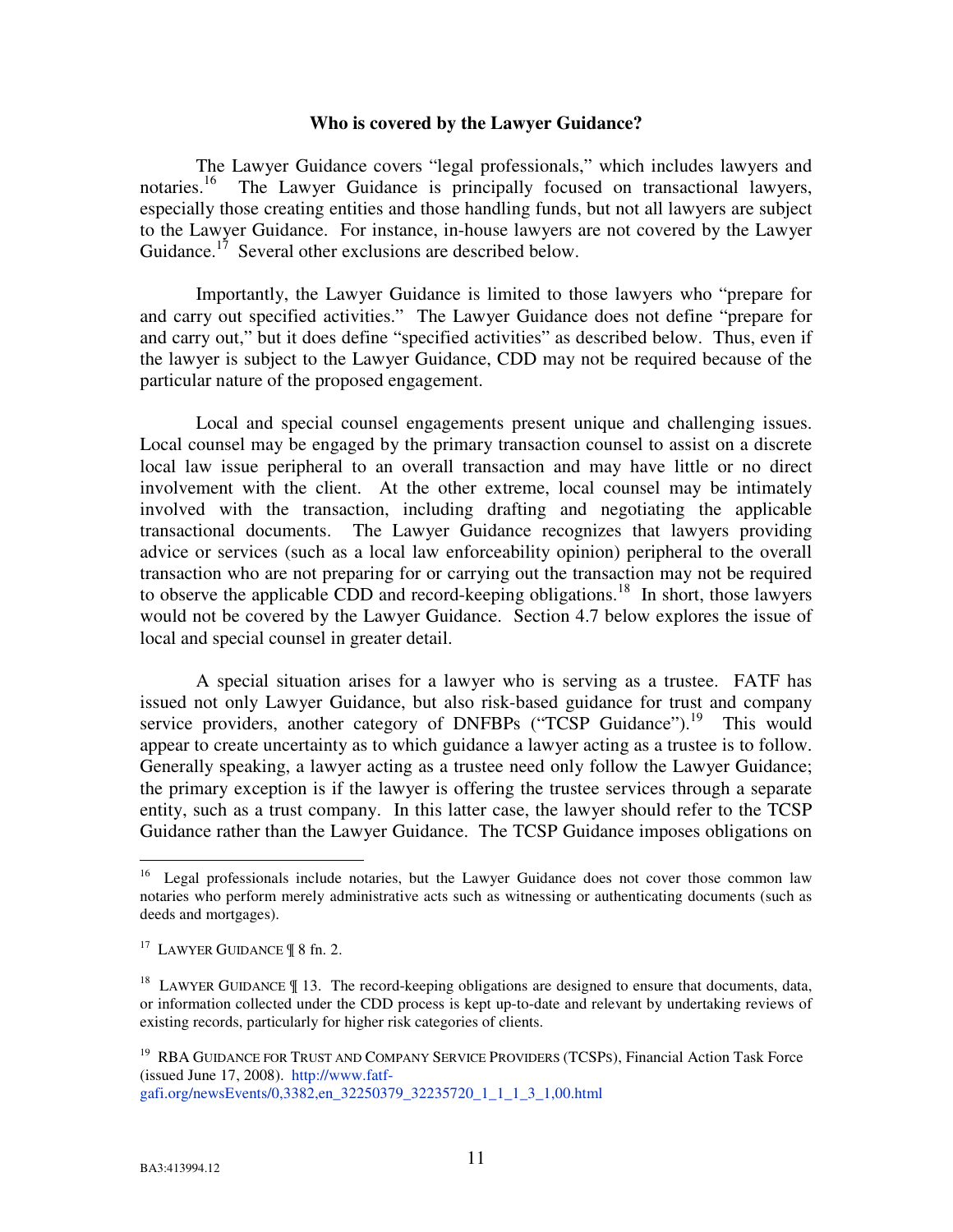TCSPs that differ from those imposed on lawyers, thereby underscoring the importance of knowing which guidance applies.

## **What specified activities are covered by the Lawyer Guidance?**

The "specified activities" (collectively, "Specified Activities" or, individually, "Specified Activity") consist of the following five (5) categories: (a) buying and selling of real estate, (b) managing of client money, securities or other assets, (c) management of bank, savings or securities accounts, (d) organization of contributions for the creation, operation, or management of companies, and (e) creation, operation, or management of legal persons or arrangements, and buying and selling of business entities.<sup>[20](#page-15-0)</sup>

1. Buying and Selling of Real Estate. The Lawyer Guidance does not define "buying and selling of real estate." The Specified Activity of buying and selling of real estate appears to apply to both residential and commercial purchase and sale transactions. No dollar limits or thresholds apply to this Specified Activity. However, this Specified Activity does not appear to encompass a number of real estate-related transactions, such as leasing transactions, the preparation of condominium documentation, or the negotiation of easement agreements that do not involve the immediate exchange of funds. Less clear is whether the financing of a purchase or sale of real estate constitutes a Specified Activity, which is discussed in more detail below. However, since financing and re-financing involve the movement of funds, practitioners should assume that these activities would constitute Specified Activities.

> *Practice pointer*: A lawyer who prepares for and carries out the sale of real estate would need to perform the basic CDD and record-keeping requirements envisioned by the 40 +9 Recommendations. But that same lawyer who is engaged by a client to draft and negotiate leases for a shopping center or office complex is not preparing for or carrying out a transaction involving the buying and selling of real estate and need not perform CDD.

2. Managing of client money, securities or other assets. The Lawyer Guidance does not define "managing of client money, securities or other assets." Here, as well as under items 3 and 4 below, the lawyer would in all cases be handling the client's funds and, as emphasized above, FATF is particularly focused on the potential risk in situations where the lawyer is actually handling funds. In any situation where the lawyer controls the use, application, or disposition of funds or has signatory authority over the client's financial account, the risk must be addressed at some level. Recognize,

<span id="page-15-0"></span><sup>-</sup><sup>20</sup> LAWYER GUIDANCE  $\parallel$  12. The wording used in this paragraph, although syntactically challenging, tracks the precise language of the Lawyer Guidance. Earlier drafts of the Lawyer Guidance used the phrase "regulated activities" when referring to the Specified Activities. FATF replaced the "regulated activities" formulation with the "Specified Activities" formulation to avoid conveying the impression that the Lawyer Guidance "regulated" the legal profession.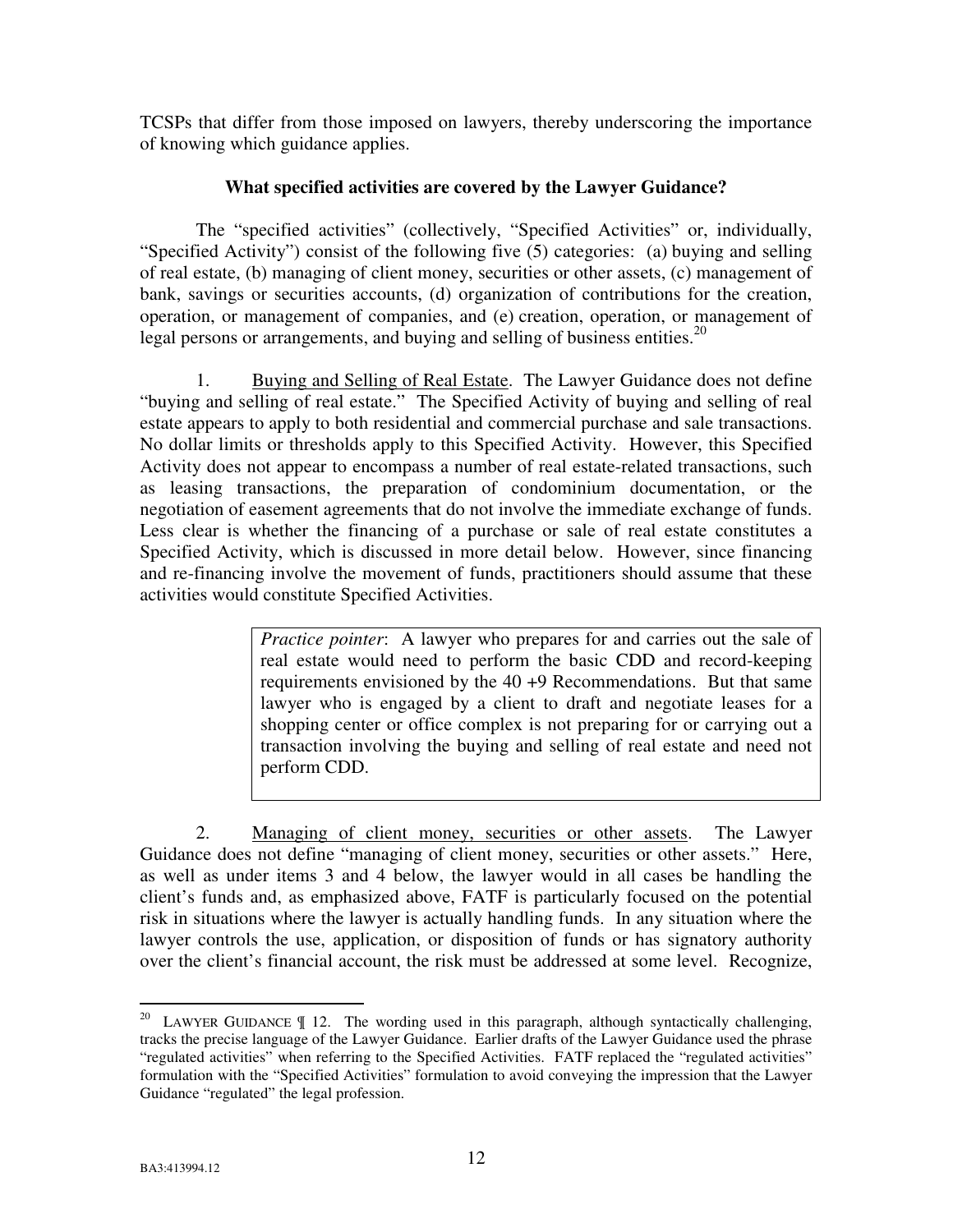however, that in almost all cases the funds in the lawyer's control will have been transferred to the lawyer through a financial institution that has performed its own required due diligence and, in some cases, the lawyer should be able to rely on that in lieu of conducting the lawyer's own due diligence. In other cases, however, the financial institution may have simply satisfied itself that the money is flowing into the trust account of a reputable lawyer or law firm. Nonetheless, any time lawyers "touch the money" they should satisfy themselves as to the bona fides of the sources and ownership of the funds in some manner and should inquire of any involved financial institution as to any CDD performed by such institution.

> *Practice pointer*: Lawyers should consider using third party escrow agents to avoid responsibility generally.

3. Management of bank, savings or securities accounts. The Lawyer Guidance does not define "management of bank, savings or securities accounts." In addition to the risks identified in item 2 above, a lawyer or a law firm must be particularly cognizant of the funds that move through the firm's trust account or client account. In this particular situation, the Lawyer Guidance would extend to trial lawyers who frequently hold funds in the firm's trust account.

> *Practice pointer*: Lawyers should exercise caution to avoid situations where they are essentially providing banking services for their clients as opposed to merely holding client money for a legitimate transaction. For example, in a real estate sale, if the lawyer is being asked to make payments not just to mainstream lending institutions, but to more obscure recipients including private individuals whose identities are difficult to verify, the lawyer should exercise caution or treat this as a higher risk situation.<sup>[21](#page-16-0)</sup>

4. Organization of contributions for the creation, operation, or management of companies. The Lawyer Guidance does not define "organization of contributions for the creation, operation, or management of companies."

*Practice pointers*:

An example of this Specified Activity is when a lawyer prepares for or carries out a transaction where investors contribute capital to a legal entity. This category does not appear to cover financing or refinancing transactions because the funds are not being contributed to the company.

<span id="page-16-0"></span><sup>&</sup>lt;u>.</u> <sup>21</sup> This discussion is derived from Section 11.2.3 of the Anti-Money Laundering Practice Note prepared by the Law Society of England and Wales (issued February 22, 2008). *See* http://www.lawsociety.org.uk/productsandservices/practicenotes/aml/463.article.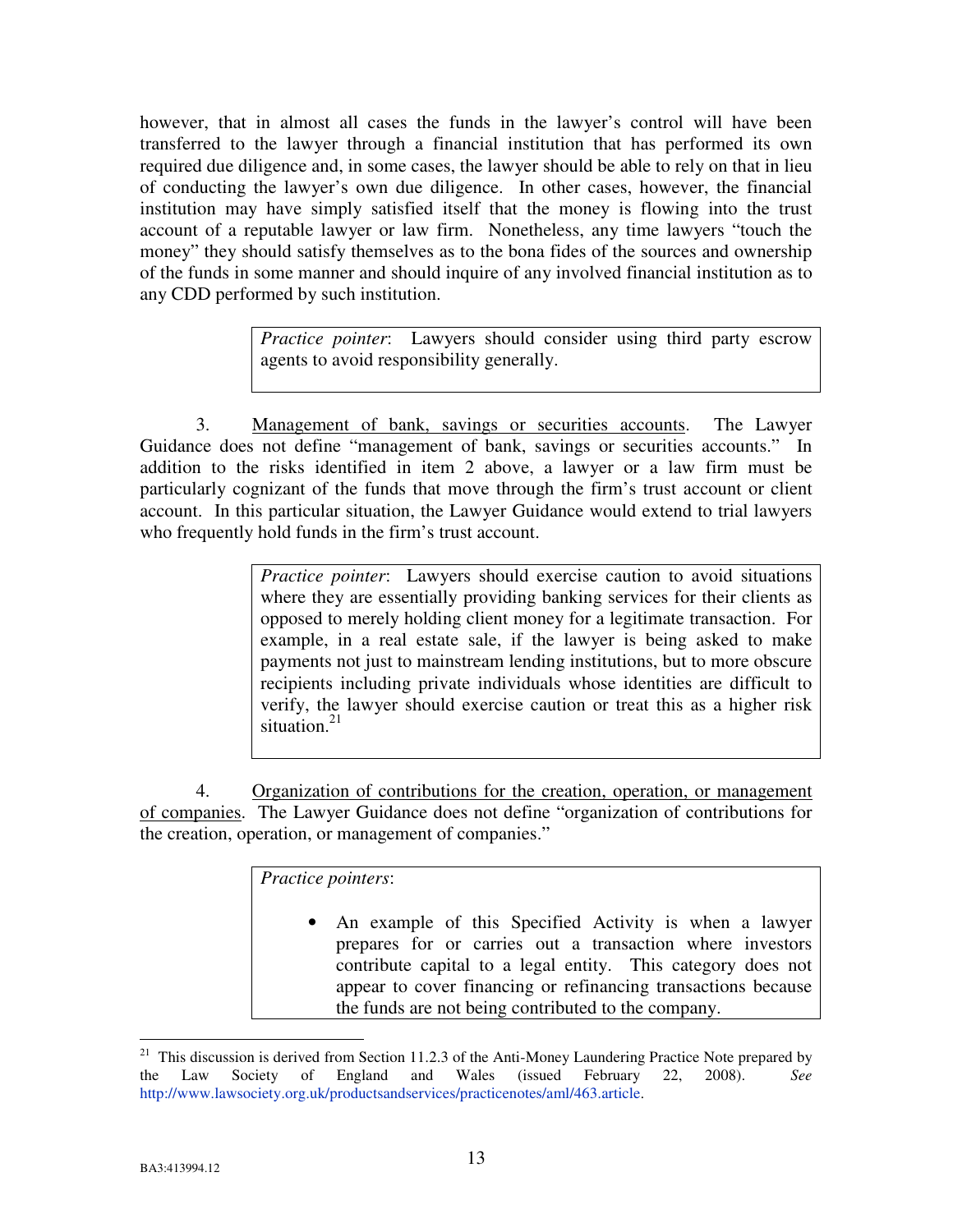• In addition to the risks identified in item 2 above relating to handling a client's funds, note that an expansive interpretation of this "specified activity" would conceivably cover financing and refinancing transactions.

5. Creation, operation, or management of legal persons or arrangements, and buying and selling of business entities. The Lawyer Guidance does not define "creation, operation, or management of legal persons or arrangements, and buying and selling of business entities." $22$  It is under item 5 that the widest range of transactional lawyers fall within the "specified activities." This category of Specified Activities appears to include most of the routine work that is done by real estate lawyers, corporate and business lawyers, and trust and estates lawyers. As in all cases, lawyers must evaluate the risks to determine the extent of CDD required. Even lawyers who do nothing more than prepare for or carry out the task of forming legal entities are likely to be subject to the Lawyer Guidance under this criterion.

> *Practice pointer*: The following is an example of the creation of business entities used for money laundering. Mr. S headed an organization importing narcotics into country A from country B. Mr. S employed a lawyer to establish a web of off-shore corporate entities through which Mr. S could launder proceeds of a narcotics importing operation. These entities were incorporated in Country C where there was lax scrutiny of ownership, records, and finances. A local management company in Country D administered these companies. These entities were used to camouflage movement of illicit funds, acquisition of assets, and financing criminal activities. Mr. S was the holder of 100% of the bearer share capital (i.e., bearer shares are negotiable instruments that accord ownership in a corporation to the person who possess the bearer share certificate) of these off-shore entities. In Country A, a distinct group of entities without any apparent association to Mr. S transferred large amounts of money to Country D where it was deposited in, or transited through, Mr. S's offshore companies. This same web network was found to have been used to transfer large amounts of money to a person in Country E who was later found to be responsible for drug shipments destined for Country A.<sup>[23](#page-17-1)</sup>

<span id="page-17-0"></span> $\frac{1}{22}$  *See* THE MISUSE OF CORPORATE VEHICLES, INCLUDING TRUST AND COMPANY SERVICE PROVIDERS, Financial Action Task Force (issued October 13, 2006), http://www.fatfgafi.org/dataoecd/30/46/37627377.pdf.

<span id="page-17-1"></span><sup>&</sup>lt;sup>23</sup> See Case 20, REPORT ON MONEY LAUNDERING TYPOLOGIES 2003-2004, Financial Action Task Force, http://www.fatf-gafi.org/dataoecd/19/11/33624379.PDF.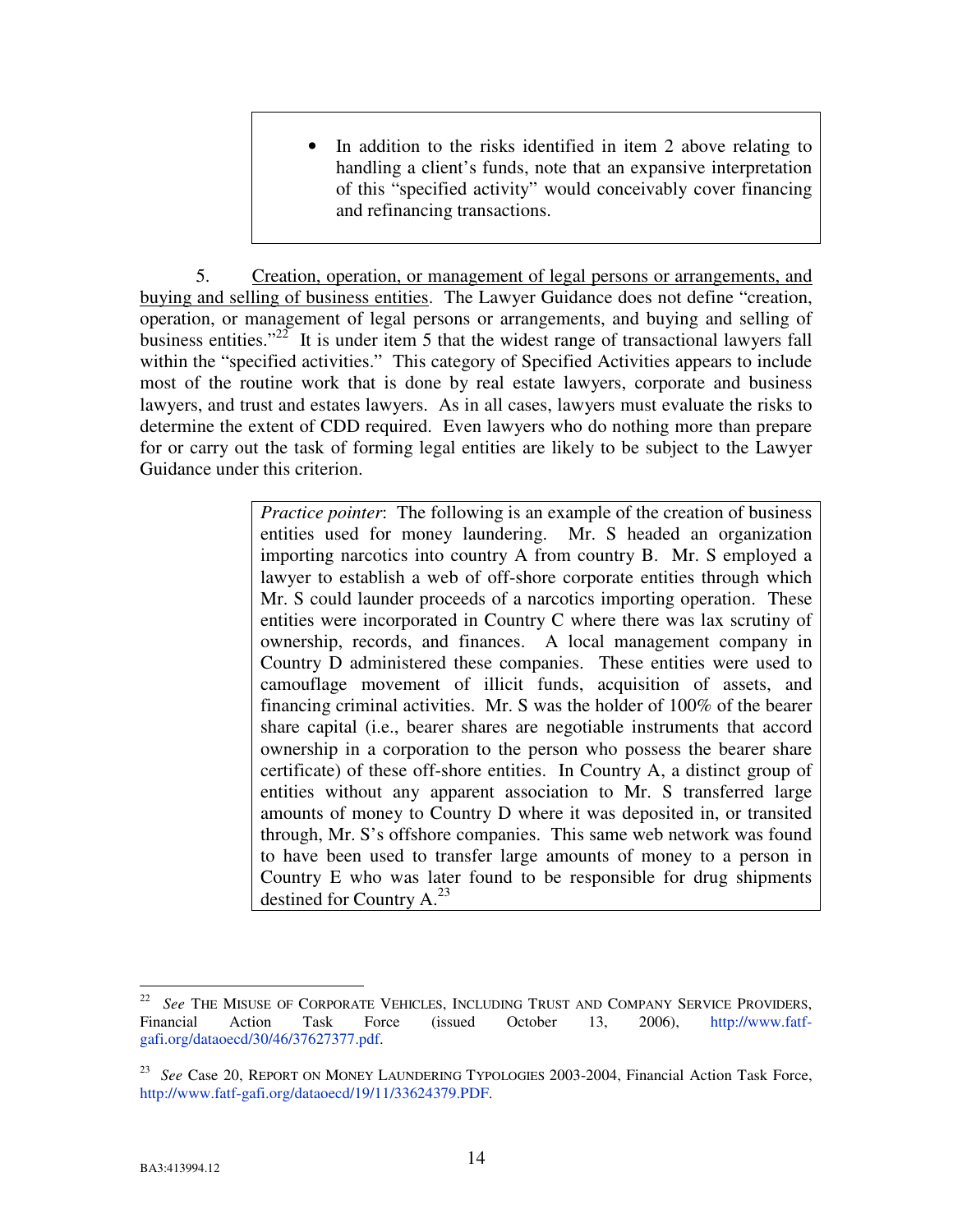In July 2009, the Uniform Law Commissioners adopted a uniform act known as the Uniform Law Enforcement Access to Entity Information Act that would in certain circumstances ensure transparency and disclosures to law enforcement authorities of the ownership of various legal entities. Representatives of the U.S. Department of Treasury participated in drafting the uniform act. Legislation is also currently pending in Congress dealing with this issue.

> *Practice pointer*: Lawyers engaged in the performance of these legal tasks should satisfy themselves that, at a minimum, they have performed the basic CDD measures described previously (unless the client is otherwise exempt as described in this paper).

## **What are the risk categories?**

The Lawyer Guidance identifies three major risk categories with regard to legal engagements: (a) country/geographic risk, (b) service risk, and (c) client risk. Lawyers need to determine their exposure to each of these risk categories. The relative weight to be given to each risk category in assessing the overall risk of money laundering and terrorist financing will vary from one lawyer or firm to another because of the size, sophistication, location, and nature and scope of services offered by the lawyer or the firm. Based on their individual practices and judgments, lawyers will need to assess independently the weight to be given to each risk factor. These risk factors are subject to variables that may increase or decrease the perceived risk posed by a particular client or type of work. This section will discuss the risk factors and Section 4 will highlight in detail the risk variables that affect each of the risk factors.

> *Practice pointer*: The risk profile of a lawyer or firm whose practice is limited to domestic clients and transactions differs from the risk profile of a lawyer or firm that engages in international and cross-border transactions. The risk factors are intended to attune the lawyer to these differences so as to enable the lawyer to design and implement a riskbased approach that is tailored to that specific, and unique, practice profile.

## **1. Country/Geographic Risk**

The Lawyer Guidance notes the absence of a universally adopted listing of countries or geographic areas that are deemed to present a lower or higher risk. The client's domicile, the location of the transaction, and the source of the funding are but a few sources from which a money laundering risk can arise.

The Lawyer Guidance does, however, identify the profile of those countries that in FATF's view pose a higher risk of money laundering. These higher risk countries include those that are subject to sanctions, embargoes, or similar measures issued by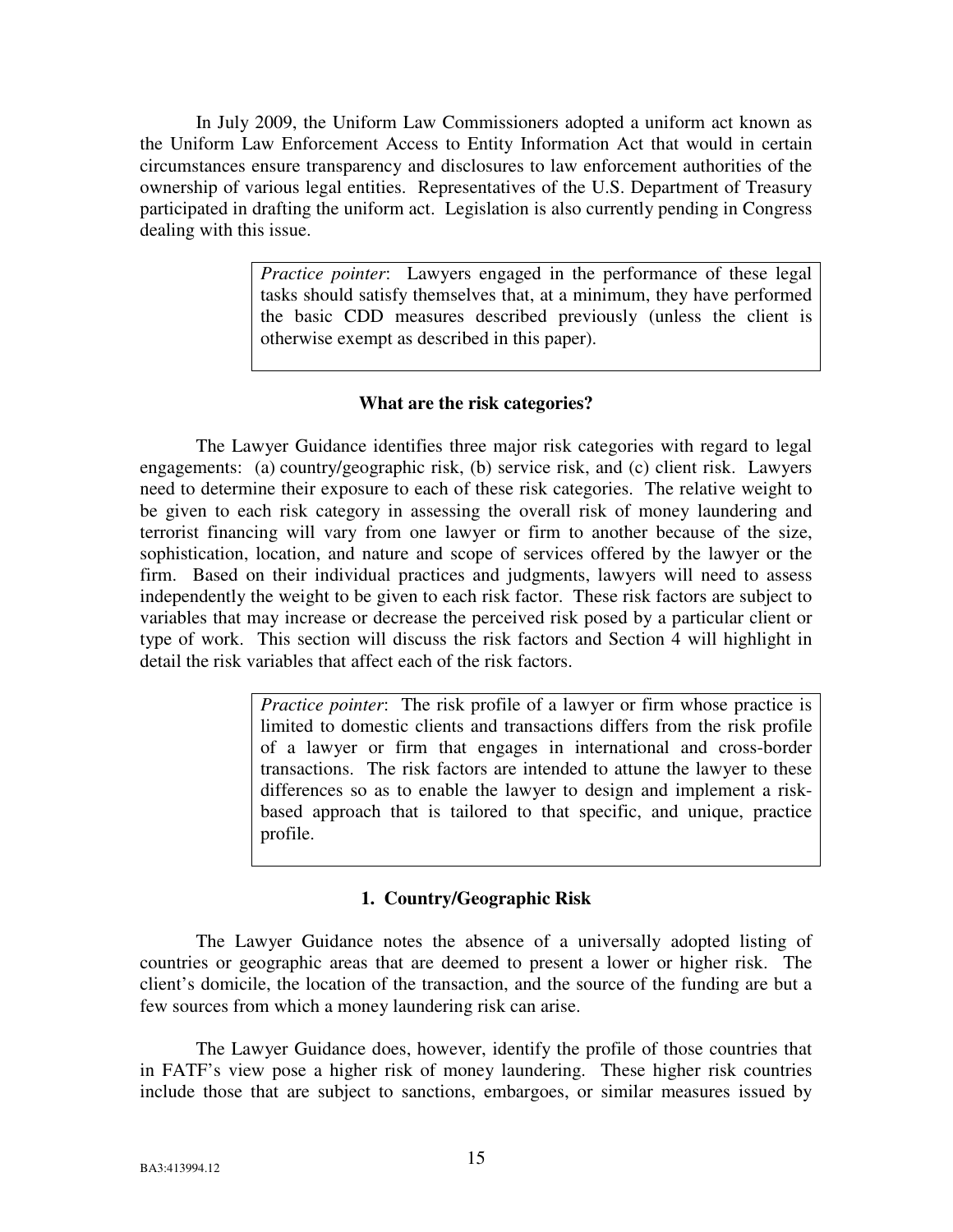certain bodies, such as the United Nations and those identified by credible sources as having significant levels of corruption or other criminal activity or a location from which funds or support are provided to terrorist organizations. Countries are also considered to pose a higher risk of money laundering when credible sources identify those countries as generally lacking appropriate AML/CFT laws, regulations, and other measures. The Lawyer Guidance defines "credible sources" as information that is produced by wellknown bodies that generally are regarded as reputable and that make such information publicly and widely available. Examples of credible sources include FATF, the International Monetary Fund, The World Bank, FinCEN, OFAC, and the U.S. Department of State.<sup>[24](#page-19-0)</sup>

*Practice pointers*:

- Most U.S. lawyers deal only with clients and parties located exclusively within the United States. The country/geographic risk should thus not present a meaningful risk in most transactions.
- In assessing the country risk, a lawyer needs to take into account the client's domicile, the location of the transaction, and the source of the funding.
- A lawyer representing a client who is involved in acquiring a non-U.S. business that has operations in, or has business with, a country subject to a United Nations embargo or a U.S. government sanctions program (e.g., Zimbabwe, Sudan, and Iran) should understand that the transaction represents a higher risk based on the geographic location and activities of the business being acquired. The lawyer also should determine during the initial client intake efforts whether the lawyer, as a U.S. person, is authorized to participate in the representation because U.S. sanctions programs generally prohibit U.S. persons from engaging in most transactions with persons in Zimbabwe, Sudan, and Iran.
- Transparency International, a global civil society organization formed to fight corruption, has developed a jurisdiction-specific corruption perceptions index that ranks countries based on the degree to which corruption is perceived to exist among public officials and politicians. *See* [http://www.transparency.org/policy\\_research/surveys\\_indices/cpi/](http://www.transparency.org/policy_research/surveys_indices/cpi/2007/faq) [2007/faq#general1](http://www.transparency.org/policy_research/surveys_indices/cpi/2007/faq). This website may be a useful resource in assessing the level of corruption in a specific country. Another useful resource is the individual Country Reports prepared

<u>.</u>

<span id="page-19-0"></span><sup>&</sup>lt;sup>24</sup> The U.S. Department of State's International Narcotics Strategy Control Report, Volume II Money Laundering and Financial Crimes, provides an annual report on money laundering risks posed on a countryby-country basis. *See* http://www.state.gov/p/inl/rls/nrcrpt/2009/vol2/index.htm).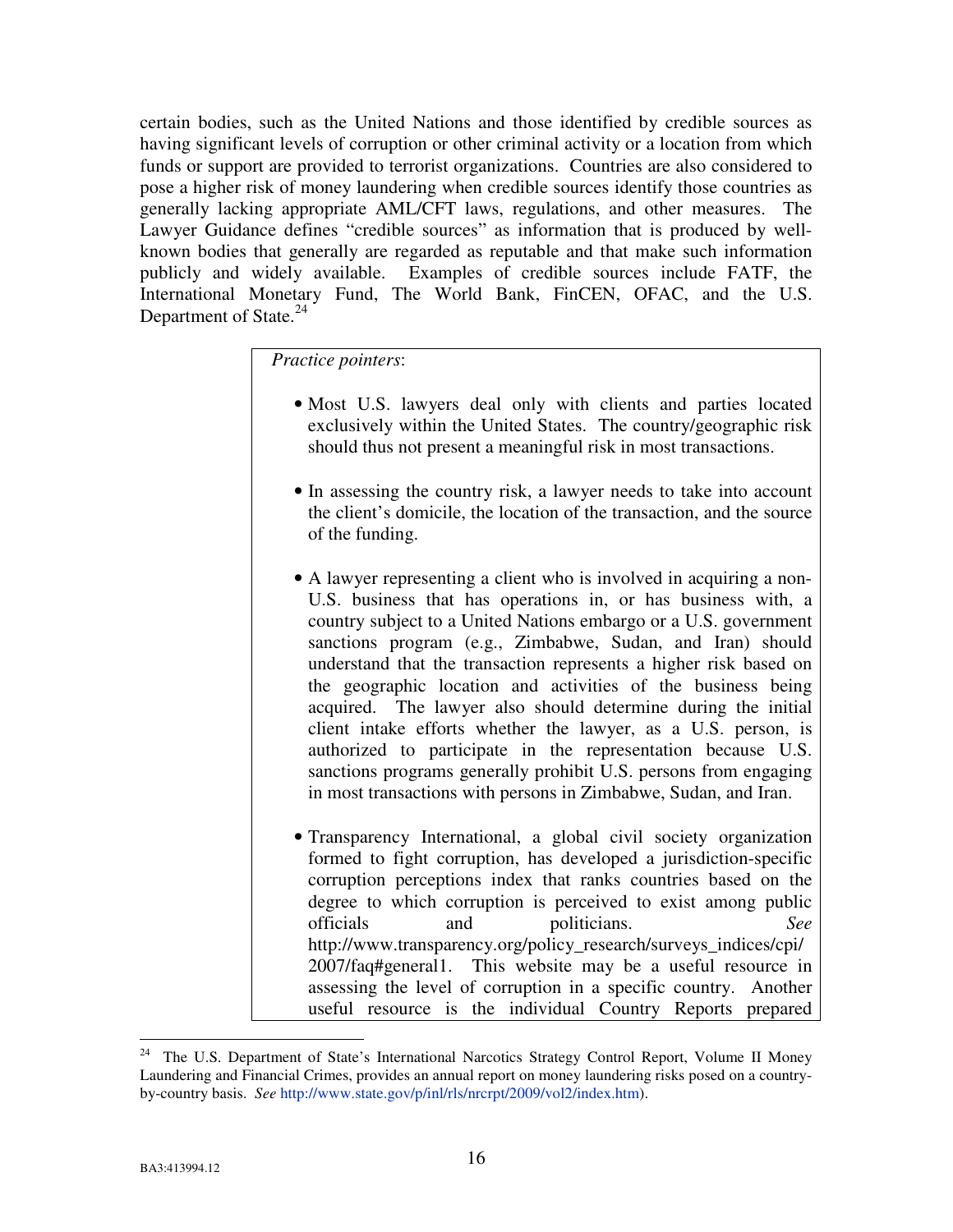annually by The World Bank. These reports are available at [http://web.worldbank.org/WBSITE/EXTERNAL/PROJECTS/0,,m](http://web.worldbank.org/WBSITE/EXTERNAL/PROJECTS/0,,menuPK:115635~pagePK:64020917~piPK:64021009~theSitePK:40941,00.html) [enuPK:115635~pagePK:64020917~piPK:64021009~theSitePK:40](http://web.worldbank.org/WBSITE/EXTERNAL/PROJECTS/0,,menuPK:115635~pagePK:64020917~piPK:64021009~theSitePK:40941,00.html) [941,00.html#CountryReports](http://web.worldbank.org/WBSITE/EXTERNAL/PROJECTS/0,,menuPK:115635~pagePK:64020917~piPK:64021009~theSitePK:40941,00.html).

## **2. Client Risk**

A critical component to the development and implementation of an overall riskbased framework is determining the potential money laundering or terrorist financing risk posed by a client. Clients range from individuals, partnerships and limited liability companies with dozens of partners or members to multi-national corporations. Given this spectrum of clients, a lawyer will be challenged to determine whether a particular client poses a higher risk and, if so, the level of that risk and whether the application of any mitigating factors influences that assessment. The Lawyer Guidance identifies various categories of higher risk clients. If a client falls into one of these categories, the lawyer is then required to apply a set of risk variables that may mitigate or exacerbate the risk assessment the lawyer is required to make to determine the necessary level of CDD.

The Lawyer Guidance identifies nearly a dozen categories of potentially higher risk clients.[25](#page-20-0) Lawyers need to determine whether any of their clients fall into one or more of these categories and therefore warrant an evaluation of any mitigating circumstances and increased risk assessment. These categories are as follows:

> 2.1 Politically Exposed Persons. Politically exposed persons ("PEPs") are individuals who are or have been entrusted with prominent functions in a foreign country. Examples include heads of state or of government, senior politicians, senior government, judicial, or military officials, senior executives of state owned corporations, or important political party officials. PEPs do not include middle ranking or more junior individuals in the foregoing categories. If a lawyer is advising a client that is a PEP or is beneficially owned by the PEP, the lawyer would have to perform a higher and more exacting form of CDD known as "enhanced CDD." The extent and nature of the enhanced CDD will depend on the relevant factors, such as the PEP's home country, the type of work the PEP is instructing the lawyer to perform or carry out, and the scrutiny to which the PEP is subjected in the PEP's home country.

# *Practice pointers*:

It is important to note that PEPs are high level political officials in *foreign* countries. For example, a senior U.S. government official would not be a PEP vis-à-vis a U.S. lawyer. By contrast, a U.S. lawyer representing a high level

<span id="page-20-0"></span><sup>&</sup>lt;u>.</u> <sup>25</sup> LAWYER GUIDANCE  $\P$  109.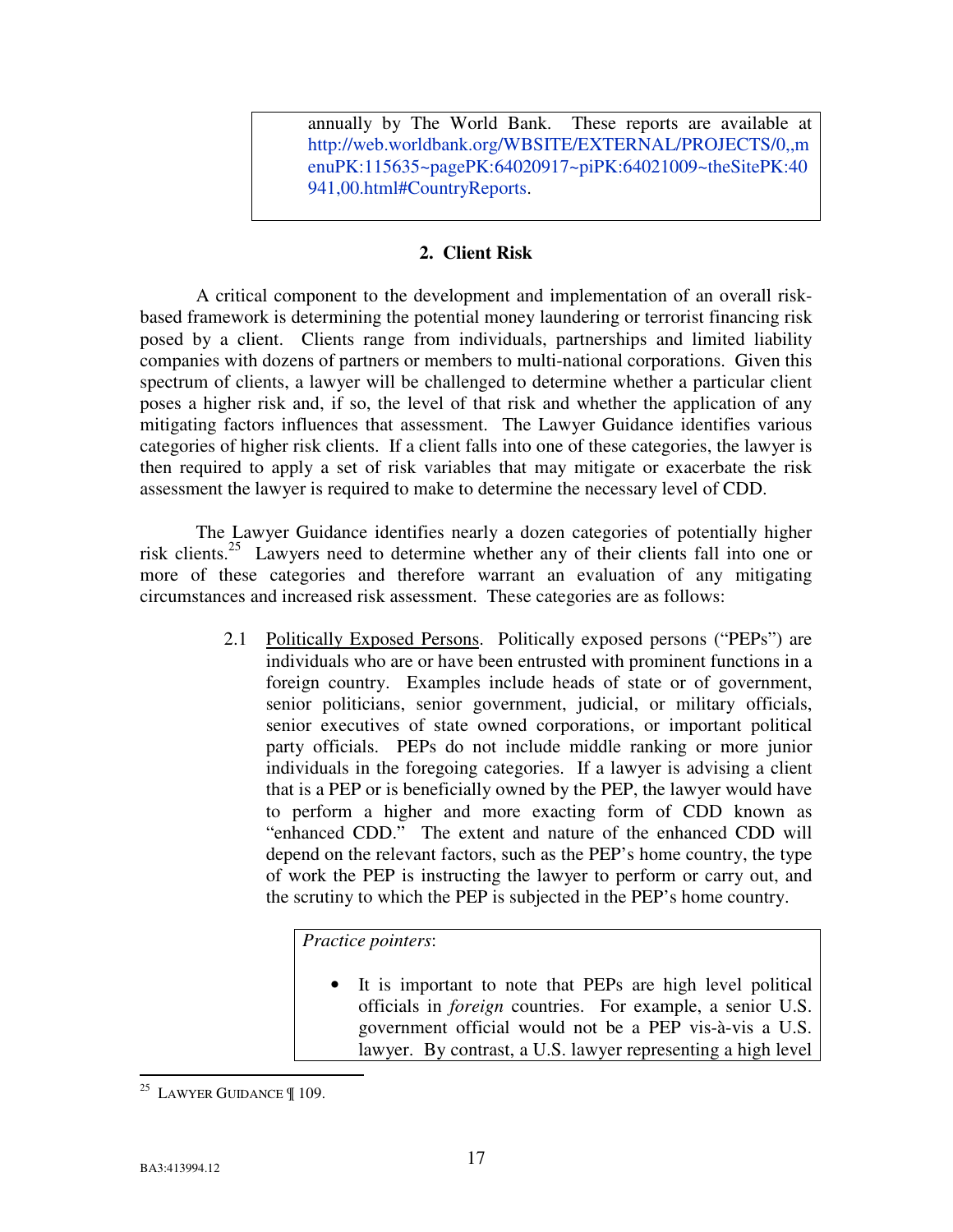government official of a foreign country would be representing a PEP for purposes of the Lawyer Guidance.

- FATF identified a typology where a senior politician and a senior official were involved in high level corruption. An intermediary received a payment of USD 50 million from Company A. The intermediary then transferred the money into two accounts held off-shore; the funds were then moved to company accounts that were also held offshore. The beneficial owners of these company accounts were discovered to be a former head of the secret service in Country B and a state secretary for the Ministry of Defence in Country  $C^{26}$  $C^{26}$  $C^{26}$
- 2.2 Unusual Activity. Clients conducting their relationship or requesting services in unusual or unconventional circumstances (as evaluated in light of all the circumstances of the representation). $27$

*Practice pointer*: This broad category, which is viewed through the prism of the overall representation, includes a client's inexplicable demand to close a purchase or sale in an extremely short period of time or the client's refusal to provide the lawyer with any details about the client. Similarly, a client who insists that a lawyer who does not usually handle cross-border transactions assume responsibility in an international business transaction should raise suspicions.

2.3 Masking of Beneficial Ownership. Where the structure or nature of the client entity or relationship makes it difficult to identify in a timely manner the true beneficial owner or controlling interests, such as the unexplained or seemingly unnecessary use of legal persons or legal arrangements, nominee shares or bearer shares. $^{28}$  $^{28}$  $^{28}$ 

> *Practice pointer*: This might be typified by a client, particularly a new client, who insists on the formation of a complex, multi-tiered entity (such as a limited liability partnership, corporation, or limited liability company) involving other entities and a notable absence of

<u>.</u>

<span id="page-21-0"></span><sup>26</sup> *See* Case 15, REPORT ON MONEY LAUNDERING TYPOLOGIES 2003-2004, Financial Action Task Force, http://www.fatf-gafi.org/dataoecd/19/11/33624379.PDF.

<span id="page-21-1"></span> $^{27}$  *Id.* (third bullet).

<span id="page-21-2"></span><sup>28</sup> *Id*. (fourth bullet).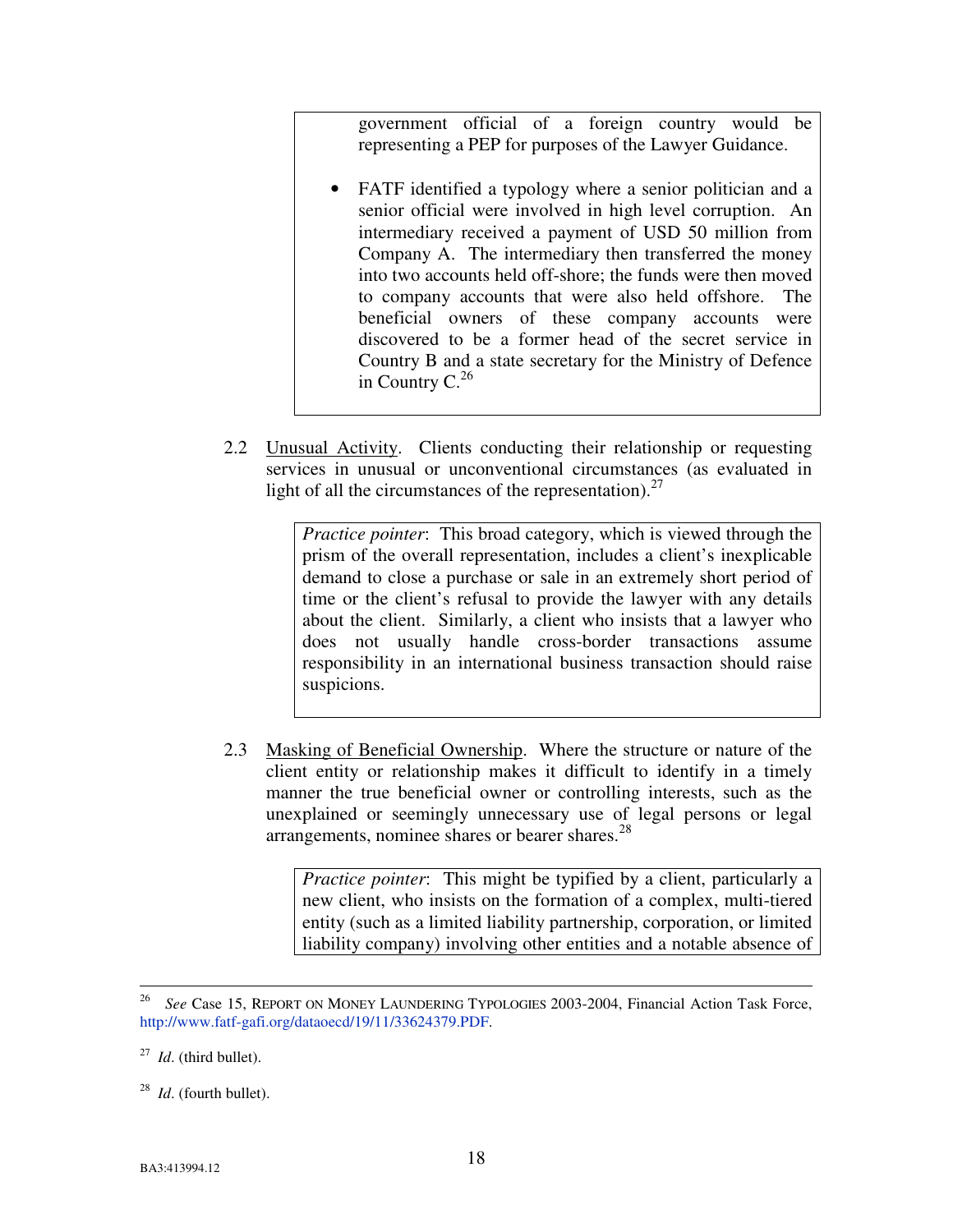any individuals and offers only the briefest of explanations or no justification for or explanation as to the purpose or the ownership structure of the new entity.

2.4 Cash Intensive Businesses. Clients that are cash (and cash equivalent) intensive businesses, such as: (a) money services businesses (e.g., remittance houses, currency exchange houses, or other businesses offering money transfer facilities), (b) casinos, betting and other gambling related activities, and (c) businesses that while not normally cash intensive, generate substantial amounts of cash.<sup>[29](#page-22-0)</sup>

> *Practice pointer*: Lawyers need to be especially sensitive to cash intensive businesses, such as residential rental operations. Money launderers have been known to use bars, restaurants, car washes, and parking lots – all legitimate enterprises, but cash intensive. Indeed, money launderers have sought to launder funds through collection plates at churches.

- 2.5 Cash Intensive Businesses—Mitigation of Risk. Where clients are cash intensive businesses that are already themselves subject to and regulated for a full range of AML/CFT requirements consistent with the 40+9 Recommendations, this may mitigate the client risks to the lawyer.  $30$
- 2.6 Charities and NPOs. Charities and other NPOs that are not subject to monitoring or supervision (especially those operating on a "crossborder" basis) by designated competent authorities or self-regulatory organizations ("SROs") are potentially higher risk clients. $31$

*Practice pointer*: A lawyer should carefully scrutinize a charity that has raised funds domestically and then disbursed them abroad, no matter what may appear on the surface to be its charitable cause or mission. When dealing with a charity/NPO, a lawyer may consider it appropriate to assess whether the policies and procedures of the charity/NPO comply with the guidelines set forth in U.S. DEPARTMENT OF THE TREASURY ANTI-TERRORIST FINANCING GUIDELINES: VOLUNTARY BEST PRACTICES FOR U.S. BASED CHARITIES, http://www.ustreas.gov-press-releases-reports-

<span id="page-22-0"></span> $\frac{29}{29}$  *Id.* (fifth bullet).

<span id="page-22-1"></span><sup>30</sup> *Id*. (sixth bullet).

<span id="page-22-2"></span><sup>31</sup> *Id*. (seventh bullet). For a discussion of voluntary best practices for U.S. based charities, *see* U.S. DEPARTMENT OF THE TREASURY ANTI-TERRORIST FINANCING GUIDELINES: VOLUNTARY BEST PRACTICES FOR U.S. BASED CHARITIES, http://www.ustreas.gov-press-releases-reports-0929%20finalrevised.pdf.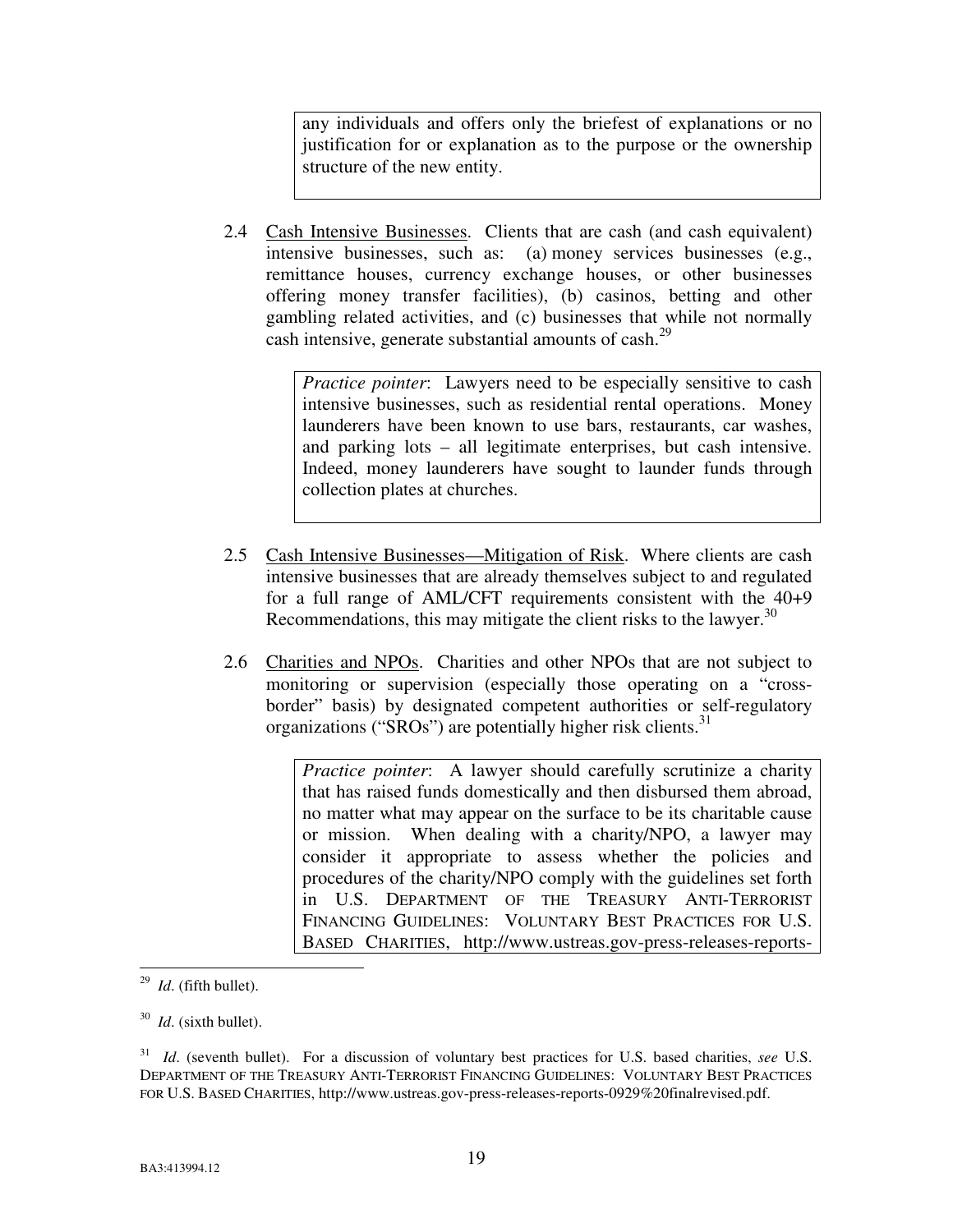0929%20finalrevised.pdf.

2.7 Financial Intermediaries Not Subject to Adequate AML/CFT Laws. Clients using financial intermediaries, financial institutions or legal professionals that are not subject to adequate AML/CFT laws and measures and that are not adequately supervised by competent authorities or SROs are potentially higher risk clients. $32$ 

> *Practice pointer*: Almost all domestic U.S. financial institutions are covered by AML/CFT rules that apply to them. Perhaps the greatest risks here are (i) a transaction with an unregulated financial institution or (ii) a transaction involving a foreign financial institution not subject to AML/CFT rules.

2.8 Clients with Certain Criminal Convictions. Clients having convictions for proceeds generating crimes who instruct the lawyer (who has actual knowledge of such convictions) to undertake specified activities on their behalf are potentially higher risk clients. $33$ 

> *Practice pointer*: Lawyers who deal with clients knowing that they have been convicted of financial crimes (such as embezzlement) present a potentially higher client risk to the lawyer.

2.9 Clients with No Address/Multiple Addresses. Clients who have no address, or multiple addresses without legitimate reasons.<sup>[34](#page-23-2)</sup>

> *Practice pointer*: This risk factor informs the issue of the client's true identity. A client with no address or multiple addresses without a legitimate explanation is a higher risk to the lawyer. A higher risk situation may also arise where a client operates seemingly unrelated and different businesses at the same address.

2.10 Unexplained Change in Instructions. Clients who change their settlement or execution instructions without appropriate explanation are potentially higher risk clients. $35$ 

<span id="page-23-2"></span>34 *Id*. (tenth bullet).

<span id="page-23-0"></span> $\frac{32}{32}$  *Id.* (eighth bullet).

<span id="page-23-1"></span><sup>33</sup> *Id*. (ninth bullet).

<span id="page-23-3"></span><sup>35</sup> *Id*. (eleventh bullet).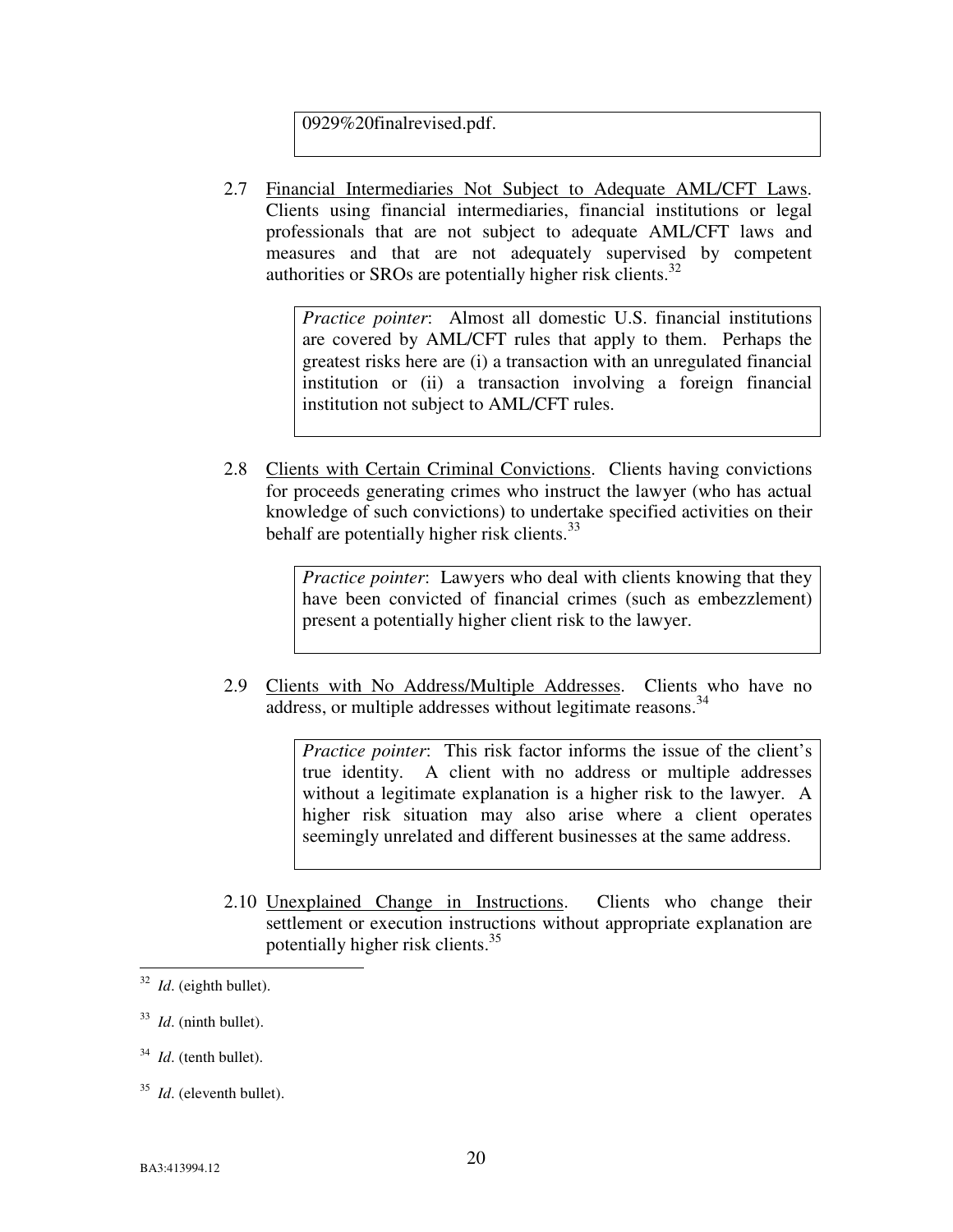*Practice pointer*: The most likely instructions to raise concerns are those given in connection with the receipt of funds (source of funds) or the delivery of funds (the recipient of funds), including those involving last minute and unexplained changes in the flow of funds or instructions directing that the funds be sent to a person or entity unrelated to the transaction.

2.11 Structures With No Legal Purpose. The use of legal persons and arrangements without any apparent legal or legitimate tax, business, economic or other reason are potentially higher risk situations.<sup>[36](#page-24-0)</sup>

> *Practice pointer*: This high risk factor requires the lawyer to determine whether there is any apparent legal or legitimate tax, business, economic or other reason for the use of a particular legal entity or transaction structure. Obviously, a lawyer cannot knowingly facilitate criminal activity by creating deal structures whose only purpose is to mask money laundering or terrorist financing. The lawyer needs to evaluate whether the use of particular entities or deal structures advances a legal or legitimate tax, business, economic or other reason. A client who is unwilling to explain the rationale for the use of particular entities or deal structures would require the lawyer to intensify his or her CDD.

# **3. Service Risk**

FATF has determined that some services are at higher risk for money laundering and terrorist financing. Typically those services involve the movement of funds and/or the concealment of beneficial ownership.

> 3.1 "Touching the Money" Test. Services where lawyers, acting as financial intermediaries, actually handle the receipt and transmission of funds through accounts the lawyers actually control in the act of closing or facilitating a transaction.<sup>[37](#page-24-1)</sup> Without knowing the sources and destination of the funds, a lawyer may unwittingly aid money laundering or terrorist financing activities.

> > *Practice pointers*:

• This service risk factor is the classic "touch the money"

<span id="page-24-0"></span><sup>&</sup>lt;u>.</u> 36 *Id*. (twelfth bullet).

<span id="page-24-1"></span> $37$  LAWYER GUIDANCE  $\parallel$  110 (first bullet).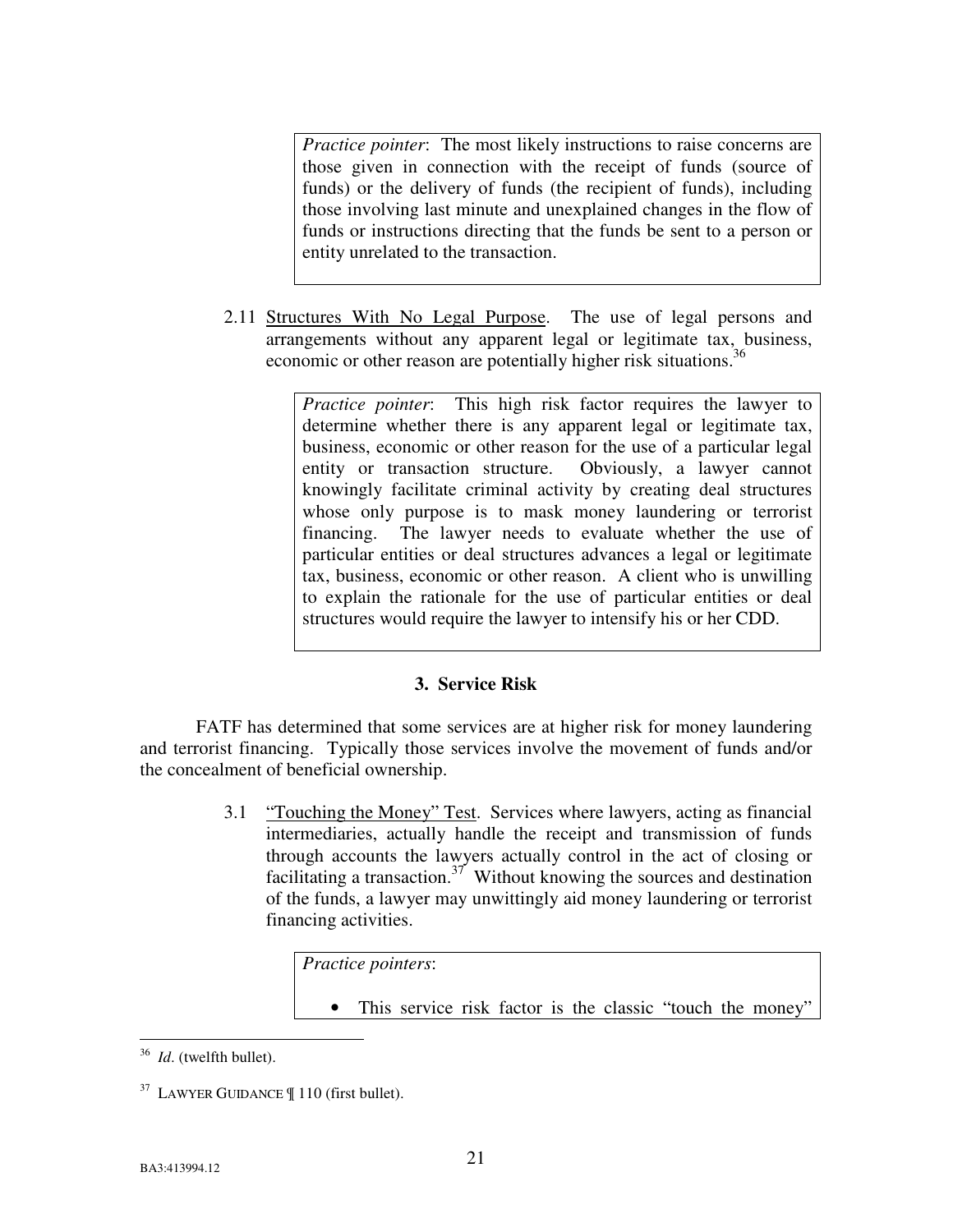factor. If a lawyer handles (or "touches") money in performing or carrying out a Specified Activity or if cash moves through the lawyer's client account, that lawyer is exposed to a higher risk of being unknowingly involved in money laundering or terrorist financing activity. For example, a real estate lawyer who represents a seller of commercial real estate may also function as an escrow agent who holds the earnest money deposit in an escrow account and conducts closing by receiving and transmitting the closing funds through the lawyer's escrow account.

- Trust and estate lawyers frequently "touch the money," for example, in the process of funding a trust or in administering an estate. Risk thus exists at the point of funding the trust and thereafter in the administration of the trust.
- The lawyer should be aware of not only the source of funds transferred to a trust but the use of the funds by the trustee. The lawyer should be alert to the purpose of the trust, the reasons behind any unusual structures, and the use of jurisdictions that have minimal compliance with AML/CFT regulation.
- 3.2 Concealment of Beneficial Ownership. Services to conceal improperly beneficial ownership from competent authorities.<sup>[38](#page-25-0)</sup>

*Practice pointer*: Anonymity, or the lack of transparency, is disfavored by criminal enforcement authorities. However, there may be legitimate reasons to keep confidential the beneficial ownership of an entity from the public because of business competitive reasons. For example, a developer may desire to acquire multiple tracts of land. If the developer discloses the identity of its beneficial owners, landowners may force the developer (with perceived "deep pockets") to pay a higher price for the tracts being sold. By keeping the identity of its beneficial owners out of the public record, the developer may be able to acquire the tracts at fair market value without paying a premium. Non-business reasons for confidentiality may apply as well. For instance, a wealthy investor may desire anonymity to enhance personal safety (e.g., avoid kidnappings). Lawyers should be mindful, though, that law enforcement authorities may have a legitimate need to know the identity of the true beneficial owner in

<span id="page-25-0"></span> $\frac{38}{36}$  *Id.* (second bullet).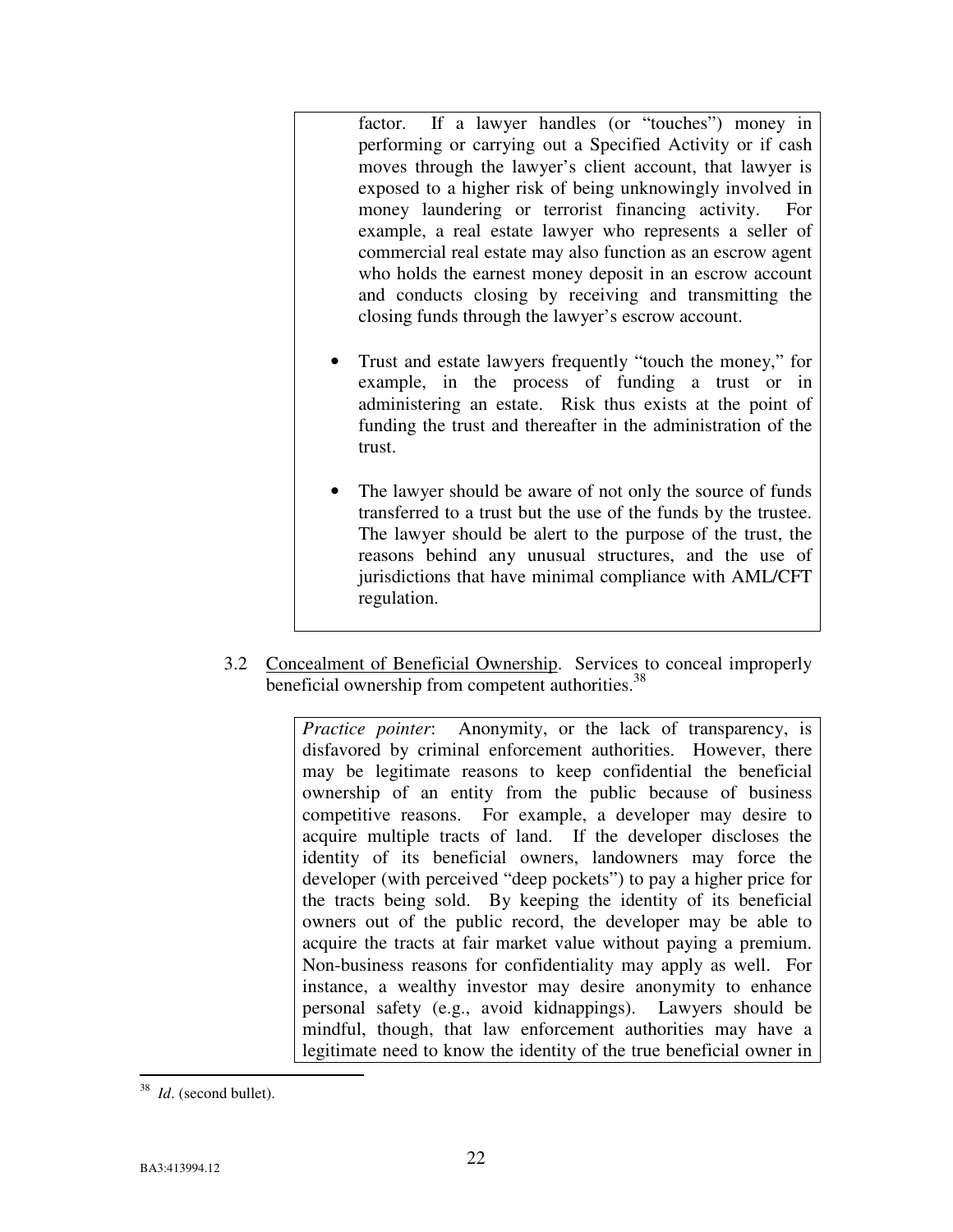appropriate circumstances, such as bona fide criminal investigations.

3.3 Performing Services Outside Area of Expertise. Services requested by the client for which the client knows the lawyer does not have expertise excepting where the lawyer is referring the request to an appropriately trained professional for advice.<sup>[39](#page-26-0)</sup>

> *Practice pointer*: A lawyer regularly represents a client in commercial real estate transactions. The client asks the lawyer to handle the creation of various off-shore trusts. The client is aware that the lawyer has no training in creating these types of trusts. The lawyer should inquire why the client would like the lawyer, and not that lawyer's colleagues who are experienced in trusts, to handle this work.

3.4 Accelerated Real Estate Transfers. Transfer of real estate between parties in a time period that is unusually short for similar transactions with no apparent legal, tax, business, economic or other legitimate reason. [40](#page-26-1)

*Practice pointers*:

- Accelerated, or frequent, transfers or "flips" of real property may be accomplished for specific tax or other business reasons. But real property transfers made in an unusually short time frame in comparison to similar deals and with no apparent legal, tax, business, economic or other legitimate reason represent a higher risk to the lawyer. For example, a client asks the lawyer to handle the transfer of a residence from the client to a new entity controlled by the client. The client then directs the lawyer to convey the property immediately from the new entity to yet another new entity controlled by the client. The lawyer needs to understand the legal, tax, business, economic, or other legitimate reason for the serial transactions within a compressed time period.
- In a 2008 report, FinCEN noted that a bank reported a series of transactions occurring within a one-month period in which the same property was bought and sold among related

<span id="page-26-0"></span> $\frac{39}{39}$  *Id.* (third bullet).

<span id="page-26-1"></span><sup>40</sup> *Id*. (fourth bullet).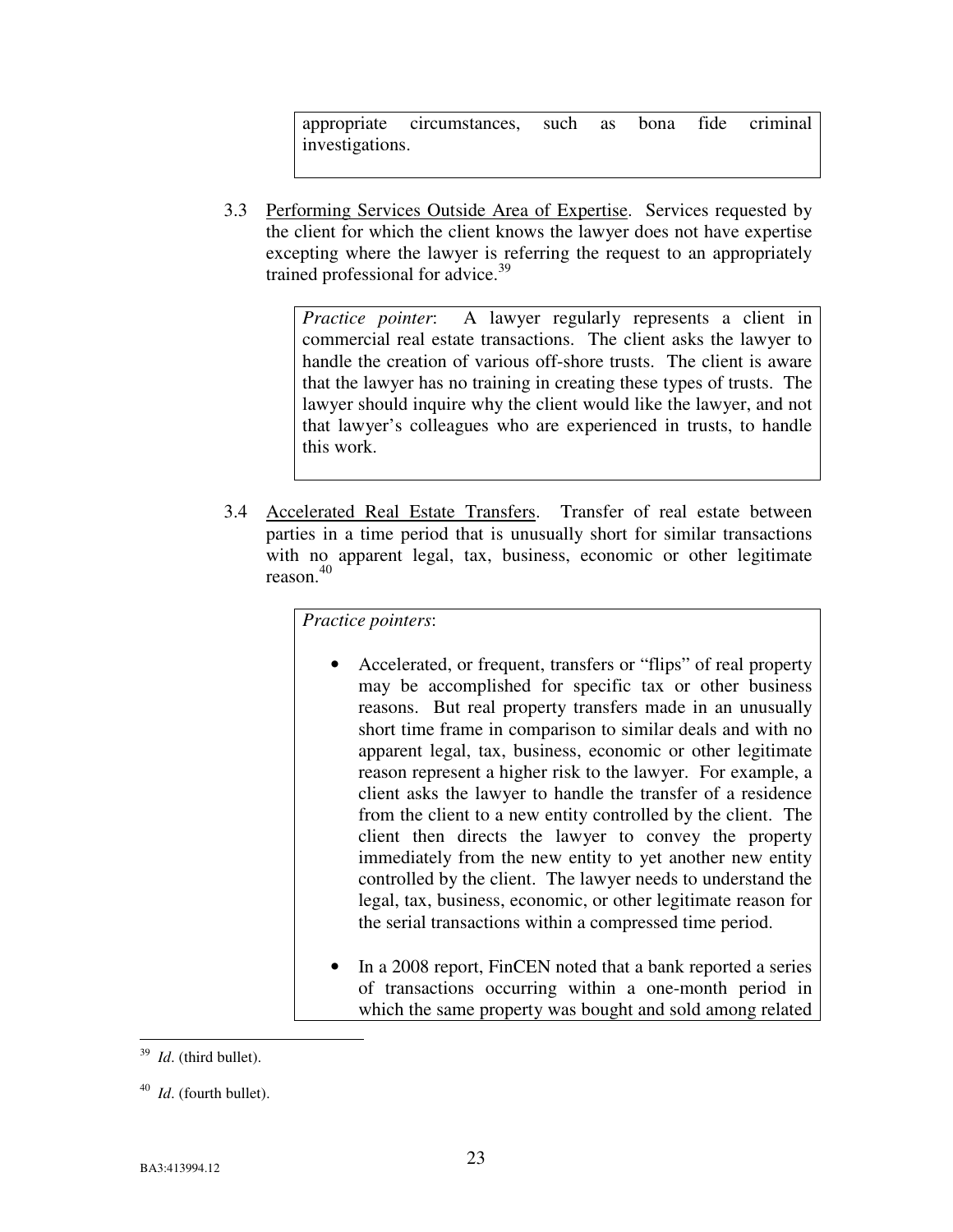individuals. As a result of this flipping of the property, the bank granted a loan re-finance of over \$600,000 to an individual who did not hold title to the property at the time the loan closed. The bank indicated in the suspicious activity report narrative that it was not able to definitively determine the motive for these transactions, but surmised that they may have been conducted to promote money laundering or tax evasion. $41$ 

3.5 Cash Payments; Payments From Other Sources. Payments received from unassociated or unknown third parties and payments for fees in cash where this would not be a typical method of payment.<sup>[42](#page-27-1)</sup>

> *Practice pointer*: If a client offers to pay in cash, the lawyer is dealing with a higher risk situation. For payments from third parties, the lawyer should always understand the reason for that arrangement. The lawyer should be aware of the requirement that each person engaged in a trade or business who, in the course of that trade or business, receives more than \$10,000 in cash in one transaction or in two or more related transactions, must file Form 8300 with the Internal Revenue Service.

3.6 Inadequate Consideration. Transactions where it is readily apparent to the lawyer that there is inadequate consideration, such as when the client does not identify legitimate reasons for the amount of the consideration.<sup>[43](#page-27-2)</sup>

> *Practice pointer*: In assessing the adequacy of consideration, a lawyer is not required to undertake a rigorous analysis of the economics of the transaction. Rather, the lawyer simply needs to understand whether the stated consideration is reasonably related to the value of the transaction after factoring in the known relevant criteria. For instance, a client proposes to sell a parcel of land valued at \$1 million to a third party for \$20,000. On its face, the disparity between the value of the land and the stated consideration should prompt the lawyer to inquire into the justification for the disparity in consideration. Inadequate consideration is typically not

<span id="page-27-0"></span><sup>&</sup>lt;u>.</u> <sup>41</sup> SUSPECTED MONEY LAUNDERING IN THE RESIDENTIAL REAL ESTATE INDUSTRY: AN ASSESSMENT BASED UPON SUSPICIOUS ACTIVITY REPORT FILING ANALYSIS, APRIL 2008, http://www.fincen.gov/news\_room/rp/files/MLR\_Real\_Estate\_Industry\_SAR\_web.pdf.

<span id="page-27-1"></span><sup>42</sup> *Id*. (fifth bullet).

<span id="page-27-2"></span><sup>43</sup> *Id*. (sixth bullet).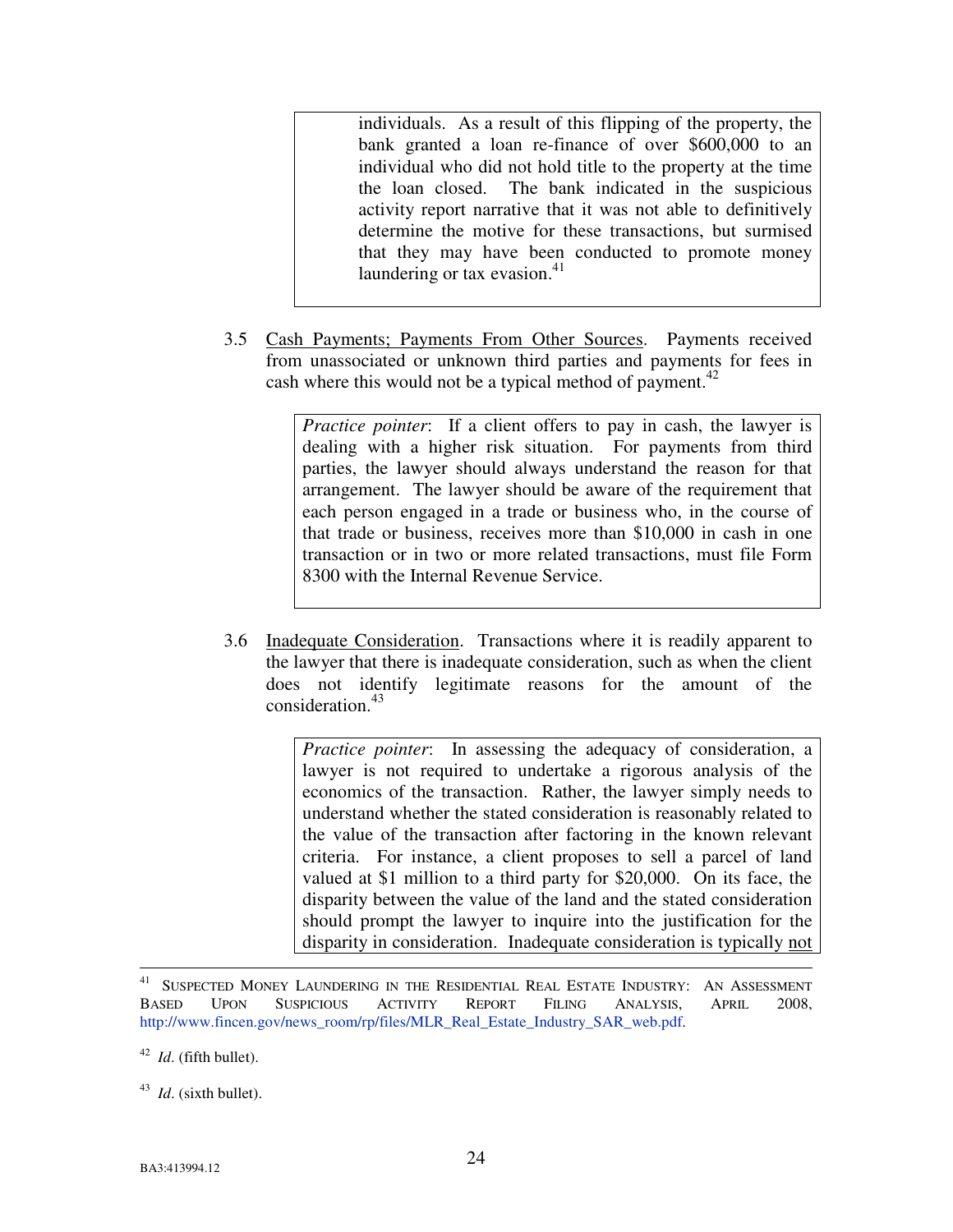a risk factor in the practice of estate planning where clients are routinely making gifts to spouses, children, other family members and charities.

3.7 Estate Administration—Convictions for Proceeds Generating Crimes. Administrative arrangements concerning estates where the decedent was known to the lawyer to be a person who had been convicted of proceeds generating crimes.<sup>[44](#page-28-0)</sup>

> *Practice pointer*: If the decedent was involved or even reputed to have been involved in criminal activity, then the lawyer is dealing with a higher risk situation. A lawyer should assume a higher level of risk if the decedent was involved in any of the following businesses: casinos, bars, strip clubs, or dealers in pornography. Although these businesses are not necessarily illegal, they involve sufficient indicia of criminal elements being associated with such businesses that the assumption of higher risk is warranted.

3.8 Extraordinary Legal Fees. Clients who offer to pay extraordinary fees for services which would not ordinarily warrant such a premium. Bona fide and appropriate contingency fee arrangements, where a lawyer may receive a significant premium for a successful representation, should not be considered a risk factor. $45$ 

> *Practice pointer*: If the client offers to pay the lawyer a percent of the proceeds for a sale where the client wants the closing to be quick and anonymous, a lawyer should view this as a higher risk situation.

3.9 Source of Funds/Wealth. The source of funds and the source of wealth. The source of funds is the activity that generates the funds for a client, while the source of wealth describes the activities that have generated the total net worth of a client.<sup>[46](#page-28-2)</sup>

> *Practice pointer*: Most clients can quickly inform a lawyer of how they made or acquired their wealth. A lawyer can usually verify easily such representations by references, a review of the clients'

<span id="page-28-0"></span> $\frac{44}{1}$ *Id.* (seventh bullet).

<span id="page-28-1"></span><sup>45</sup> *Id*. (eighth bullet).

<span id="page-28-2"></span><sup>46</sup> *Id*. (ninth bullet).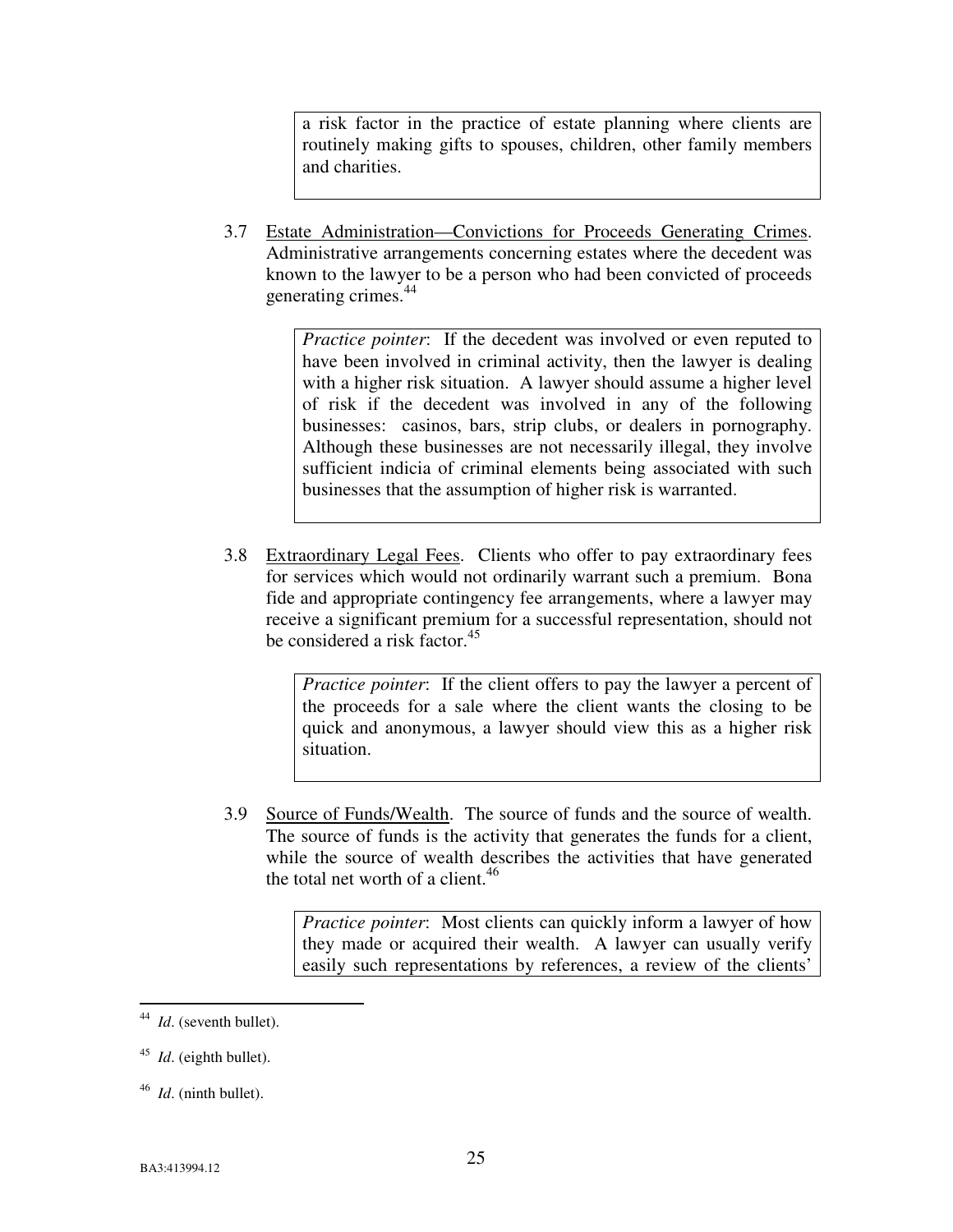income tax returns (but only to the extent the client has provided the lawyer with this information), or Internet research. A higher risk situation may arise if the client is unable or unwilling to identify the source of wealth.

3.10 Out of Character Transactions. Unusually high levels of assets or unusually large transactions compared to what might reasonably be expected of clients with a similar profile may indicate that a client not otherwise seen as higher risk should be treated as such. Conversely, low levels of assets or low value transactions involving a client that would otherwise appear to be higher risk might allow the lawyer to treat the client as lower risk  $47$ 

> *Practice pointer*: This risk factor focuses on transactions that appear out of character for a particular client because of the size of the transactions or assets. For example, a lawyer represents a client who typically buys tracts of land for development, and the average size of these transactions is approximately \$500,000. The client/developer asks the lawyer to handle the acquisition of an operating business unrelated to the client's real estate development business for a purchase price of \$6 million. In this case, the lawyer should inquire into the client's historical acquisition practices and why this client now appears to be engaged in transactions that are out of character.

3.11 Shell Companies. Shell companies, companies with ownership through nominee shareholding and control through nominee and corporate directors.[48](#page-29-1)

> *Practice pointer*: These are the kinds of structures typically used to conceal beneficial ownership. The risk is higher when such entities are being utilized.

3.12 Hard to Identify Trust Beneficiaries. Situations where it is difficult to identify the beneficiaries of trusts; this might include a discretionary trust that gives the trustee discretionary power to name the beneficiary within a class of beneficiaries and distribute accordingly the assets held in trust, and when a trust is set up for the purpose of managing shares in

<span id="page-29-0"></span> $\frac{47}{47}$  *Id.* (tenth bullet).

<span id="page-29-1"></span><sup>48</sup> *Id*. (eleventh bullet).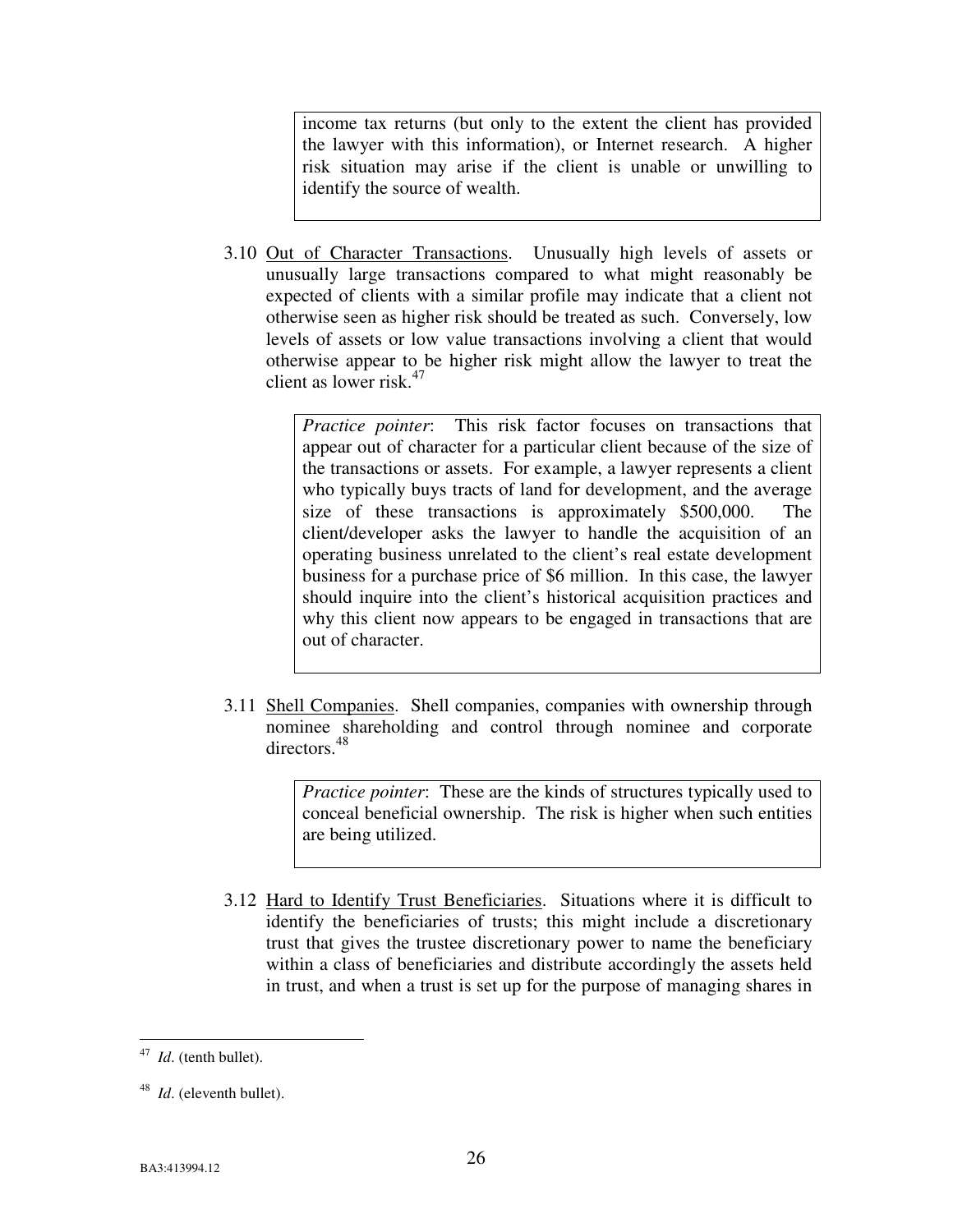a company that can make it more difficult to determine the ownership of the company managed by the trust. $49$ 

*Practice pointer*: Typically trust beneficiaries are obvious. In any situation where they are not, the risk is higher. Sometimes trusts are used to conceal beneficial ownership, but there is no reason that the beneficial owners should not be disclosed to the lawyer so the lawyer can make an assessment of the risk based on that knowledge.

3.13 Anonymity. Services that deliberately have provided or purposely depend upon more anonymity in the client identity or participants than is normal under the circumstances and in the experience of the lawyer.<sup>[50](#page-30-1)</sup>

> *Practice pointer*: As described in a previous Practice Pointer, a developer assembling multiple parcels may have a legitimate need to anonymity and, in that case, anonymity is not by itself a higher risk factor.

3.14 Trust Services. Firms that, as a separate business, offer TCSP services should look to the TCSP Guidance, even if those firms are owned or operated by lawyers. Lawyers, however, who offer TCSP services should look to the Lawyer Guidance, but those lawyers should also consider the customer or service risks related to TCSPs, such as the following: (a) unexplained use of express trusts, (b) unexplained delegation of authority by the client through the use of powers of attorney, mixed boards and representative offices, (c) in the case of express trusts, an unexplained relationship between a settlor and beneficiaries with a vested right, other beneficiaries and persons who are the object of a power, (d) in the case of an express trust, an unexplained (where explanation is warranted) nature of classes of beneficiaries and classes within an expression of wishes. $51$ 

*Practice pointers*:

In the usual case a trust lawyer will know immediately if the trust arrangement has odd or unusual characteristics. Even then, some of these features may be easily explained by the

<span id="page-30-0"></span> $\frac{49}{49}$  *Id.* (twelfth bullet).

<span id="page-30-1"></span><sup>50</sup> *Id*. (thirteenth bullet).

<span id="page-30-2"></span><sup>51</sup> *Id*. (fourteenth bullet).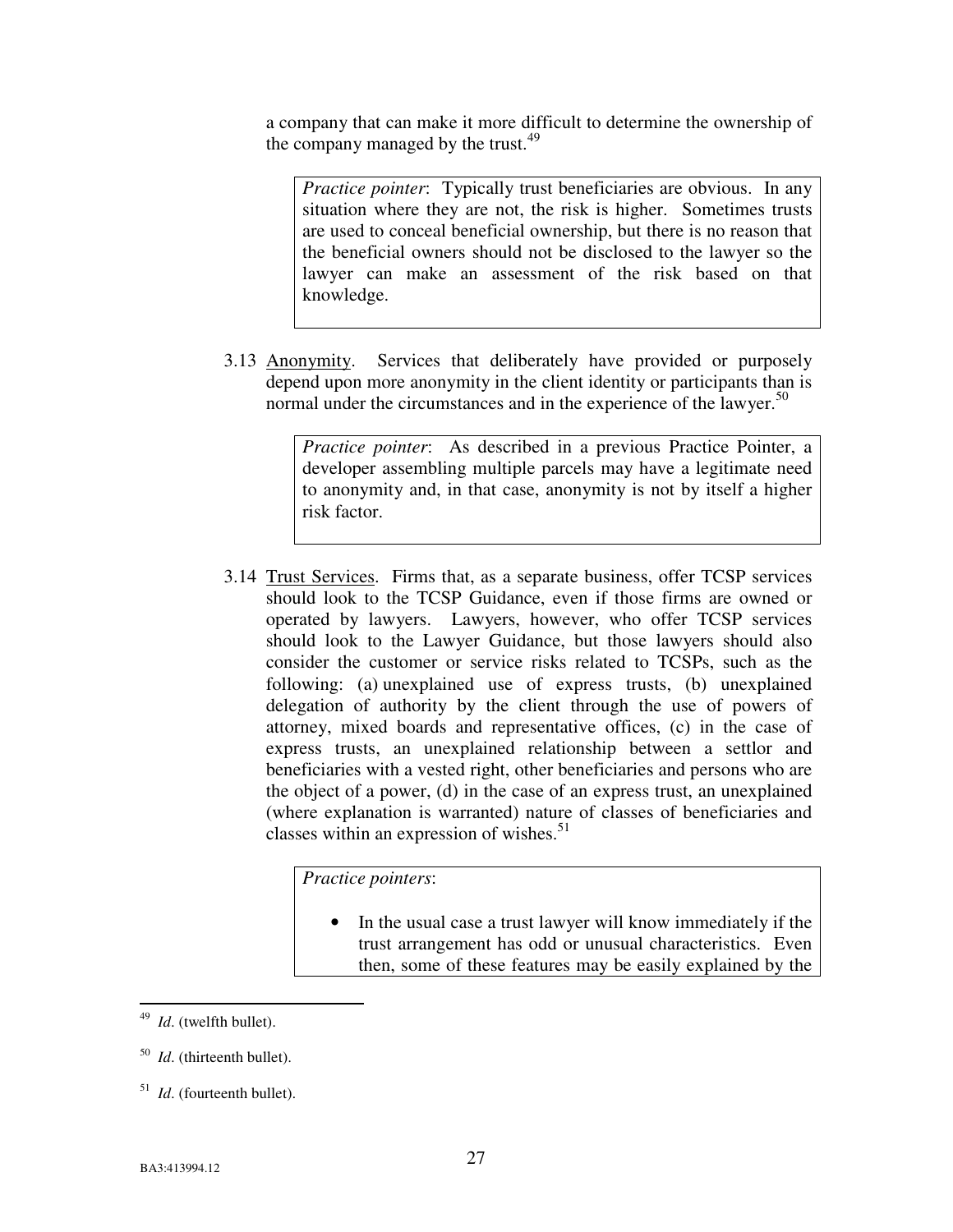client, but such factors may be a sign of a higher risk situation.

In performing trustee services the lawyer will almost certainly be "touching the money" and so that service risk is higher.

## **4. Risk Variables that May Affect Risk**

The Lawyer Guidance recognizes that vast and profound differences exist within lawyers and the nature of their practices, types of clients, size of firms, scale, and expertise. All lawyers and law firms are not the same. For that reason, when creating a reasonable risk-based approach and evaluating the resources that can be reasonably allocated to implement and manage it, due consideration must be given to these factors. The Lawyer Guidance notes that a sole practitioner would not be expected to devote an equivalent level of resources as a large law firm. Instead, the sole practitioner would need to develop appropriate systems and controls and a risk-based approach proportionate to the scope and nature of the practitioner's practice.

A lawyer needs to consider whether the client and the proposed work would be unusual, risky, or suspicious. This significant factor must always be considered in the context of the lawyer's practice. The risk-based approach and its concept of proportionality dictates that the presence or absence of one or more of these variables may require a lawyer to perform enhanced due diligence or lead the lawyer to conclude that standard CDD can be reduced. As noted earlier, in no case does FATF suggest that the risk may ever be so low as to eliminate any form or level of CDD. This approach is best viewed as a sliding scale where one or more of the following variable factors may increase or decrease the perceived risk posed by a particular client or type of work.

> 4.1 Nature of Client Relationship. The nature of the client relationship and the client's need for the lawyer to provide specified activities. $52$

> > *Practice pointers*:

If the lawyer has been regularly representing the client for several years in performing and carrying out one or more Specified Activities, the client's request that the lawyer perform the same or similar work for another similar transaction suggests that the risk of money laundering or terrorist financing is low. In this situation, it would be disproportionate to perform standard CDD; rather, reduced CDD would be warranted and the focus should be on the transaction involved.

<span id="page-31-0"></span><sup>&</sup>lt;u>.</u>  $52$  LAWYER GUIDANCE  $\parallel$  112 (first bullet).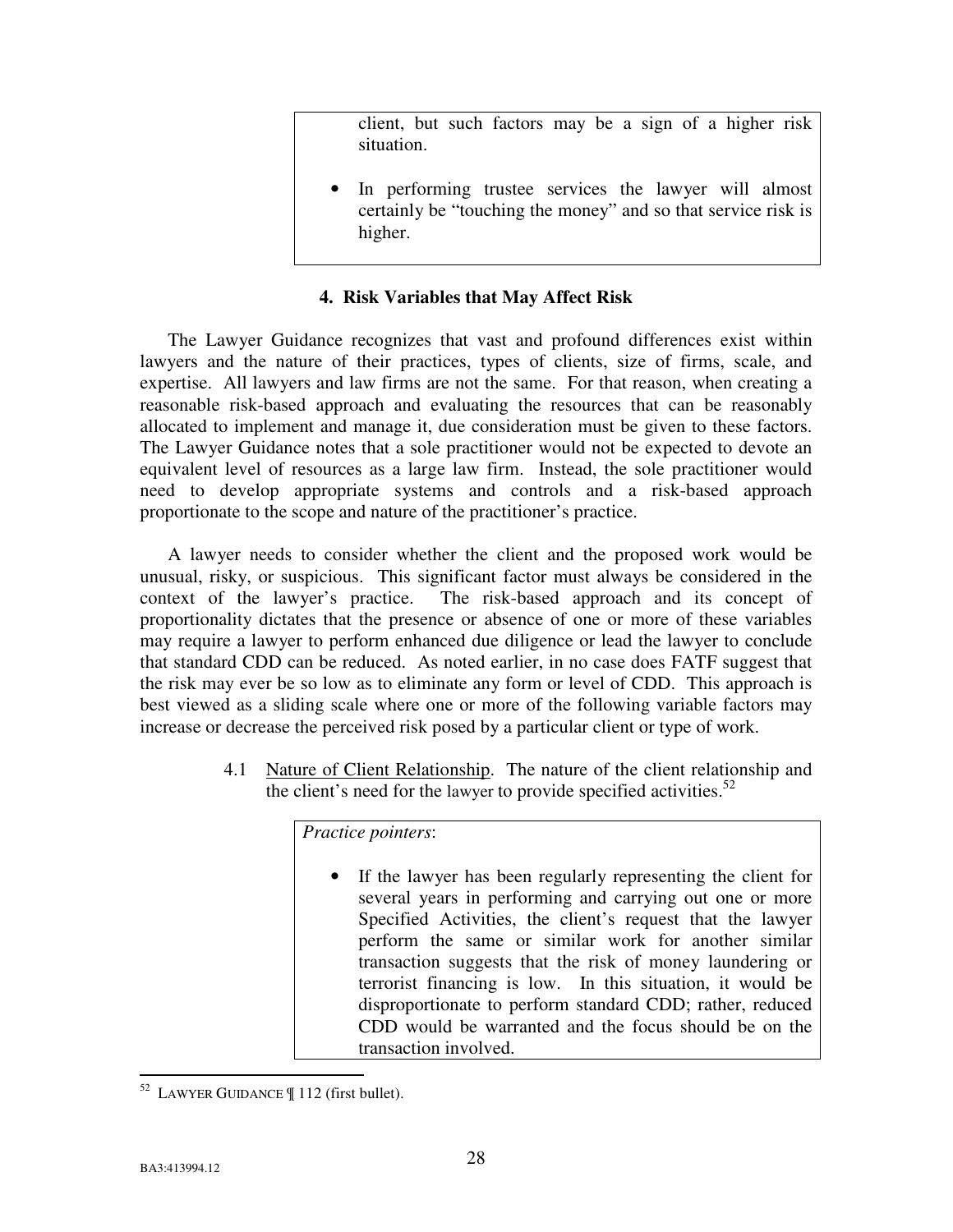- Reduced CDD may simply entail confirming the on-going accuracy of the client information.
- The type of client influences the scope, level, and intensity of the CDD. Lawyers should thus determine the type of entity involved, such as whether the client is a natural person or a legal entity. If the client is a legal entity, is the client privately held or publicly traded? Is the client subject to AML/CFT regulations or other form of governmental oversight and regulation? If the client is a legal entity, who is acting on behalf of the client in directing the performance of the Specified Activities?
- 4.2 Existing Regulation. The level of regulation or other oversight or governance regime to which a client is subject.<sup>[53](#page-32-0)</sup>

*Practice pointer*: A client that is a financial institution or legal professional regulated in a country with a satisfactory AML/CFT regime poses less risk of money laundering than a client in an industry that has money laundering risks and yet is unregulated for money laundering purposes.

4.3 Reputation and Publicly Available Information. The reputation and publicly available information about a client. Clients that are transparent and well known in the public domain and have operated for a number of years without being convicted of proceeds generating crimes may have low susceptibility to money laundering.<sup>[54](#page-32-1)</sup>

> *Practice pointer*: A client has been operating a family owned business in the same location for several generations. The client has an excellent reputation in the community and is active in various community organizations. In this example, the client can be viewed as having a low susceptibility to money laundering. By contrast, a client has just relocated to a distant geographic location and has not had an opportunity to establish the client's reputation. The client is publicity shy and there appears to be no publicly available information about the client. The lawyer does not know the criminal background of the client. In that situation, the lawyer should perform standard CDD unless other risk factors suggest that

<span id="page-32-0"></span> $\frac{53}{1}$  *Id.* (second bullet).

<span id="page-32-1"></span><sup>54</sup> *Id*. (third bullet).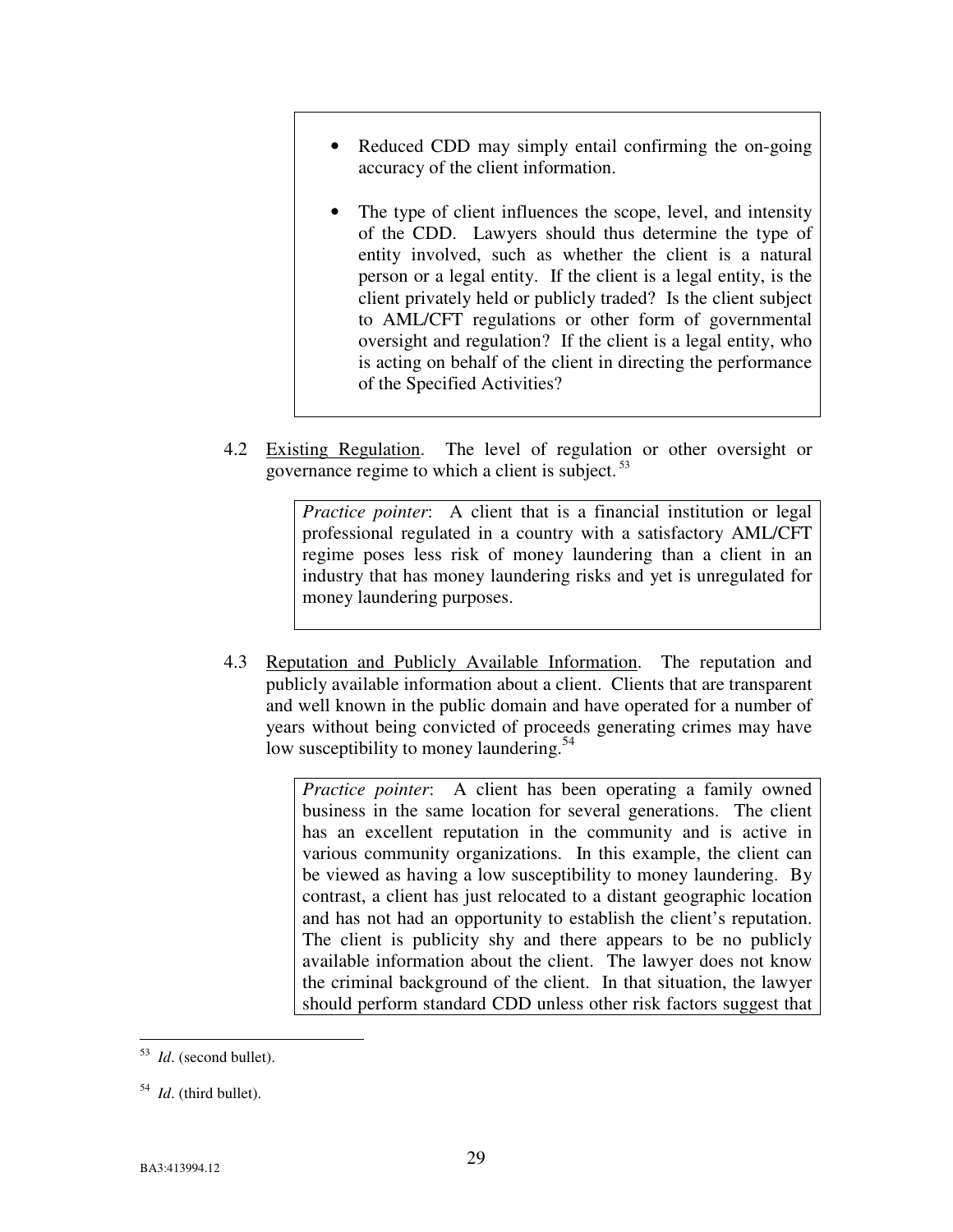enhanced CDD should be performed.

4.4 Regularity/Duration of Relationship. The regularity or duration of the relationship.<sup>[55](#page-33-0)</sup>

> *Practice pointer*: The regularity and duration of the attorney-client relationship influences the level of CDD. A lawyer who has been regularly representing a client for several decades would have no need to perform standard or enhanced CDD. Reduced CDD would be warranted in that situation. By contrast, a lawyer who has represented a client for several decades but only deals with the client once or twice every five years should perform standard CDD given the lack of regular, on-going interaction with the client.

4.5 Familiarity with Country/Laws. The familiarity of the lawyer with a country, including knowledge of local laws, regulations and rules, as well as the structure and extent of regulatory oversight, as the result of a legal professional's own activities within the country.<sup>[56](#page-33-1)</sup>

> *Practice pointer*: This likely is only going to be an issue for lawyers who practice cross-border work. Even then this requested service may not be a higher risk situation. For example, in dealing with a country that has stringent AML/CFT laws (such as the United Kingdom), the risk might be lower than when dealing with Liechtenstein. In dealing with Liechtenstein or another small financial center jurisdiction, the frequency of the transactions and the knowledge about the reputation of one's professional counterpart can affect the risk assessment.

- 4.6 Duration/Magnitude of Lawyer-Client Relationship. The proportionality between the magnitude or volume and longevity of the client's business and its use of the lawyer for its legal requirements, including the nature of professional services sought.<sup>[57](#page-33-2)</sup> This factor focuses on the duration and magnitude of the lawyer-client relationship.
- 4.7 Local Counsel. Subject to other factors (including the nature of the services and the source and nature of the client relationship), providing limited legal services in the capacity of a local or special counsel may be

<span id="page-33-0"></span> 55 *Id*. (fourth bullet).

<span id="page-33-1"></span><sup>56</sup> *Id*. (fifth bullet).

<span id="page-33-2"></span><sup>57</sup> *Id*. (sixth bullet).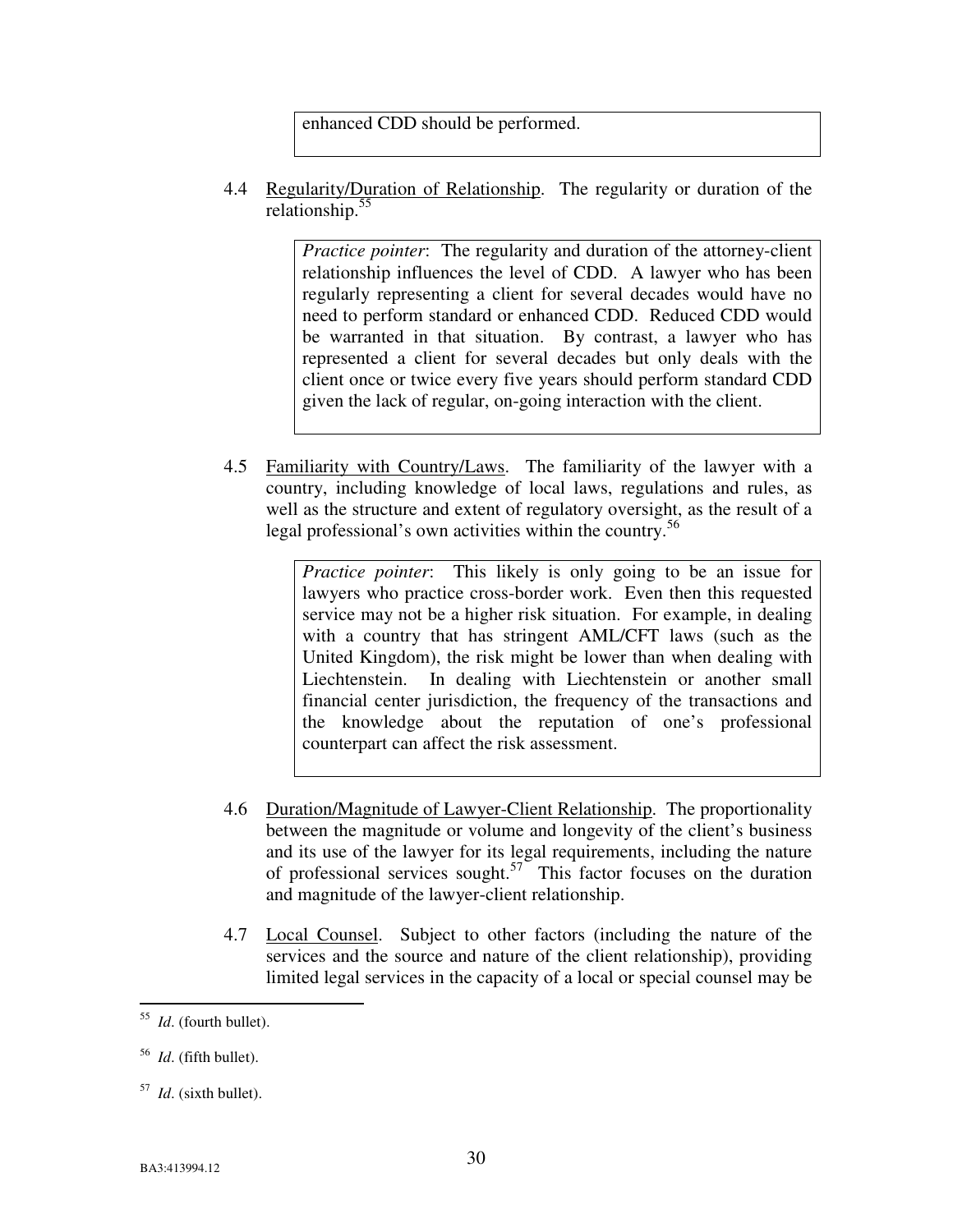considered a low risk factor. This may also, in any event, mean that the lawyer is not "preparing for" or "carrying out" a transaction for a regulated activity specified in Recommendation 12.[58](#page-34-0)

*Practice pointer*: The local or special counsel's experience and relationship with referring counsel can have a significant impact on risk. If the referring counsel is well known and has a good reputation for ethics and professionalism, the risk is lower than if the referring counsel is not known or does not enjoy a good reputation.

4.8 Geographic Disparity. Significant and unexplained geographic distance between the lawyer and the location of the client where there is no nexus to the type of work being undertaken. $59$ 

> *Practice pointer*: If a California client asks a Florida lawyer to form a Nevada limited liability company or corporation, the client's request may call for a higher risk assessment.

4.9 "One Shot" Transaction. Where a prospective client has instructed the lawyer to undertake a single transaction-based service (as opposed to an ongoing advisory relationship) and one or more other risk factors are  $present.<sup>60</sup>$  $present.<sup>60</sup>$  $present.<sup>60</sup>$ 

> *Practice pointer*: If the entire scope of representation of a new client is to form a limited liability company for the client to receive the proceeds of a sale, the narrowness of the representation may pose a higher risk factor.

4.10 Technological Developments Favoring Anonymity. Risks that may arise from the use of new or developing technologies that permit non-face to face relationships and could favour or promote anonymity. However, due to the prevalence of electronic communication between lawyers and clients in the delivery of legal services, non-face to face interaction between lawyers and clients should not, standing alone, be considered a high risk factor. For example, non-face to face, cross-border work for an existing client is not necessarily high risk work for certain organisations

<span id="page-34-0"></span> 58 *Id*. (seventh bullet).

<span id="page-34-1"></span><sup>59</sup> *Id*. (eighth bullet).

<span id="page-34-2"></span><sup>60</sup> *Id*. (ninth bullet).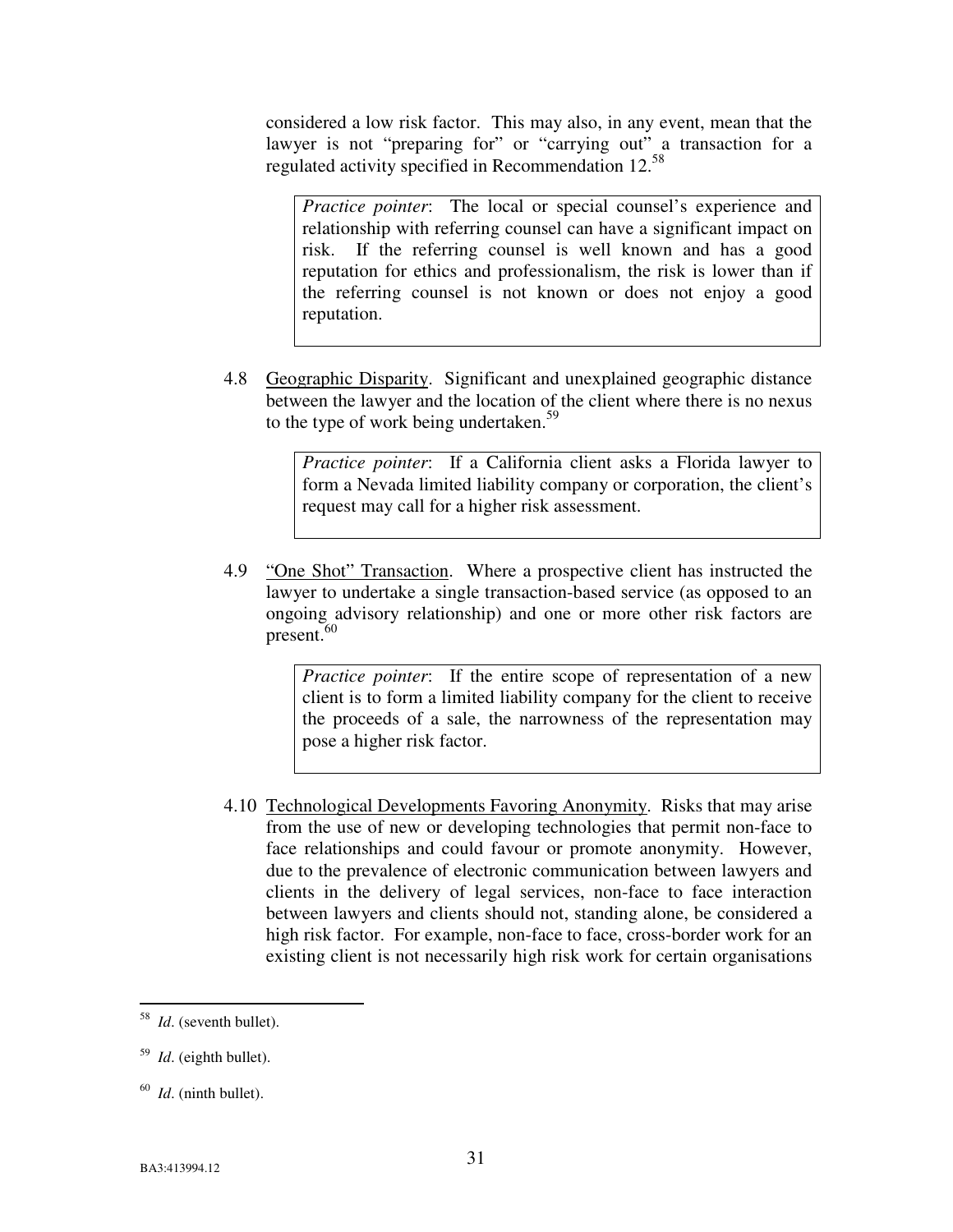(such as regional, national or international law firms or other firms, regardless of size, that specialize in that type of work). $61$ 

*Practice pointer*: It is not unusual for lawyers and clients, who have never met in person, to deal and interact with each other via email and voicemail messages. This should not, standing alone, constitute a high risk factor.

4.11 Client Origination/Referral Source. The nature of the referral or origination of the client relationship. $62$ 

> *Practice pointer*: A prospective client may contact a legal professional in an unsolicited manner or without common or customary methods of introduction or referrals, which may increase risk. By contrast, where a prospective client has been referred from another trusted source subject to an AML/CFT regime that is in line with the FATF standards, the referral may be considered a mitigating risk factor.

4.12 Structure of Client/Transaction. The structure of a client or transaction. $63$ 

> *Practice pointer*: Structures with no apparent legal, tax, business, economic or other legitimate reason may increase risk. Legal professionals often design structures (even if complex) for legitimate legal, tax, business, economic or other legitimate reasons. In those cases, the structure used is not a high risk factor.

4.13 Pension Funds. Trusts that are pensions may be considered lower risk.<sup>[64](#page-35-3)</sup>

# **5. Controls for Higher Risk Clients**

 An assessment of the applicable risk factors may lead to the conclusion that the client may be higher risk. The Lawyer Guidance does not prohibit a lawyer from representing a higher risk client; instead, the Lawyer Guidance directs the lawyer to implement appropriate measures and controls to mitigate the potential money laundering

<span id="page-35-0"></span> $\frac{61}{1}$  *Id.* (tenth bullet).

<span id="page-35-1"></span><sup>62</sup> *Id*. (eleventh bullet).

<span id="page-35-2"></span><sup>63</sup> *Id*. (twelfth bullet).

<span id="page-35-3"></span><sup>&</sup>lt;sup>64</sup> *Id*. (thirteenth bullet).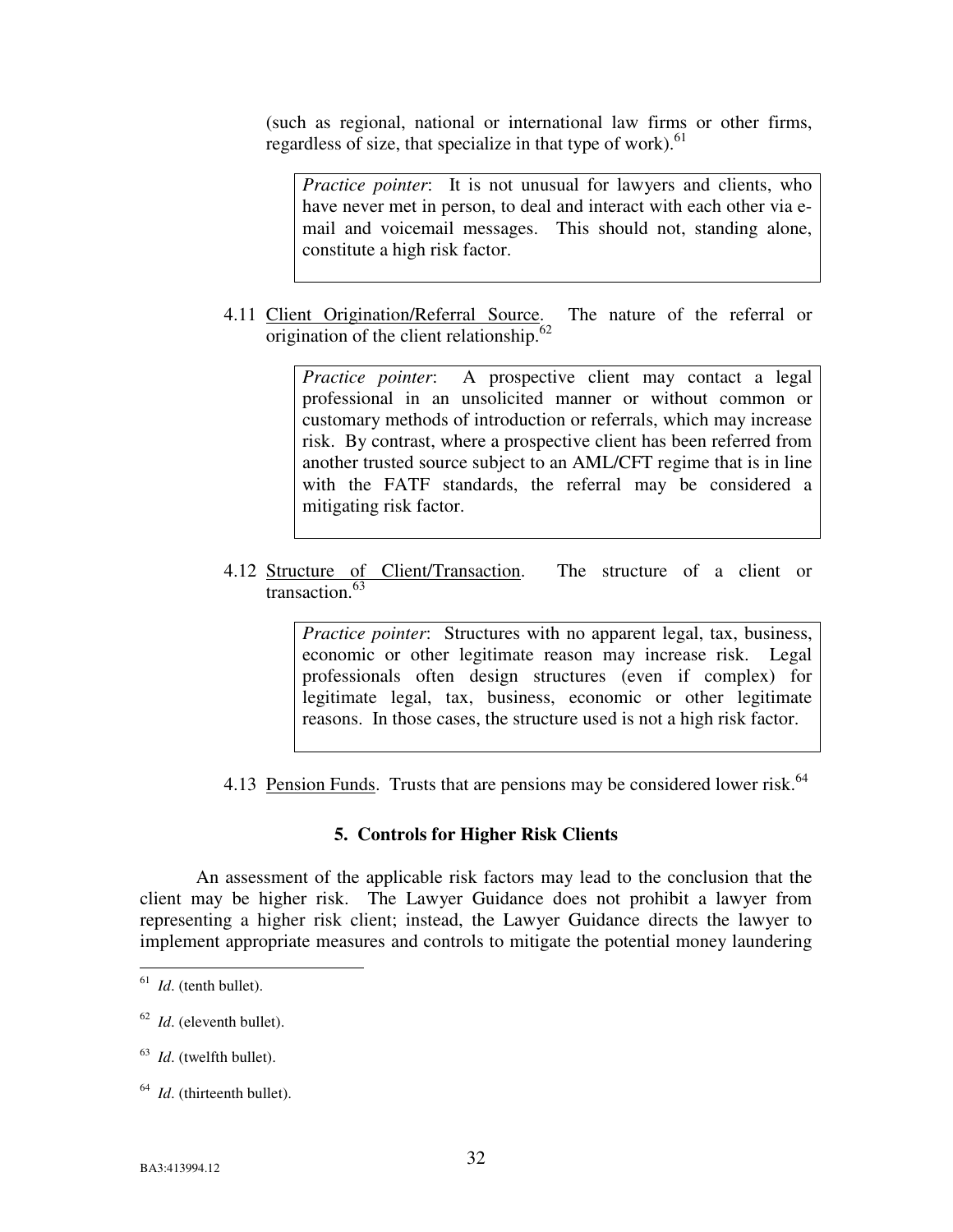and terrorist financing risks of that client. Lawyers and appropriate staff need to be trained to identify and detect changes in client activity by reference to risk-based criteria. The measures and controls for higher risk clients may include the following:

- 5.1 General Training. It is paramount that general training be made available to lawyers and appropriate staff on money laundering methods and risks relevant to lawyers.<sup>[65](#page-36-0)</sup>
- 5.2 Specific Training. Targeted training for increased awareness by the lawyers providing Specified Activities to higher risk clients or to lawyers undertaking higher risk work. The key is to ensure that those lawyers who will be exposed to the higher risk work be specifically trained so that they are attuned to the applicable risks.<sup>[66](#page-36-1)</sup>
- 5.3 Enhanced Due Diligence. Enhanced levels of CDD for higher risk situations (see section 6.3 below for a more detailed discussion).  $67$
- 5.4 Peer/Managerial Oversight. Enhanced or additional review and/or consultation by the lawyer or within a firm at the establishment of a relationship. Peer or managerial review and oversight are important measures to take when dealing with higher risk clients. Additional review may detect other risk factors or may reveal factors that mitigate the risk. In larger firms, various management levels or committees may review these types of engagements with close scrutiny. At smaller firms, these types of formal controls may not be feasible or practical, but the lawyer should nonetheless seek additional review when exploring an engagement with a higher risk client.<sup>[68](#page-36-3)</sup>
- 5.5 Evolving Evaluation of Services. Periodic review of the services offered by the lawyer and/or firm to determine whether the risk of money laundering and terrorist financing occurring has increased. Services offered by a lawyer may, over time, become more susceptible to money laundering and terrorist financing. Lawyers should periodically review their services to see if the risks of money laundering and terrorist financing occurring have increased.<sup>[69](#page-36-4)</sup>

*Practice pointer*: If a lawyer's practice evolves from domestic

<u>.</u>

- <span id="page-36-3"></span>68 *Id*. (fourth bullet).
- <span id="page-36-4"></span>69 *Id*. (fifth bullet).

<span id="page-36-0"></span><sup>65</sup> LAWYER GUIDANCE ¶ 113 (first bullet).

<span id="page-36-1"></span><sup>66</sup> *Id*. (second bullet).

<span id="page-36-2"></span><sup>67</sup> *Id*. (third bullet).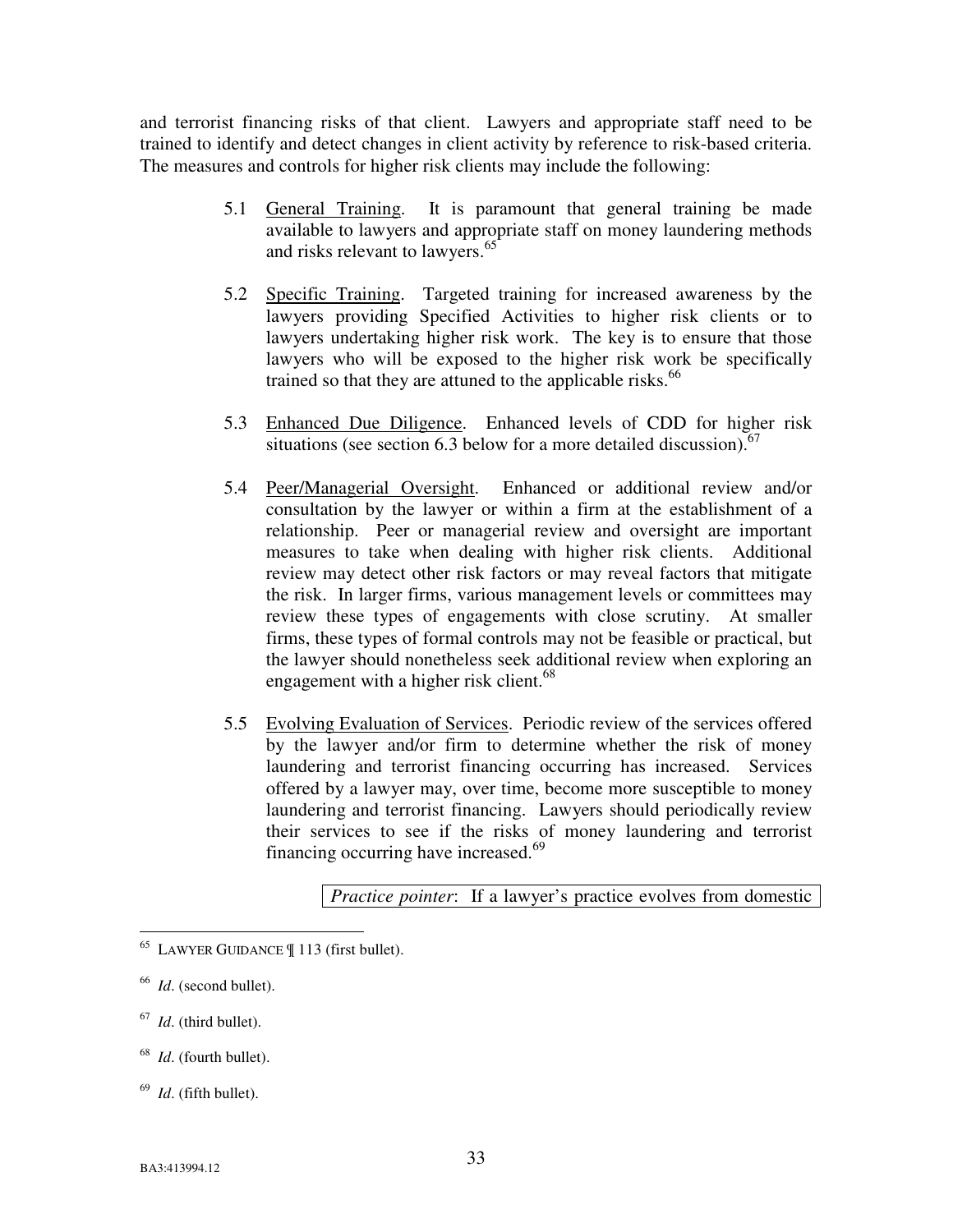work to international work, the service risk may possibly increase. Similarly, if a lawyer's practice results in an increased use of the firm's trust account (client account), service risk may increase. Another example of increased risk is when a lawyer's client base involves over time the increasing use of more entities or more tiered entity structures.

- 5.6 On-Going/Evolving Evaluation of Clients. Reviewing client relationships from time to time to determine whether the risk of money laundering and terrorist financing occurring has increased. Clients may enter into new businesses or affiliate with other investors, all of which may increase the risk of money laundering and terrorist financing. Lawyers should be attuned to their client relationships to detect whether the risk of money laundering and terrorist financing occurring has increased.<sup>[70](#page-37-0)</sup>
- 5.7 Overlap. The same measures and controls may often address more than one of the risk criteria identified, and it is not necessarily expected that a legal professional establish specific controls targeting each risk criterion. Lawyers may adopt measures and controls that address multiple risk factors. For that reason, lawyers are not required to mechanically apply a specific measure or control to each risk criterion.<sup>[71](#page-37-1)</sup>

#### **6. Basic Protocol for Client Intake and Assessment**

The fundamental starting point for implementing a risk-based approach is for the lawyer to make an overall risk assessment of the client. Most lawyers perform elements of that assessment as part of their established client intake and conflicts review system. The protocols outlined in this Section 6 and in Appendix A attached hereto are designed to supplement, not supplant, that system. The complexity of that system will vary depending on the practice profile of the lawyer and the firm.

In making an overall risk assessment of the client, the lawyer needs to take into account any appropriate risk variables (and any mitigating factors) before making a final determination to accept the engagement. The lawyer's risk assessment, which is made on an individualized basis for each client, will then dictate the overall approach to CDD requirements and appropriate verification. The lawyer determines which CDD requirements are appropriate for each client based on the overall risk assessment and the lawyer's familiarity with the client. These CDD requirements may include the following:

<span id="page-37-0"></span> $\frac{70}{10}$  *Id.* (sixth bullet).

<span id="page-37-1"></span> $1/71$  *Id.* (seventh bullet).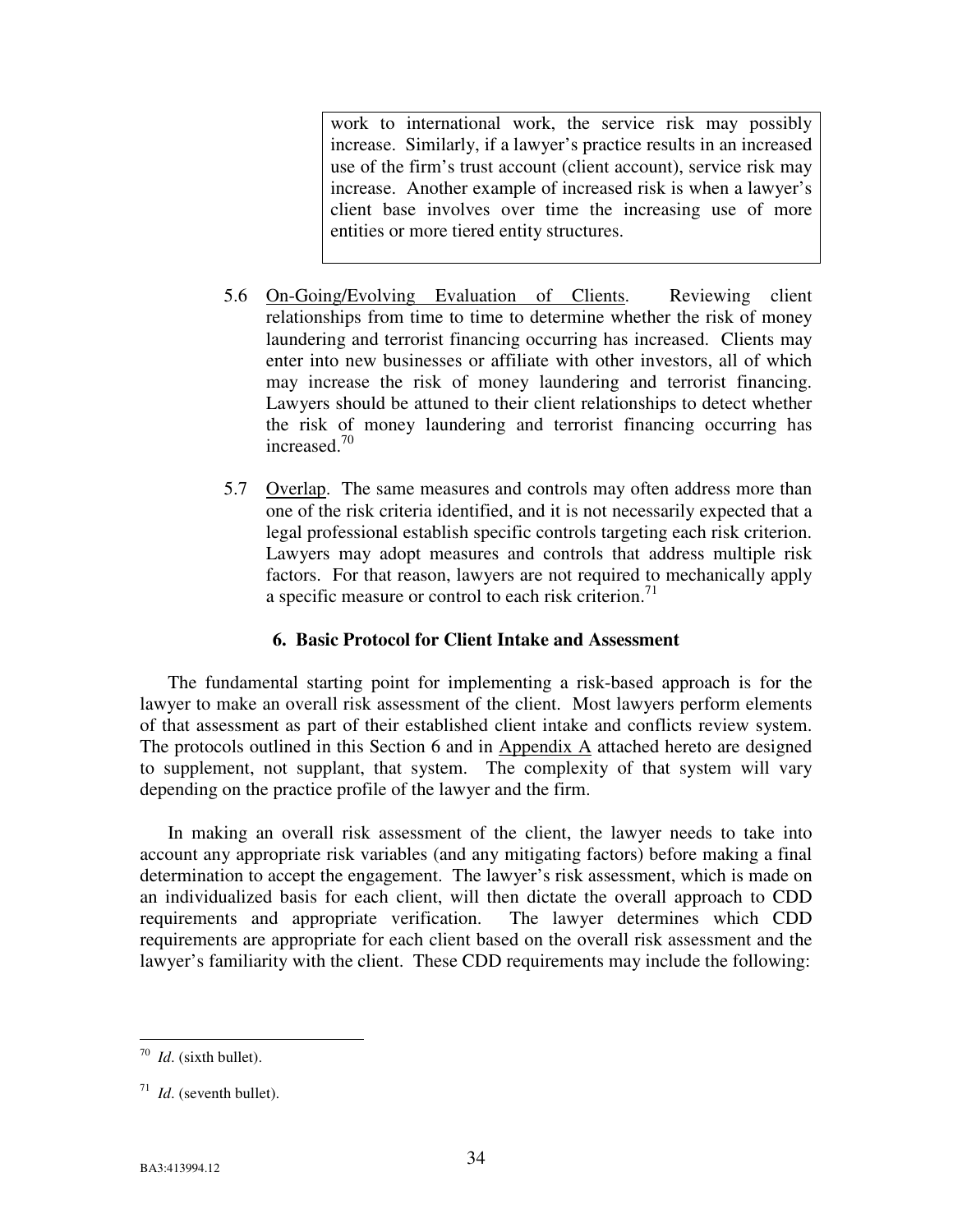6.1 Standard Level of CDD. A standard level of CDD is generally applied to all clients. Standard level CDD includes the following elements:

6.1.1 Identifying the client and verifying that client's identity using reliable, independent source documents, data, or information. The lawyer needs to document its findings.

- Basic Identification. Client identification may entail a review of the client's driver's license or other governmentally-issued photographic identification, the verification of the client's address, and a check of the client's financial and business references.
- OFAC Scan. A basic part of the verification process includes performing an "OFAC scan" to determine whether the client's name appears on the SDN List or business with the client is otherwise prohibited. The SDN List identifies a list of persons (individuals and entities) with whom U.S. persons may not engage in the exchange of most goods, services, or technology. U.S. persons are also prohibited from engaging in the exchange of most goods, services, or technology with (a) persons owned 50% or more by persons on the SDN list; and (b) persons in or the governments of  $Cuba<sup>72</sup>$  $Cuba<sup>72</sup>$  $Cuba<sup>72</sup>$  Sudan, and Iran. Helpful information on performing OFAC scans and dealing with the results of that effort are set forth in OFAC's website: http://www.treas.gov/offices/enforcement/ofac/.

6.1.2 Identifying the beneficial owner, and taking reasonable measures to verify the identity of the beneficial owner of the client such that the lawyer is reasonably satisfied that the lawyer knows who the beneficial owner is.

> *Practice pointer*: The verification of the identity of beneficial ownership is risk-based. Lawyers should evaluate the risks of not verifying the identity of the beneficial owners of a client. Law firms should consider developing or revising their intake forms to capture this information.

6.1.3 Obtaining information on the purpose and intended nature of the business relationship.

<u>.</u>

<span id="page-38-0"></span> $72$  For purposes of the Cuban Assets Control Regulations, Cuban nationals located outside of the United States are also prohibited parties.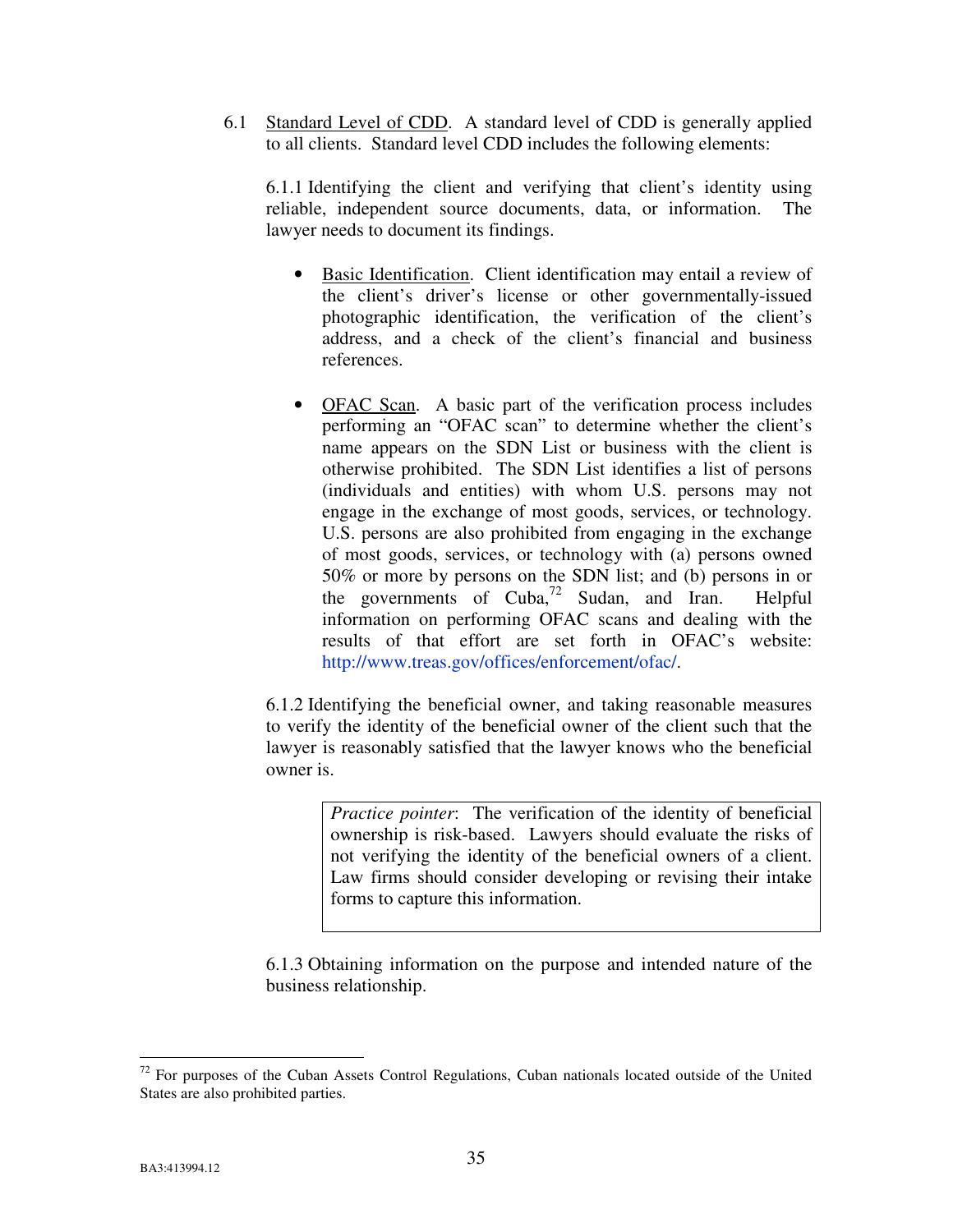6.1.4 Conducting ongoing due diligence on the business relationship and scrutiny of transactions undertaken periodically throughout the course of that relationship to ensure that the transactions being conducted are consistent with the lawyer's knowledge of the client, its business and risk profile, including, where necessary, the source of funds.

> *Practice pointer*: Client due diligence is not a static analysis. The attorney-client relationship often evolves over time, and the lawyer needs to be sensitive to changes that may occur during the course of the relationship.

6.2 Reduced CDD. A lawyer can apply a reduced level of CDD in recognized lower risk scenarios, such as: (a) publicly listed companies (and their majority owned subsidiaries), (b) financial institutions subject to an AML/CFT regime consistent with the FATF Recommendations (all U.S. banks are subject to an AML/CFT regime), and (c) government authorities and state run enterprises (other than those from sanctioned countries). Reduced CDD may simply include obtaining information on the purpose and intended nature of the new matter or business relationship, which information is necessary to perform the engagement.

> *Practice pointer*: Lawyers do not need to perform standard CDD for clients that are publicly listed companies. These companies present a recognized lower risk profile than other clients. The lawyers will need to know the purpose and nature of the new matter or business relationship.

6.3 Enhanced CDD. An enhanced level of CDD is required for those clients that are reasonably determined by the lawyer to be of higher risk. An assessment of higher risk may be based on a number of factors, such as the client's business activity, ownership structure, particular service offered including work involving higher risk countries or defined by applicable law or regulation as posing higher risk, such as the risks outlined in paragraphs 108-109 of the Lawyer Guidance (geographic risk and customer risk). Enhanced CDD means a more in depth, systematic inquiry into the client and its ownership and business activities.

> *Practice pointer*: Higher risk clients require enhanced CDD. The lawyer needs to ensure that the client and its ownership and business activities comply with applicable law and that no criminal activity is involved.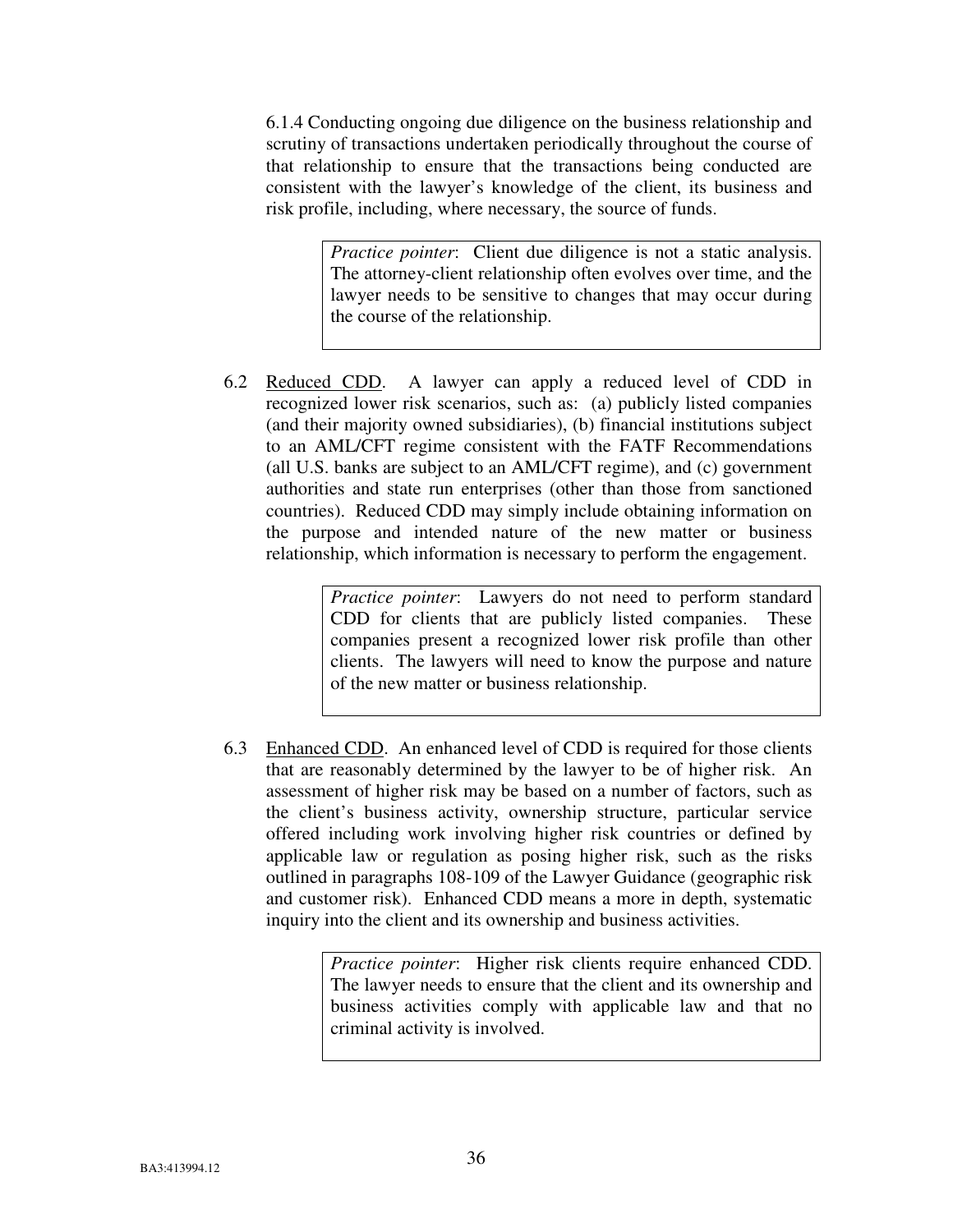6.4 Timing. The overall risk assessment should be performed as part of the client intake and conflict review process, meaning that the lawyer should refrain from performing the work until the completion of the risk assessment process. In those situations where the verification process may be time consuming, the lawyer may determine to cease work on a matter if the overall risk assessment is not completed within a defined time period after the work begins.

#### **What if Client Presents an Unacceptable Risk?**

Not every risk-based approach analysis of a potential client will inexorably lead to the conclusion that, with appropriate controls, the lawyer can accept and proceed with the proposed engagement. It may be possible that the lawyer's analysis will lead the lawyer to reject the engagement or to withdraw from the representation. Rule 1.16 of the ABA Model Rules of Professional Conduct governs declining or terminating the lawyer-client relationship. When faced with a situation where the lawyer is compelled to decline or terminate the relationship, the lawyer should comply with the requirements of the applicable rules of professional conduct, including Model Rule 1.16 or its equivalent. For example, a lawyer may withdraw from representing a client if, among other things, the client persists in a course of action involving the lawyer's services that the lawyer reasonably believes is criminal or fraudulent or the client has used the lawyer's services to perpetrate a crime or fraud.

#### **Education and Continuing Legal Education Efforts**

The Lawyer Guidance places a premium on on-going educational efforts to enhance awareness of money laundering and terrorist financing risks.[73](#page-40-0) Once the lawyer or law firm has assimilated the basics of the risk-based approach, a decision needs to be made about how to implement policies and procedures firm wide. At a minimum the lawyer or law firm needs to implement an AML/CFT policy and procedures for client intake and the periodic review of clients' activities. The lawyer or law firm should designate a compliance officer. All lawyers in the firm will need a certain level of training and education as will paralegals and key administrative staff. The policies, procedures, and education should be set, endorsed, and reviewed by the firm's senior management.

The firm should designate one or more lawyers whose task will be to remain current on developments in this area. These lawyers will need to make determinations about ongoing education in the firm as well as periodic revisions to policies and procedures.

<span id="page-40-0"></span><sup>&</sup>lt;u>.</u> <sup>73</sup> LAWYER GUIDANCE  $\mathbb{I}$  33, 97, 102, and 121.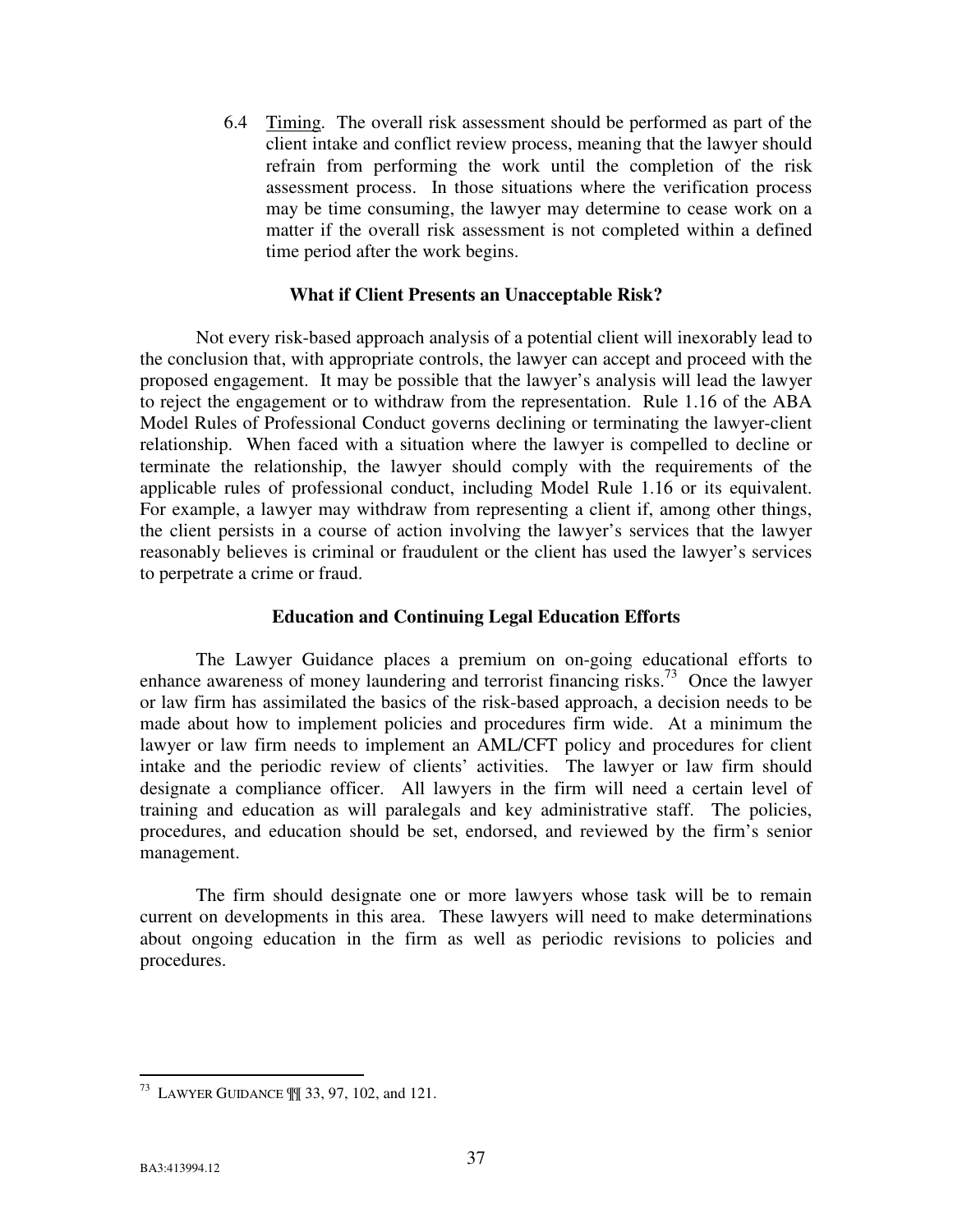### **Appendix A Basic Client Intake**

Upon the intake of a new client, a lawyer may wish to take some or all of the measures discussed below to help the lawyer assess the risk of money laundering and terrorist financing the potential representation of the client may entail. The degree and scope of this assessment will vary based upon, among other factors, the particulars of the proposed representation and the nature and identity of the client. This Appendix A is intended only to highlight some of the key elements of the assessment lawyers should consider and is not intended to be, nor should it be construed as, a mandatory checklist for client intake that is to be used or applied in all circumstances or a rote or mechanical fashion.

1. **Client Identity**. Once the lawyer has gained an understanding of the representation being sought and the client's objective, the lawyer will need to verify the identity of the client by obtaining some basic information that will enable the lawyer to "know the client" and, if applicable, its beneficial ownership.

 1.1 **Natural Person as Client**. In the case of an individual client, depending upon the nature of the representation and level of initial concern the lawyer may have regarding the intentions or background of the client, the lawyer may need to obtain some or all of the following information: the client's name, employment background, place of birth, prior residential addresses, current residential address, business address, phone numbers, date of birth, marital status, names of prior or current spouses and/or names of children, dates of birth and social security numbers of any such spouses and/or children, the name and contact information of any other lawyers with whom the client regularly deals, the name and contact information of the client's certified public accountant, prior criminal convictions, pending lawsuits, and status of tax filings with governmental authorities. The lawyer may also wish to retain a copy of the client's driver's license or another federally issued form of photo identification and/or request that the client submit a summary of his or her personal and business history. This could help the lawyer to determine and/or verify the source of the funds to be involved in the transaction(s) in question.

1.2 **Entity as Client**. If the client is an entity rather than an individual (and dependent on other risk factors, such as whether the client is publicly traded), depending upon the nature of the representation and level of initial concern the lawyer may have regarding the intentions or background of the client, the lawyer should seek to obtain the names of any subsidiary/parent/nominee entities, and should obtain information on one or more of the following: the primary directors, officers, trustees, partners, managers, and/or people serving in another fiduciary capacity in connection with this entity and the entity's federal employment identification number. The lawyer should also consider whether it is necessary to obtain some of the basic information on the fiduciaries of the entity as described above. Depending on other risk factors, if not disclosed by partners, members, or shareholders of the entity when the above information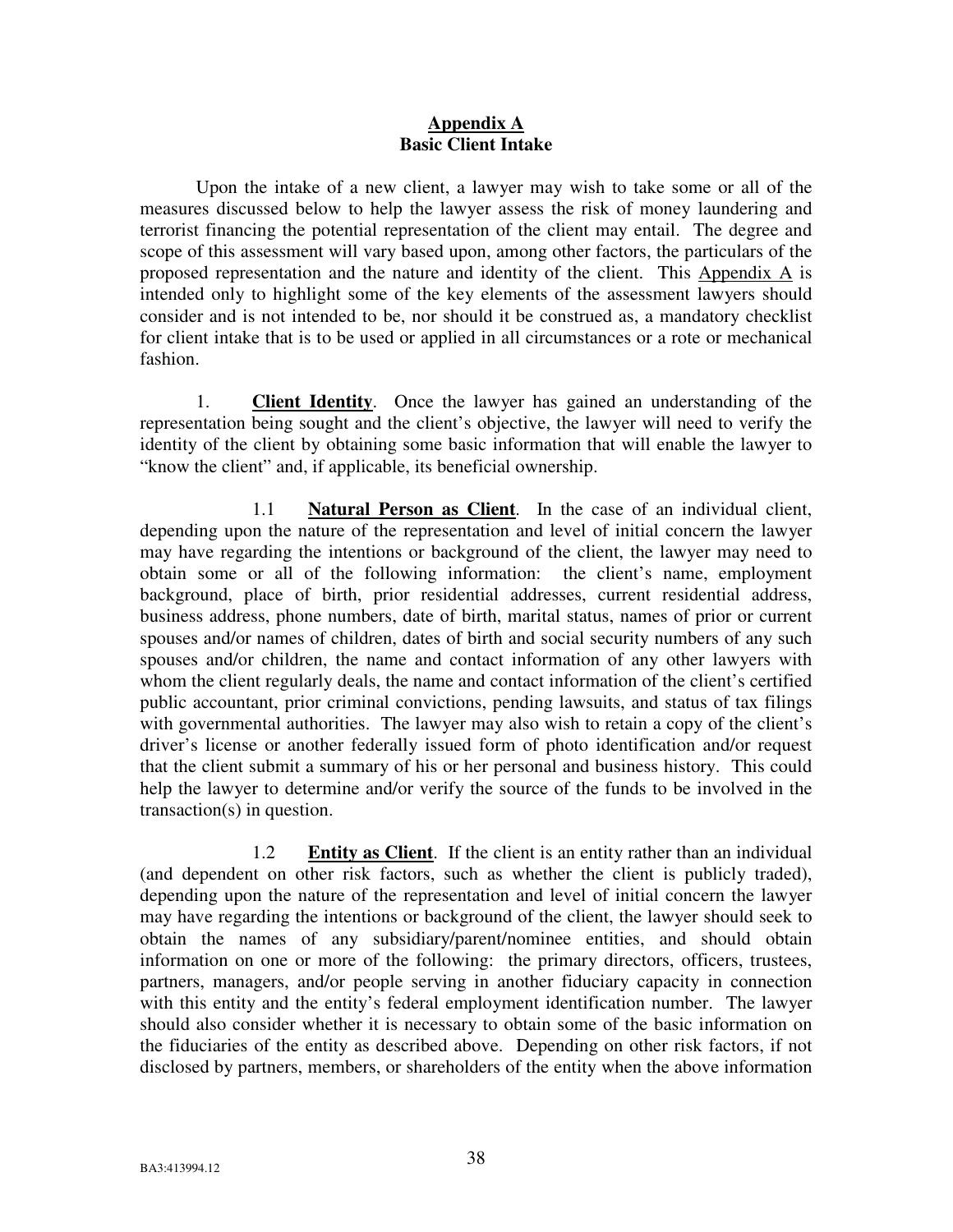R. is provided, the lawyer may also need to determine beneficial ownership, as discussed in more detail in the main body of this guidance.

2. **Client Due Diligence**. In addition to the basic information discussed above, depending on risk factors and the level of disclosures made by the client, the lawyer may find it advisable to request letters of introduction or letters of reference from other professionals that have past experience with the client, such as other transactional lawyers, bankers, and certified public accountants

2.1 **OFAC List**. It would also be prudent for the lawyer to check the Office of Foreign Assets Control's Specially Designated Nationals and Blocked Persons list at http://www.treas.gov/offices/enforcement/ofac/sdn/t11sdn.pdf for the name of the client, the client's spouse, the client's beneficial owners, and/or other related persons, and any relevant business entities. $^{74}$  $^{74}$  $^{74}$ 

2.2 **Other Searches**. Another suggested due diligence measure is the conducting of an Internet search (for example, a Google search [\(www.google.com\)](http://www.google.com/)) of the client's name, the client's spouse and/or other related persons, and any relevant business entities. Although the accuracy of the Internet should not be relied upon, search results may provide the lawyer with valuable information that is not readily available elsewhere. For example, an Internet search might yield a link to an article that indicates a potential client's connections to a business entity involved in a pending or previous criminal proceeding. If so, the lawyer can then determine whether and to what extent to check available court records to verify this information.

2.3 **Background Checks**. Depending on the risk profile of the client, background checks can also prove to be useful in evaluating the potential risk involved in accepting the representation of a new client. For instance, Accurint (www.accurint.com) is a service that provides information on a client's past and current addresses, any bankruptcies, liens, judgments and UCC filings against it, and any business entities and job titles associated with the client's name. It also provides information on the client's business associates as well as driver's licenses issued to the client, and possibly information regarding any criminal record, sexual offenses, concealed weapons permits, associates, relatives, and properties of the client.

3. **Periodic Update**. Depending on a current evaluation of risk factors, the lawyer may wish to repeat some or all of these steps on an annual or other appropriate periodic basis to ensure that the status of the client has not changed.

<u>.</u>

<span id="page-42-0"></span> $74$  In circumstances where the client's business or the proposed engagement warrants (such as where the client is engaged in the export business), it may also be prudent for the lawyer to check the Denied Persons List at http://www.bis.doc.gov/dpl/Default.shtm.